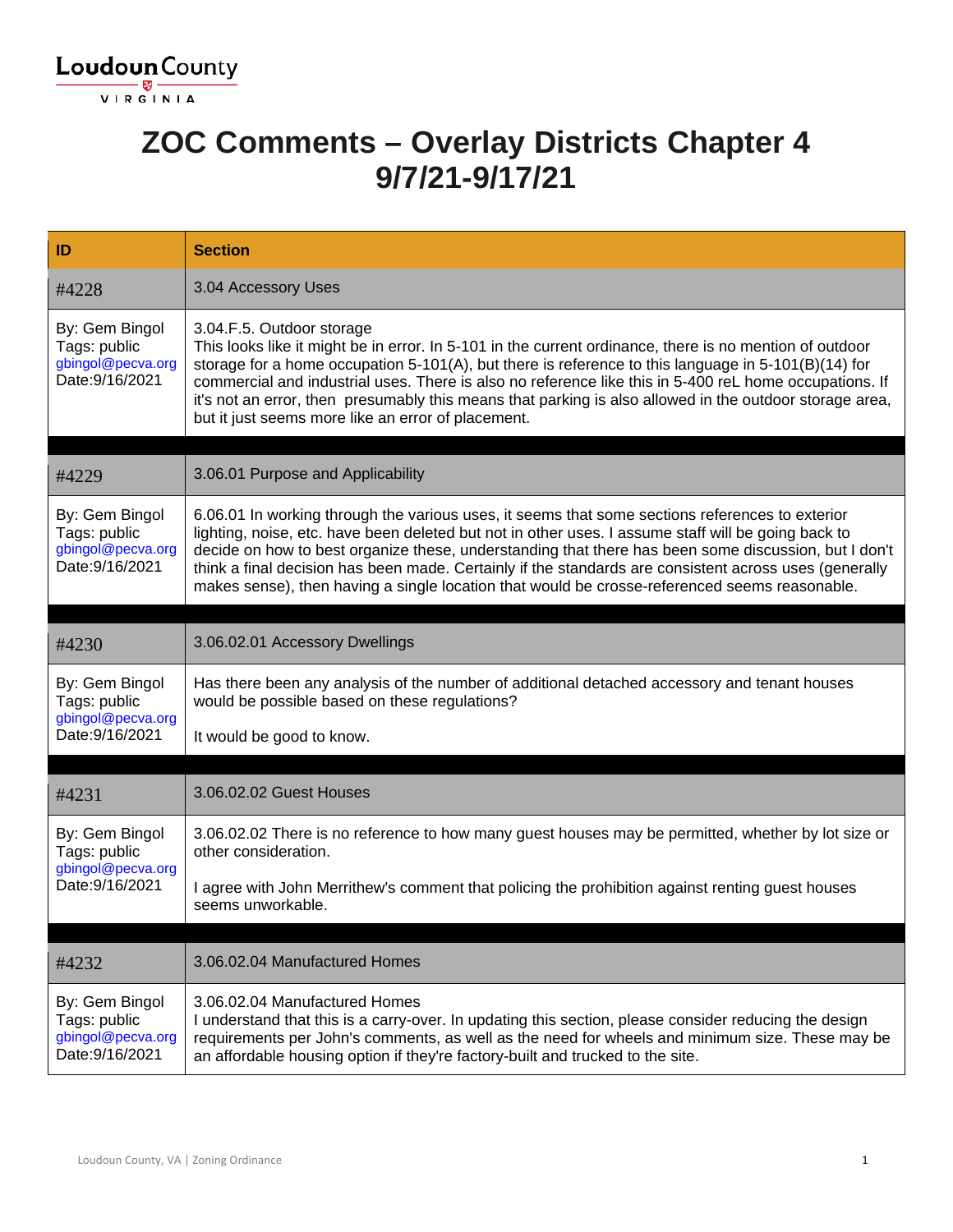

| #4233                                                                                                    | 3.06.02.07 Seasonal Labor Dormitory                                                                                                                                                                                                                                                                                                                                                                                                                                                                          |
|----------------------------------------------------------------------------------------------------------|--------------------------------------------------------------------------------------------------------------------------------------------------------------------------------------------------------------------------------------------------------------------------------------------------------------------------------------------------------------------------------------------------------------------------------------------------------------------------------------------------------------|
| By: Gem Bingol<br>Tags: public<br>gbingol@pecva.org<br>Date: 9/16/2021                                   | 3.06.02.07 Seasonal Labor Dormitory<br>From the ZOC and staff comments, it's apparent that this section isn't really clear--what<br>square footage is for an individual's personal space and what's for the group facility. I look<br>forward to more clarity.                                                                                                                                                                                                                                               |
| #3779                                                                                                    | 3.06.03 Lodging                                                                                                                                                                                                                                                                                                                                                                                                                                                                                              |
| By: Maura Walsh-<br>Copeland<br>Tags: public<br>Maura@Walsh-<br>CopelandConsulting.com<br>Date: 9/6/2021 | 3.06.03 LODGING. The uses in this category range from High to Medium to Low intensity.<br>Regulations for Hours of Operation are inconsistent/MISSING for Rural Resorts,<br>Campgrounds, and Camp, Day and Boarding. Scale levels should be applied to Rural Resorts<br>Attendance to be comparable with Campgrounds, Cap, Day and Boarding, per 2021 Rural<br>Use Zoning Comparison Matrix (https://loudouncoalition.org/wp-<br>content/uploads/2020/04/ZOR-2021-INTENSITY-SORT-RuralZoningComparison.pdf). |
| #3902                                                                                                    | 3.06.03 Lodging                                                                                                                                                                                                                                                                                                                                                                                                                                                                                              |
| By: Ryan Reed<br>Tags: public, staff<br>ryan.reed@loudoun.gov<br>Date: 9/8/2021                          | Thank you, this matrix is helpful.                                                                                                                                                                                                                                                                                                                                                                                                                                                                           |
|                                                                                                          |                                                                                                                                                                                                                                                                                                                                                                                                                                                                                                              |
| #4234                                                                                                    | 3.06.03.01 Bed and Breakfast Homestay, Bed and Breakfast Inn, Country Inn, and Rural<br><b>Resorts</b>                                                                                                                                                                                                                                                                                                                                                                                                       |
| By: Gem Bingol<br>Tags: public<br>gbingol@pecva.org<br>Date: 9/16/2021                                   | I support Maura Walsh-Copeland's comments in 3.06.03.01                                                                                                                                                                                                                                                                                                                                                                                                                                                      |
|                                                                                                          |                                                                                                                                                                                                                                                                                                                                                                                                                                                                                                              |
| #3751                                                                                                    | 3.06.03.01 Bed and Breakfast Homestay, Bed and Breakfast Inn, Country Inn, and Rural<br><b>Resorts</b>                                                                                                                                                                                                                                                                                                                                                                                                       |
| By: Maura Walsh-<br>Copeland<br>Tags: public<br>Maura@Walsh-<br>CopelandConsulting.com<br>Date: 9/5/2021 | "3.06.03.01 BED & BREAKFAST HOMESTAY, BED & BREAKFAST INN, COUNTRY INN,<br><b>RURAL RESORTS.</b><br>Why is there not a definition of passive recreation uses in Table 3.03-1 Use Classifications<br>and Definitions?"                                                                                                                                                                                                                                                                                        |
| #3904                                                                                                    | 3.06.03.01 Bed and Breakfast Homestay, Bed and Breakfast Inn, Country Inn, and Rural<br><b>Resorts</b>                                                                                                                                                                                                                                                                                                                                                                                                       |
| By: Ryan Reed<br>Tags: public, staff<br>ryan.reed@loudoun.gov<br>Date: 9/8/2021                          | Staff will evaluate what definitions should be in 3.03 and what should be in Chapter 11 to<br>remain consistent.                                                                                                                                                                                                                                                                                                                                                                                             |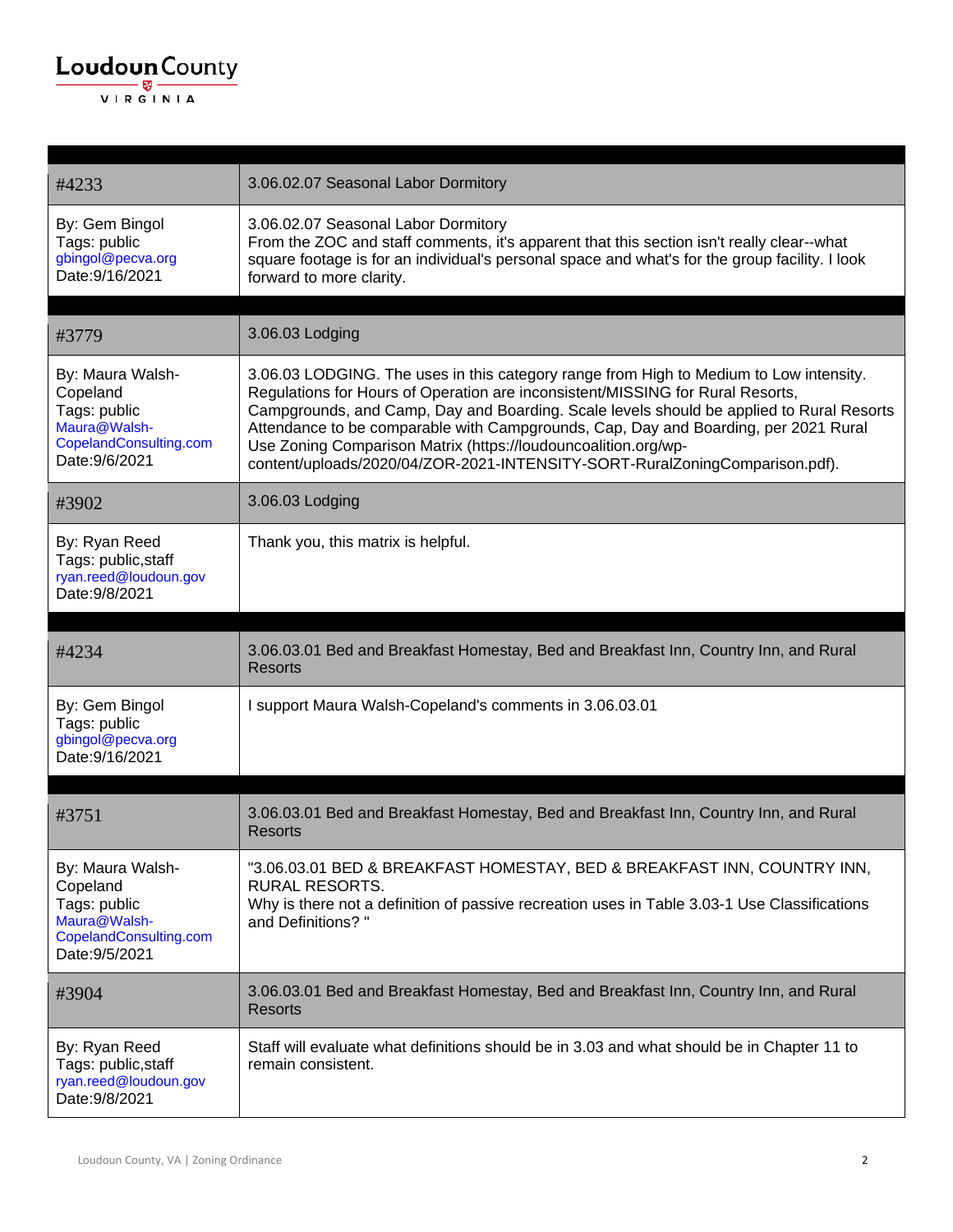| #3752                                                                                                | 3.06.03.01 Bed and Breakfast Homestay, Bed and Breakfast Inn, Country Inn, and Rural<br><b>Resorts</b>                                                                                                                                                                                                                                                                                                                                                                                                                                                                                                                                                                                                                                                                                                                                                                                                                                                                                                           |
|------------------------------------------------------------------------------------------------------|------------------------------------------------------------------------------------------------------------------------------------------------------------------------------------------------------------------------------------------------------------------------------------------------------------------------------------------------------------------------------------------------------------------------------------------------------------------------------------------------------------------------------------------------------------------------------------------------------------------------------------------------------------------------------------------------------------------------------------------------------------------------------------------------------------------------------------------------------------------------------------------------------------------------------------------------------------------------------------------------------------------|
| By: Maura Walsh-Copeland<br>Tags: public<br>Maura@Walsh-<br>CopelandConsulting.com<br>Date: 9/5/2021 | "3.06.03.01 G. RURAL RESORTS 3. Setbacks references ""active recreational areas"",<br>and 3.06.03.01 G. RURAL RESORTS 6. Open Space lists permitted recreational uses<br>including ""passive recreation facilities"". However, Table 3.03-1 does not define passive<br>recreation uses.<br>Active recreation uses are defined within the use of Arts, Entertainment, and Recreation<br>under the Civic Space use definitions. This definition within definition, and omission of<br>defining a use (in this case passive recreation), makes it cumbersome and difficult to<br>know what uses are actually being permitted.<br>The active recreation use definition listed under Civic Space is ""recreation uses required<br>constructed facilities for organized activities, such as playing field, ball courts, and<br>playgrounds"" which would imply that passive recreation uses are uses that do not<br>require constructed facilities, so what is a passive recreation facility (as mentioned<br>above)?" |
| #3903                                                                                                | 3.06.03.01 Bed and Breakfast Homestay, Bed and Breakfast Inn, Country Inn, and Rural<br><b>Resorts</b>                                                                                                                                                                                                                                                                                                                                                                                                                                                                                                                                                                                                                                                                                                                                                                                                                                                                                                           |
| By: Ryan Reed<br>Tags: public, staff<br>ryan.reed@loudoun.gov<br>Date: 9/8/2021                      | The definition for Passive Recreational Uses that is carried over is:<br>Passive recreational uses: Recreational uses (such as hiking, nature observation, and<br>picnicking) not requiring constructed facilities, but making use of areas which are largely<br>left in their natural state except for basic facilities as bathrooms, benches, picnic tables,<br>and trails.                                                                                                                                                                                                                                                                                                                                                                                                                                                                                                                                                                                                                                    |
| #4235                                                                                                | 3.06.03.02 Camp, Day and Boarding                                                                                                                                                                                                                                                                                                                                                                                                                                                                                                                                                                                                                                                                                                                                                                                                                                                                                                                                                                                |
| By: Gem Bingol<br>Tags: public<br>gbingol@pecva.org<br>Date: 9/16/2021                               | Typo--in 3.06.03.02 Table one under Scope of Use/Campers: should be boarders                                                                                                                                                                                                                                                                                                                                                                                                                                                                                                                                                                                                                                                                                                                                                                                                                                                                                                                                     |
| #3742                                                                                                | 3.06.03.02 Camp, Day and Boarding                                                                                                                                                                                                                                                                                                                                                                                                                                                                                                                                                                                                                                                                                                                                                                                                                                                                                                                                                                                |
| By: Charles Houston<br>Tags: public<br>CharlesHouston3@yahoo.com<br>Date: 9/4/2021                   | WHOA! again. What's the minimum size lot that can have a camp? On larger lots, how<br>many camps would be permitted?                                                                                                                                                                                                                                                                                                                                                                                                                                                                                                                                                                                                                                                                                                                                                                                                                                                                                             |
| #3905                                                                                                | 3.06.03.02 Camp, Day and Boarding                                                                                                                                                                                                                                                                                                                                                                                                                                                                                                                                                                                                                                                                                                                                                                                                                                                                                                                                                                                |
| By: Ryan Reed<br>Tags: public, staff<br>ryan.reed@loudoun.gov                                        | Minimum size is 15 acres, up to 250 campers for 100+acres or SPEX for >250 campers.                                                                                                                                                                                                                                                                                                                                                                                                                                                                                                                                                                                                                                                                                                                                                                                                                                                                                                                              |

Date:9/8/2021

 $\underbrace{\textbf{Loudoun}\xspace}_{\text{VIR GINIA}}$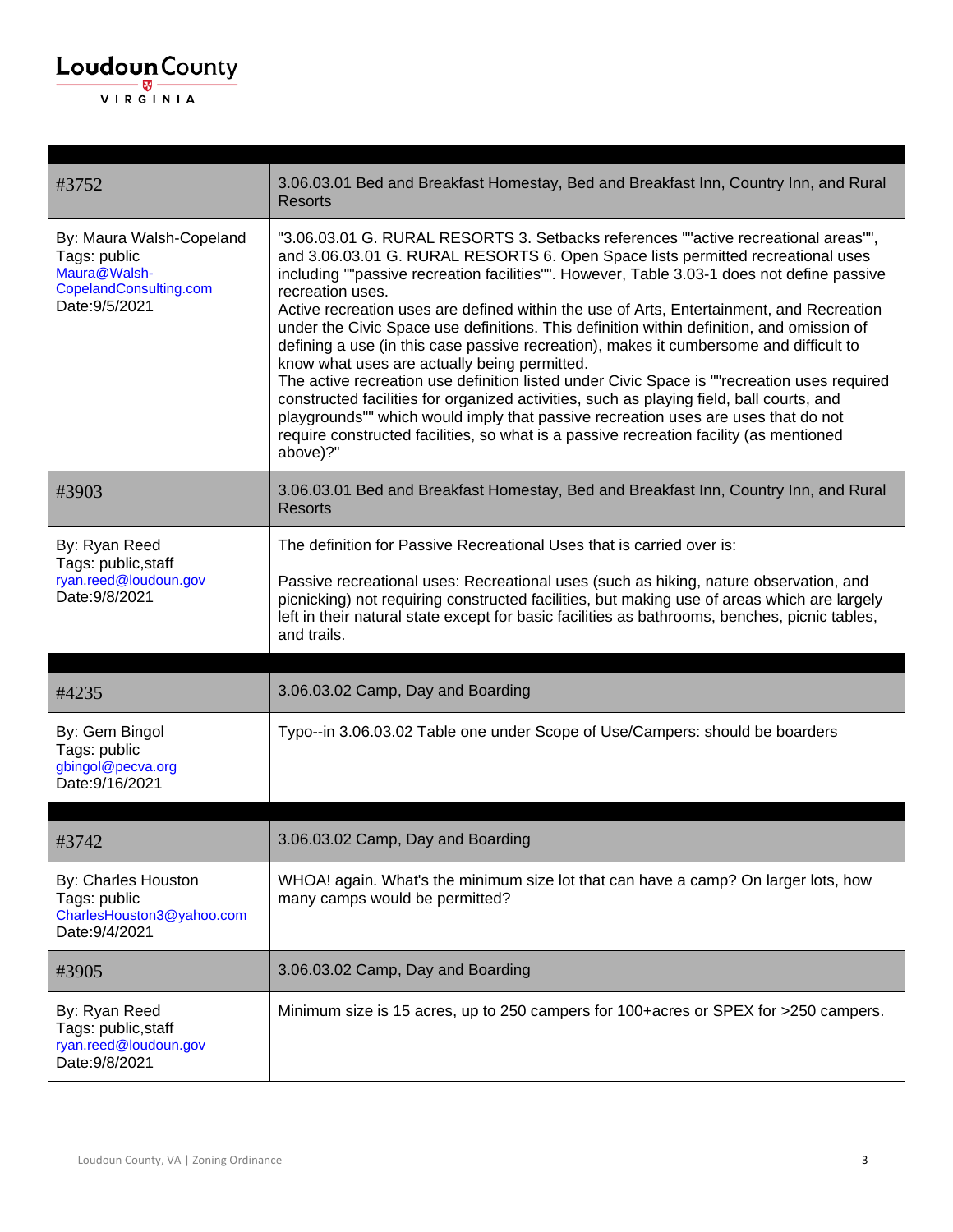| #4236                                                                                                     | 3.06.04.04 Banquet/Event Facility                                                                                                                                                                                                                                                                                                                                                                                                                                                                                                                                                                                                                                                                                                                                                                                                                                                                                                                                                                                                     |
|-----------------------------------------------------------------------------------------------------------|---------------------------------------------------------------------------------------------------------------------------------------------------------------------------------------------------------------------------------------------------------------------------------------------------------------------------------------------------------------------------------------------------------------------------------------------------------------------------------------------------------------------------------------------------------------------------------------------------------------------------------------------------------------------------------------------------------------------------------------------------------------------------------------------------------------------------------------------------------------------------------------------------------------------------------------------------------------------------------------------------------------------------------------|
| By: Gem Bingol<br>Tags: public<br>gbingol@pecva.org<br>Date: 9/16/2021                                    | Agree with Maura Walsh-Copeland's comments re: noise, set-back, multiple uses, location<br>(not in MDOD) and scale.                                                                                                                                                                                                                                                                                                                                                                                                                                                                                                                                                                                                                                                                                                                                                                                                                                                                                                                   |
|                                                                                                           | 3.06.04.08 Commercial Nursery                                                                                                                                                                                                                                                                                                                                                                                                                                                                                                                                                                                                                                                                                                                                                                                                                                                                                                                                                                                                         |
| #4237                                                                                                     |                                                                                                                                                                                                                                                                                                                                                                                                                                                                                                                                                                                                                                                                                                                                                                                                                                                                                                                                                                                                                                       |
| By: Gem Bingol<br>Tags: public<br>gbingol@pecva.org<br>Date: 9/16/2021                                    | 3.06.04.08<br>An existing typo has been carried over under D, first sentence" the culture and care of plant<br>sold"                                                                                                                                                                                                                                                                                                                                                                                                                                                                                                                                                                                                                                                                                                                                                                                                                                                                                                                  |
|                                                                                                           |                                                                                                                                                                                                                                                                                                                                                                                                                                                                                                                                                                                                                                                                                                                                                                                                                                                                                                                                                                                                                                       |
| #3979                                                                                                     | <b>Chapter 4: Overlay Districts</b>                                                                                                                                                                                                                                                                                                                                                                                                                                                                                                                                                                                                                                                                                                                                                                                                                                                                                                                                                                                                   |
| By: Maura Walsh-<br>Copeland<br>Tags: public<br>Maura@Walsh-<br>CopelandConsulting.com<br>Date: 9/13/2021 | "4.00. OVERLAY DISTRICTS -- GENERAL. There are general concerns about the<br>exemption for 'agriculture' uses in the floodplain, mountainside and limestone districts. Given<br>the broad definition used by the county for ""agriculture"" uses that are primarily<br>tourist/agritourism/event venues, there is concern that the exemption may be used to open a<br>use in an inappropriate location that, in operation, would be contrary to the regulations for<br>these Overlay Districts.<br>The general request that applies to these Overlay Districts is to identify and apply a more<br>detailed exemption list AND/OR, Uses that are NOT permitted in certain Overlay Districts.<br>There are too many loop holes for high-intensity operations that would harm the environment,<br>nature, wildlife and quality of life for neighbors (these things include clear cutting, excavating I<br>grading etc.) and thereby violate the intent of the Comprehensive Plan. Will Overlay District<br>Use restrictions be applied?" |
| #4238                                                                                                     | <b>Chapter 4: Overlay Districts</b>                                                                                                                                                                                                                                                                                                                                                                                                                                                                                                                                                                                                                                                                                                                                                                                                                                                                                                                                                                                                   |
| By: Ryan Reed<br>Tags: public, staff<br>ryan.reed@loudoun.gov<br>Date: 9/17/2021                          | Staff continues to review exemptions with the County Attorney's Office and consider<br>appropriate performance standards.                                                                                                                                                                                                                                                                                                                                                                                                                                                                                                                                                                                                                                                                                                                                                                                                                                                                                                             |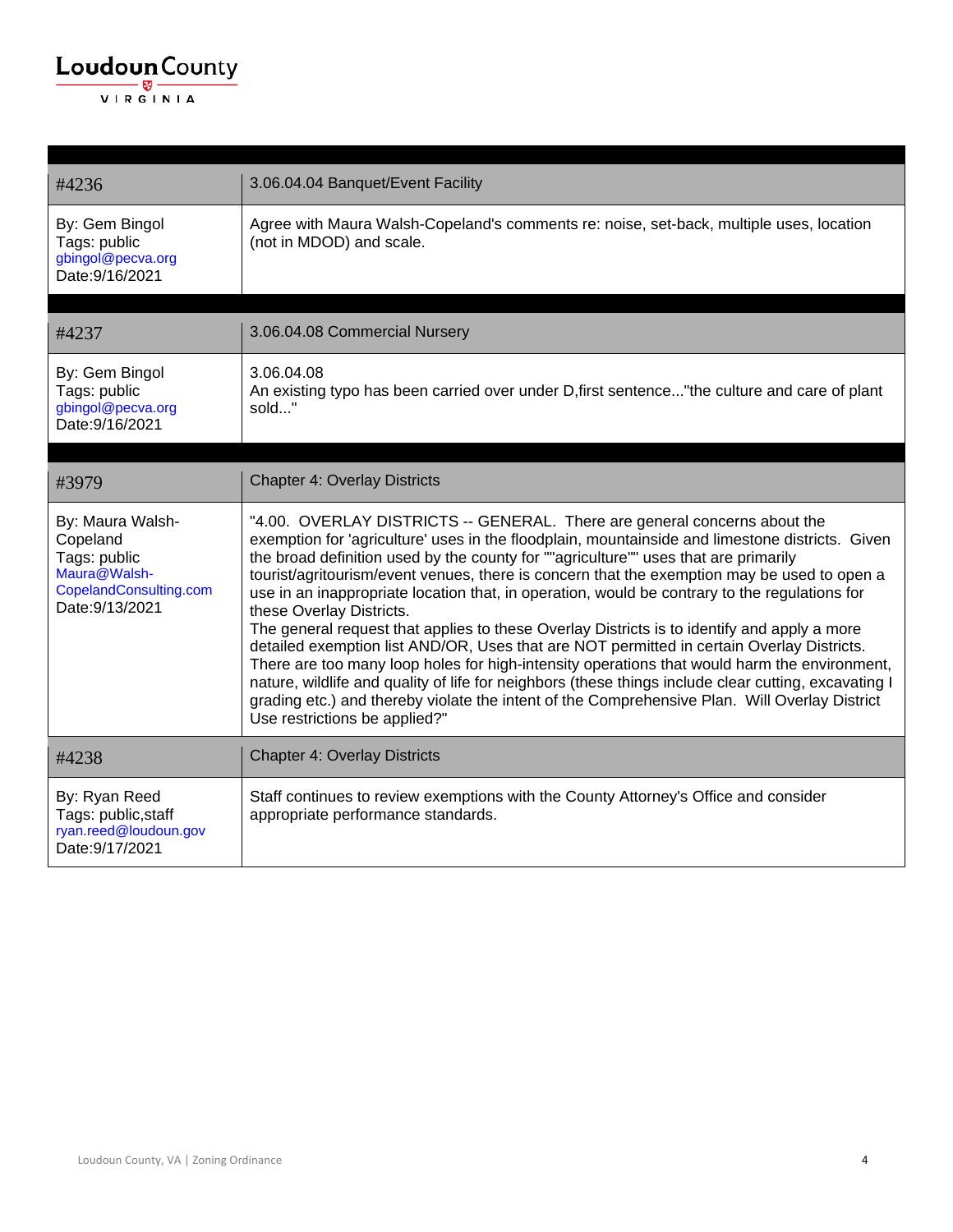| #3980                                                                                                     | <b>Chapter 4: Overlay Districts</b>                                                                                                                                                                                                                                                                                                                                                                                                                                                                                                                                                                                                                                                                                                                                                                                                                                                                     |
|-----------------------------------------------------------------------------------------------------------|---------------------------------------------------------------------------------------------------------------------------------------------------------------------------------------------------------------------------------------------------------------------------------------------------------------------------------------------------------------------------------------------------------------------------------------------------------------------------------------------------------------------------------------------------------------------------------------------------------------------------------------------------------------------------------------------------------------------------------------------------------------------------------------------------------------------------------------------------------------------------------------------------------|
| By: Maura Walsh-<br>Copeland<br>Tags: public<br>Maura@Walsh-<br>CopelandConsulting.com<br>Date: 9/13/2021 | "4.00. OVERLAY DISTRICTS -- GENERAL. The following list of terms have raised<br>questions about the definitions and the ability to enforce them, or enforce stipulations they<br>may trigger. Can the following terms be made less ambiguous?<br>-- slight or limited, moderate, and severe environmental and public safety impacts (from<br>MDOD section 4.03.C when defining different types of sensitive environmental areas - it's<br>the definition of the category, which itself is not actually defined)<br>-- ""good and sufficient cause"" (this was in regards to allowing a special exception in FOD<br>section 4.02.K)<br>-- ""exceptional hardship"" (this was also in regards to allowing a special exception in FOD<br>section $4.02$ .K)<br>-- inconsistency between a term that was used versus what was defined: ""Substantial<br>damage"" is defined but not ""significant damage""" |
| #4066                                                                                                     | <b>Chapter 4: Overlay Districts</b>                                                                                                                                                                                                                                                                                                                                                                                                                                                                                                                                                                                                                                                                                                                                                                                                                                                                     |
| By: Ryan Reed<br>Tags: public, staff<br>ryan.reed@loudoun.gov<br>Date: 9/14/2021                          | Yes, we will be working to standardize language and define terms.                                                                                                                                                                                                                                                                                                                                                                                                                                                                                                                                                                                                                                                                                                                                                                                                                                       |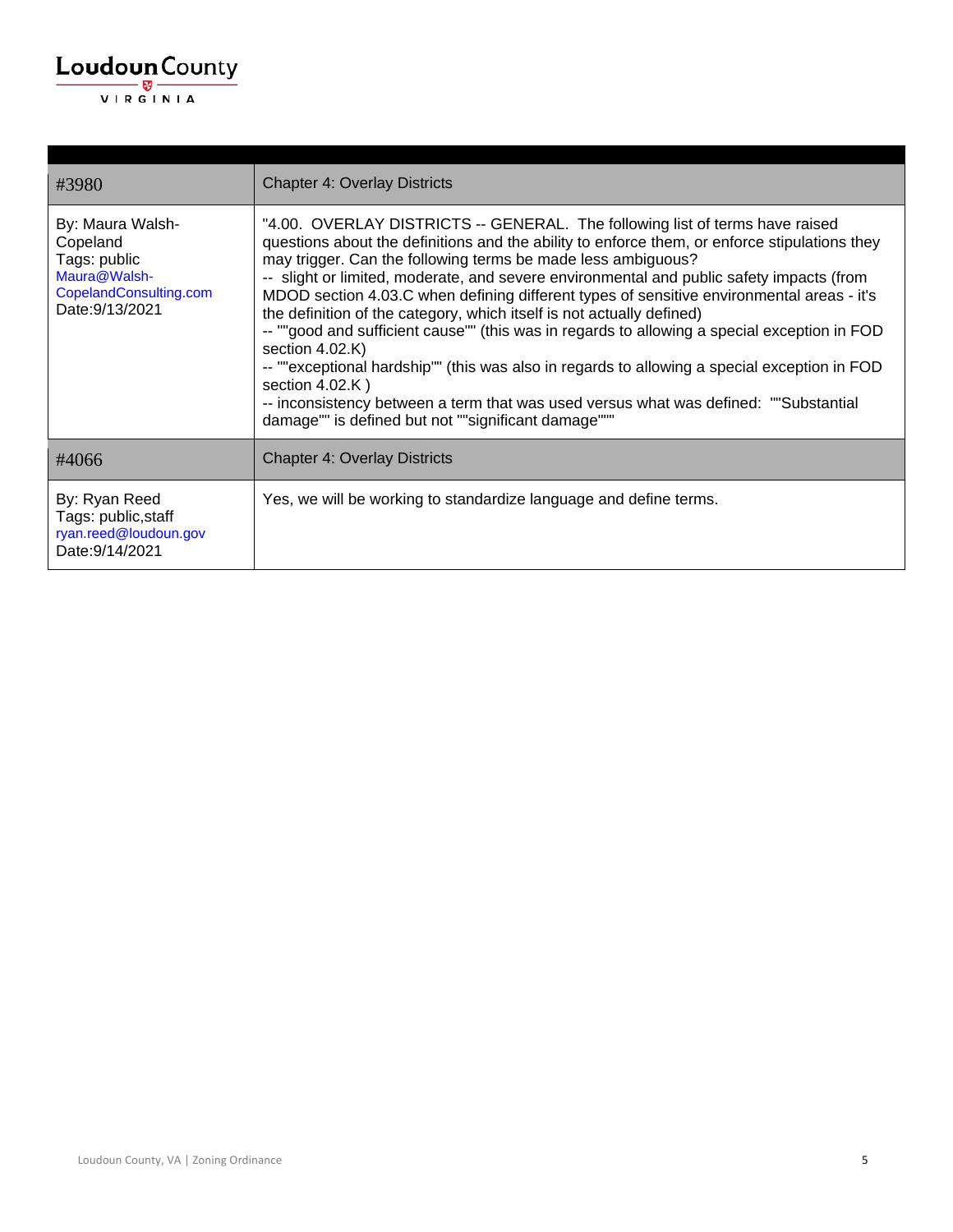#### $\underbrace{\textbf{Loudoun}\xspace}_{\text{VIR GINIA}}$

| #3981                                                                                                     | <b>Chapter 4: Overlay Districts</b>                                                                                                                                                                                                                                                                                                                                                                                                                                                                                                                                                                                                                                                                                                                                                                                                                                                                                                                                                                                                                                                                                                                                                                                                                                                                                                                                                                                                                                                                                                                                                                                                                                                                                                                                                                                                                                                                                                                                                                                                                                                                                                                                                                                                                                                                                                             |
|-----------------------------------------------------------------------------------------------------------|-------------------------------------------------------------------------------------------------------------------------------------------------------------------------------------------------------------------------------------------------------------------------------------------------------------------------------------------------------------------------------------------------------------------------------------------------------------------------------------------------------------------------------------------------------------------------------------------------------------------------------------------------------------------------------------------------------------------------------------------------------------------------------------------------------------------------------------------------------------------------------------------------------------------------------------------------------------------------------------------------------------------------------------------------------------------------------------------------------------------------------------------------------------------------------------------------------------------------------------------------------------------------------------------------------------------------------------------------------------------------------------------------------------------------------------------------------------------------------------------------------------------------------------------------------------------------------------------------------------------------------------------------------------------------------------------------------------------------------------------------------------------------------------------------------------------------------------------------------------------------------------------------------------------------------------------------------------------------------------------------------------------------------------------------------------------------------------------------------------------------------------------------------------------------------------------------------------------------------------------------------------------------------------------------------------------------------------------------|
| By: Maura Walsh-<br>Copeland<br>Tags: public<br>Maura@Walsh-<br>CopelandConsulting.com<br>Date: 9/13/2021 | "Section 4.2100. VILLAGE CONSERVATION OVERLAY DISTRICT (VCOD).<br>It is understood that VCOD has been separated from the other ZOR Overlay Districts in<br>review, and will have separate consideration during the development of Village Small Area<br>Plans. However, to avoid an overall delay in mitigating current issues there are changes<br>being recommended BEFORE or IN PARALLEL WITH Village Small Area Plan development.<br>They include but are not limited the following that should be INCLUDED in current review<br>PRIOR to Village Small Area Plans as they apply to Villages (to get the discussions started):"<br>Section 4.2100. Consideration/discussion for which ZOR-defined uses should be<br>EXCLUDED from Village Place Types until after Village Small Area Plans are finalized. A list<br>of Uses to be excluded has been prepared and will be submitted separately.<br>Section 4.2100. An overlay district for our historic villages is very important to maintain their<br>identity and preservation<br>4.2101. Each village is unique so will benefit from each having Small Area Plan. Support<br>from the county will be necessary to accomplish this.<br>4.2102. Need to add other villages: Morrisonville, Unison, Willisville. Delete Ashburn. Change<br>Aldie Mt to Bowmantown. How would new ones be added in the future?<br>4.2103. Underlying zoning must be flexible to allow adaptive reuse of historic properties. At<br>the same time, there can be no damage to historic fabric (Sec Standards of Rehab used).<br>Recommend new zoning districts be created for historic villages. Density needs to be unique<br>to each village: there are small lots in Waterford but larger ones in St Louis. also, RC zoning<br>density will not work in all villages<br>4.2104.A2. Height of new building no greater than height of any building on same side of<br>street within 150 yards<br>4.2104.A3. If current parcels on well and septic, water studies must be done to ensure<br>availability of these resources after new development complete<br>4.2104.B1a. Extending existing streets good as long as cul de sac does not result<br>4.2104.B3a. Sidewalks allowed if appropriate in specific villagesome villages have, some<br>do not<br>4.2104.B5. Only detached garages should be permitted. |
| #4065                                                                                                     | <b>Chapter 4: Overlay Districts</b>                                                                                                                                                                                                                                                                                                                                                                                                                                                                                                                                                                                                                                                                                                                                                                                                                                                                                                                                                                                                                                                                                                                                                                                                                                                                                                                                                                                                                                                                                                                                                                                                                                                                                                                                                                                                                                                                                                                                                                                                                                                                                                                                                                                                                                                                                                             |
| By: Ryan Reed<br>Tags: public, staff<br>ryan.reed@loudoun.gov<br>Date: 9/14/2021                          | Noted.                                                                                                                                                                                                                                                                                                                                                                                                                                                                                                                                                                                                                                                                                                                                                                                                                                                                                                                                                                                                                                                                                                                                                                                                                                                                                                                                                                                                                                                                                                                                                                                                                                                                                                                                                                                                                                                                                                                                                                                                                                                                                                                                                                                                                                                                                                                                          |
| #3951                                                                                                     | 4.01 Airport Impact Overlay District                                                                                                                                                                                                                                                                                                                                                                                                                                                                                                                                                                                                                                                                                                                                                                                                                                                                                                                                                                                                                                                                                                                                                                                                                                                                                                                                                                                                                                                                                                                                                                                                                                                                                                                                                                                                                                                                                                                                                                                                                                                                                                                                                                                                                                                                                                            |
| By: John merrithew<br>Tags: public<br>Date: 9/11/2021                                                     | Can staff tell us if there is an acoustical limit for interior noise in the "standard" building code<br>for residential uses? How does the overlay required limit compare to the treatment normally<br>required in residential buildings?                                                                                                                                                                                                                                                                                                                                                                                                                                                                                                                                                                                                                                                                                                                                                                                                                                                                                                                                                                                                                                                                                                                                                                                                                                                                                                                                                                                                                                                                                                                                                                                                                                                                                                                                                                                                                                                                                                                                                                                                                                                                                                       |
| #4239                                                                                                     | 4.01 Airport Impact Overlay District                                                                                                                                                                                                                                                                                                                                                                                                                                                                                                                                                                                                                                                                                                                                                                                                                                                                                                                                                                                                                                                                                                                                                                                                                                                                                                                                                                                                                                                                                                                                                                                                                                                                                                                                                                                                                                                                                                                                                                                                                                                                                                                                                                                                                                                                                                            |
| By: Ryan Reed<br>Tags: public, staff<br>ryan.reed@loudoun.gov<br>Date: 9/17/2021                          | We will need to look into this further.                                                                                                                                                                                                                                                                                                                                                                                                                                                                                                                                                                                                                                                                                                                                                                                                                                                                                                                                                                                                                                                                                                                                                                                                                                                                                                                                                                                                                                                                                                                                                                                                                                                                                                                                                                                                                                                                                                                                                                                                                                                                                                                                                                                                                                                                                                         |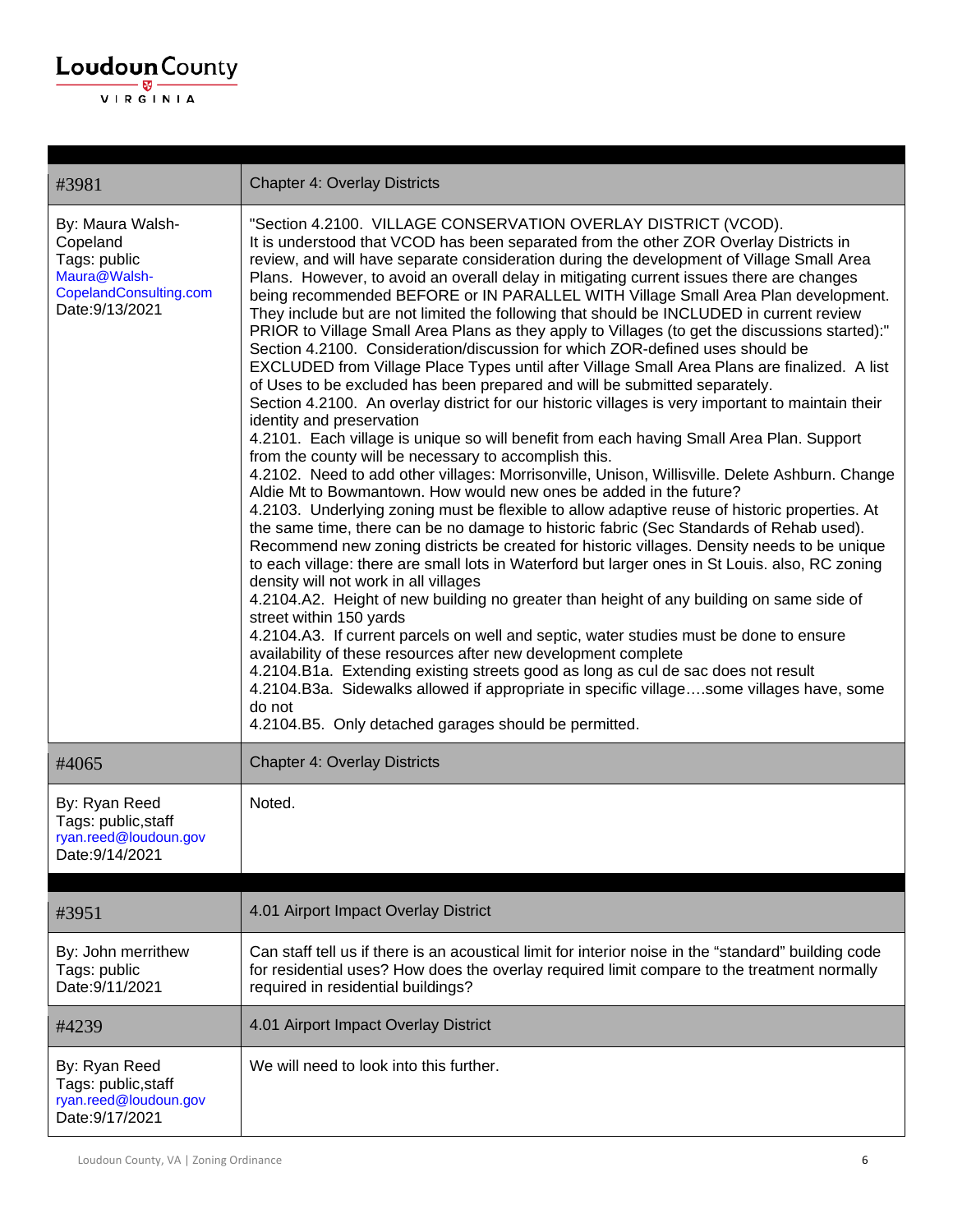| #3926                                                                                              | 4.01 Airport Impact Overlay District                                                                                                                                                                                 |
|----------------------------------------------------------------------------------------------------|----------------------------------------------------------------------------------------------------------------------------------------------------------------------------------------------------------------------|
| By: Charles Houston<br>Tags: public<br>CharlesHouston3@yahoo.com<br>Date: 9/9/2021                 | Good ideas but how would they be enforced?                                                                                                                                                                           |
| #4067                                                                                              | 4.01 Airport Impact Overlay District                                                                                                                                                                                 |
| By: Ryan Reed<br>Tags: public, staff<br>ryan.reed@loudoun.gov<br>Date: 9/14/2021                   | These are largely enforced during the land development application process.                                                                                                                                          |
| #3952                                                                                              | 4.01 Airport Impact Overlay District                                                                                                                                                                                 |
| By: John Merrithew<br>Tags: public<br>Date: 9/11/2021                                              | D.3.b. Requires only the acoustical treatment of the VUSBC. To my previous question,<br>what is the requirement and should this section require the more effective acoustical<br>treatment (45 Dba or the VUSBC)?    |
| #3953                                                                                              | 4.01 Airport Impact Overlay District                                                                                                                                                                                 |
| By: John merrithew<br>Tags: public<br>Date: 9/11/2021                                              | Correction the overlay requirement is 45 dbaLdn                                                                                                                                                                      |
| #4054                                                                                              | 4.01 Airport Impact Overlay District                                                                                                                                                                                 |
| By: Christopher Blough<br>Tags: public, staff<br>christopher.blough@loudoun.gov<br>Date: 9/13/2021 | Staff can explore the revising the standard in D.3.b. to require the more effective<br>treatment between the acoustical standards of the VUSBC and 45 Dba as part of the<br>ongoing CPAM and ZOAM work for the AIOD. |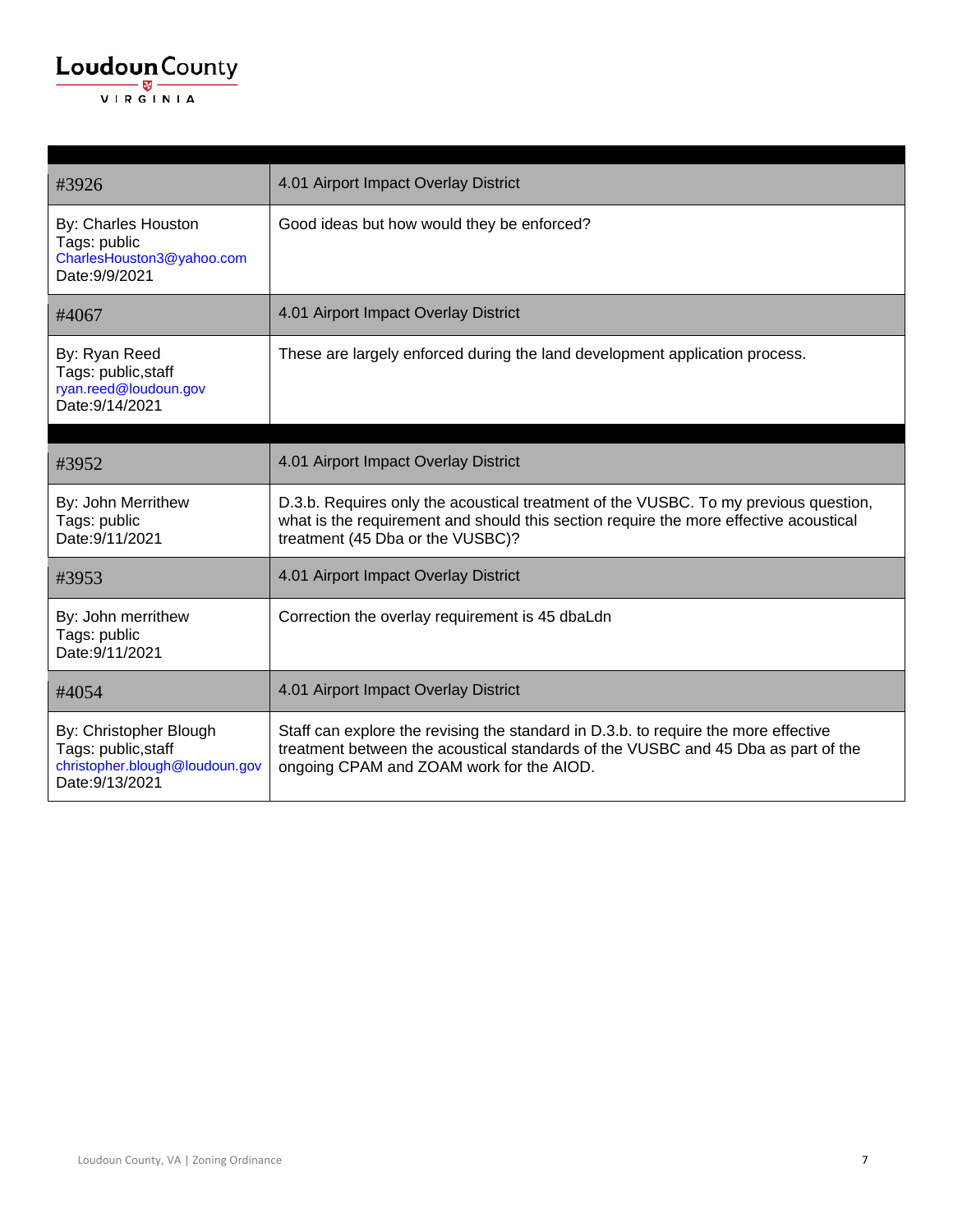

| #3995                                                                                                     | 4.02 Floodplain Overlay District                                                                                                                                                                                                                                                                                                                                                                                                                                                                                                                                                                                                                    |
|-----------------------------------------------------------------------------------------------------------|-----------------------------------------------------------------------------------------------------------------------------------------------------------------------------------------------------------------------------------------------------------------------------------------------------------------------------------------------------------------------------------------------------------------------------------------------------------------------------------------------------------------------------------------------------------------------------------------------------------------------------------------------------|
| By: Maura Walsh-<br>Copeland<br>Tags: public<br>Maura@Walsh-<br>CopelandConsulting.com<br>Date: 9/13/2021 | 4.02.G FLOODPLAIN OVERLAY DISTRICT G. Standards for Special Exceptions. Why aren't<br>requirements included to look at cumulative impacts of special exceptions and development<br>in general? Handling this decisions on a case by case basis has led to a cumulative negative<br>impact on the watersheds in the area. Why don't these standards include impacts to wildlife,<br>native vegetation, and wetlands that may occur within the floodplain? Beyond being<br>addressed in Chapter 5 for Development Standards, native vegetation has positive impacts<br>on reducing stormwater flows, velocities, and other impacts to the floodplain. |
| #4273                                                                                                     | 4.02 Floodplain Overlay District                                                                                                                                                                                                                                                                                                                                                                                                                                                                                                                                                                                                                    |
| By: Ryan Reed<br>Tags: public, staff<br>ryan.reed@loudoun.gov<br>Date: 9/17/2021                          | When the engineering study is conducted, the applicant must consider all existing and<br>proposed development within the watershed.                                                                                                                                                                                                                                                                                                                                                                                                                                                                                                                 |
|                                                                                                           |                                                                                                                                                                                                                                                                                                                                                                                                                                                                                                                                                                                                                                                     |
| #3993                                                                                                     | 4.02 Floodplain Overlay District                                                                                                                                                                                                                                                                                                                                                                                                                                                                                                                                                                                                                    |
| By: Maura Walsh-<br>Copeland<br>Tags: public<br>Maura@Walsh-<br>CopelandConsulting.com<br>Date: 9/13/2021 | 4.02.F FLOODPLAIN OVERLAY DISTRICTS 2-6 Why are these uses allowed by special<br>exception? Except for passive recreation uses (such as trails for the linear parks and trails<br>system), these uses are unnecessary in a minor floodplain and do not contribute to protecting<br>water quality.                                                                                                                                                                                                                                                                                                                                                   |
| #4244                                                                                                     | 4.02 Floodplain Overlay District                                                                                                                                                                                                                                                                                                                                                                                                                                                                                                                                                                                                                    |
| By: Ryan Reed<br>Tags: public, staff<br>ryan.reed@loudoun.gov<br>Date: 9/17/2021                          | These were carried over from existing text prior to ZOAM-2015-0003. Staff did not remove<br>any uses unless FEMA required those uses to be removed. We can consider appropriate<br>SPEX uses during the revision of the FOD. 4.02.G FLOODPLAIN OVERLAY DISTRICT G.<br>Standards for Special Exceptions. Why aren't requirements included to look at cumulative<br>impacts of special exceptions and development in general? Handling this decisions on a case<br>by case basis has led to a cumulative negative impact on the watersheds in the area. Why                                                                                           |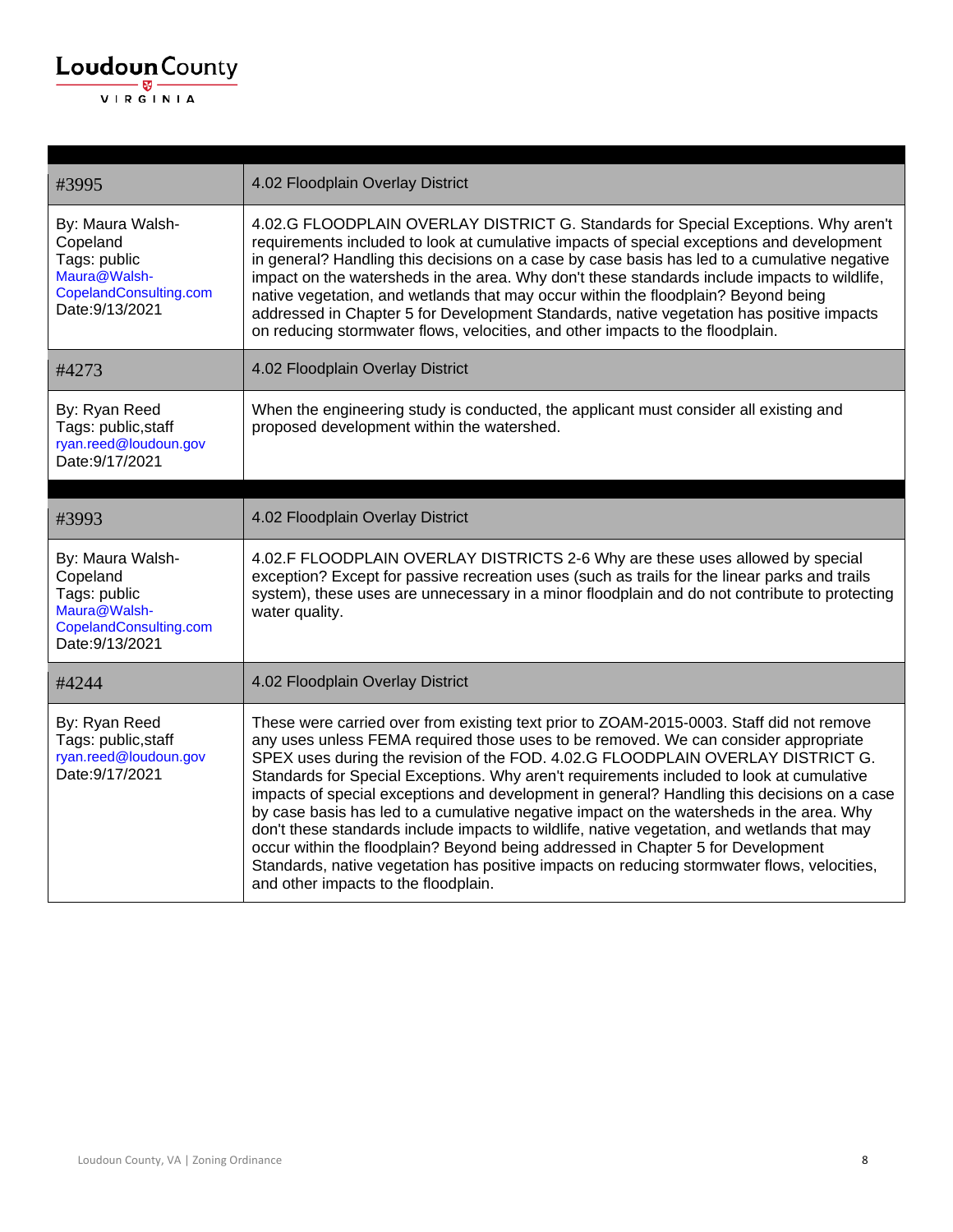| #4000                                                                                                     | 4.02 Floodplain Overlay District                                                                                                                                                                                                                                                                                                                                                                                                                                                                                                         |
|-----------------------------------------------------------------------------------------------------------|------------------------------------------------------------------------------------------------------------------------------------------------------------------------------------------------------------------------------------------------------------------------------------------------------------------------------------------------------------------------------------------------------------------------------------------------------------------------------------------------------------------------------------------|
| By: Maura Walsh-<br>Copeland<br>Tags: public<br>Maura@Walsh-<br>CopelandConsulting.com<br>Date: 9/13/2021 | 4.02.I FLOOD PLAIN OVERLAY I.4. Standards for Subdivision Proposals. That's all? With<br>all the other details this gets only a, b, c?                                                                                                                                                                                                                                                                                                                                                                                                   |
| #4243                                                                                                     | 4.02 Floodplain Overlay District                                                                                                                                                                                                                                                                                                                                                                                                                                                                                                         |
| By: Ryan Reed<br>Tags: public, staff<br>ryan.reed@loudoun.gov<br>Date: 9/17/2021                          | When this section is revised, we can consider appropriate standards for subdivision<br>proposals. Substantial updates to the FOD are planned in a standalone effort after the ZO<br>Rewrite to provide ample time for Federal Emergency Management Agency and Virginia<br>Department of Conservation and Recreation review and additional community engagement.                                                                                                                                                                          |
|                                                                                                           |                                                                                                                                                                                                                                                                                                                                                                                                                                                                                                                                          |
| #4003                                                                                                     | 4.02 Floodplain Overlay District                                                                                                                                                                                                                                                                                                                                                                                                                                                                                                         |
| By: Maura Walsh-<br>Copeland<br>Tags: public<br>Maura@Walsh-<br>CopelandConsulting.com<br>Date: 9/13/2021 | 4.02.K FLOODPLAIN OVERLAY DISTRICT K.4.a. What is definition of "good and sufficient<br>cause"?<br>4.02.K FLOODPLAIN OVERLAY DISTRICT K.4.b. What is definition of "exceptional<br>hardship"?                                                                                                                                                                                                                                                                                                                                            |
| #4242                                                                                                     | 4.02 Floodplain Overlay District                                                                                                                                                                                                                                                                                                                                                                                                                                                                                                         |
| By: Ryan Reed<br>Tags: public, staff<br>ryan.reed@loudoun.gov<br>Date: 9/17/2021                          | When the FOD is revised, we can be sure to bring in the federal definitions for clarity.<br>Substantial updates to the FOD are planned in a standalone effort after the ZO Rewrite to<br>provide ample time for Federal Emergency Management Agency and Virginia Department of<br>Conservation and Recreation review and additional community engagement.                                                                                                                                                                                |
|                                                                                                           |                                                                                                                                                                                                                                                                                                                                                                                                                                                                                                                                          |
| #4042                                                                                                     | 4.02 Floodplain Overlay District                                                                                                                                                                                                                                                                                                                                                                                                                                                                                                         |
| By: Gem Bingol<br>Tags: public<br>gbingol@pecva.org<br>Date: 9/13/2021                                    | 4.02.F.2 Would you have an example of a special event with land disturbing activity that<br>might require use of the floodplain? What is the maximum length of time that might be<br>permitted?                                                                                                                                                                                                                                                                                                                                          |
| #4241                                                                                                     | 4.02 Floodplain Overlay District                                                                                                                                                                                                                                                                                                                                                                                                                                                                                                         |
| By: Ryan Reed<br>Tags: public, staff<br>ryan.reed@loudoun.gov<br>Date: 9/17/2021                          | This may be better termed "development" instead of "land disturbing activity" to better align<br>with FEMA terminology. We do not have an example currently, but we can be prepared when<br>this section is revised. Also, the maximum length of time can be specified. Substantial<br>updates to the FOD are planned in a standalone effort after the ZO Rewrite to provide ample<br>time for Federal Emergency Management Agency and Virginia Department of Conservation<br>and Recreation review and additional community engagement. |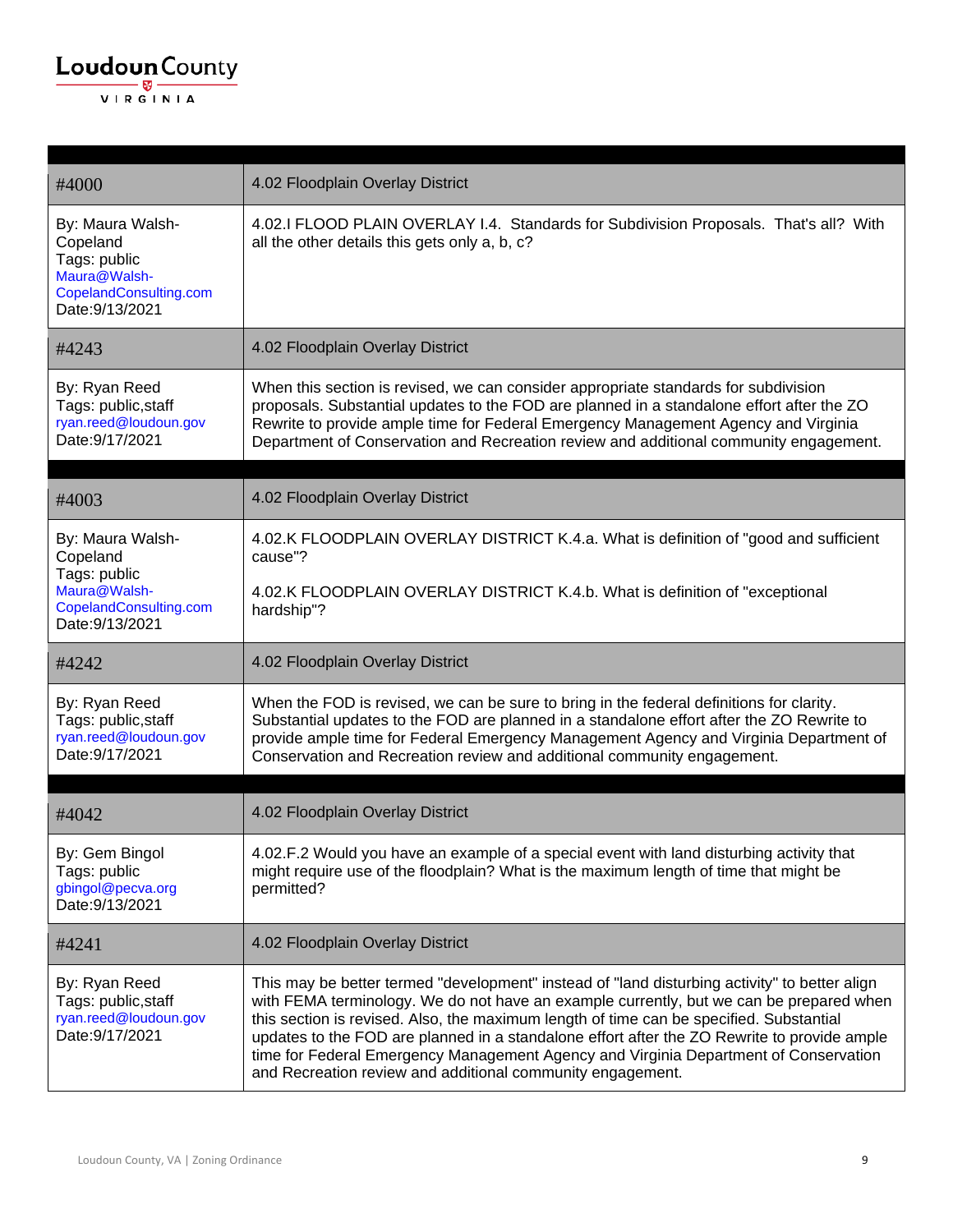| #4049                                                                            | 4.02 Floodplain Overlay District                                                                                                                                                                                                                                                                                                                       |
|----------------------------------------------------------------------------------|--------------------------------------------------------------------------------------------------------------------------------------------------------------------------------------------------------------------------------------------------------------------------------------------------------------------------------------------------------|
| By: Gem Bingol<br>Tags: public<br>gbingol@pecva.org<br>Date: 9/13/2021           | 4.02.H.2.b.1. If existing conditions are degraded, doesn't this section allow further degradation?<br>What structural changes could be included to keep mean velocity from increasing at the<br>downstream end?                                                                                                                                        |
| #4240                                                                            | 4.02 Floodplain Overlay District                                                                                                                                                                                                                                                                                                                       |
| By: Ryan Reed<br>Tags: public, staff<br>ryan.reed@loudoun.gov<br>Date: 9/17/2021 | This comment can be more fully understood and contemplated when staff revise the FOD.<br>Substantial updates to the FOD are planned in a standalone effort after the ZO Rewrite to provide<br>ample time for Federal Emergency Management Agency and Virginia Department of<br>Conservation and Recreation review and additional community engagement. |
|                                                                                  |                                                                                                                                                                                                                                                                                                                                                        |
| #4053                                                                            | 4.02 Floodplain Overlay District                                                                                                                                                                                                                                                                                                                       |
| By: Gem Bingol<br>Tags: public<br>gbingol@pecva.org<br>Date: 9/13/2021           | 4.02.J. Density Calculations.<br>Floodplain acreage was included in density calculations in part to help offset higher environmental<br>standards adopted with the current zoning ordinance.                                                                                                                                                           |
|                                                                                  | There should be a review of all the environmental standards that have been loosened since<br>adoption of the current ordinance to be tightened up again, in order to both mitigate development<br>impacts and protect natural resources as originally intended.                                                                                        |
| #4150                                                                            | 4.02 Floodplain Overlay District                                                                                                                                                                                                                                                                                                                       |
| By: Ryan Reed<br>Tags: public, staff<br>ryan.reed@loudoun.gov<br>Date: 9/14/2021 | The can be considered when the FOD is revised. Substantial updates to the FOD are planned in<br>a standalone effort after the ZO Rewrite to provide ample time for Federal Emergency<br>Management Agency and Virginia Department of Conservation and Recreation review and<br>additional community engagement.                                        |
|                                                                                  | Have standards been loosened or loopholes realized? Further discussion when the subsequent<br>FOD revisions are initiated.                                                                                                                                                                                                                             |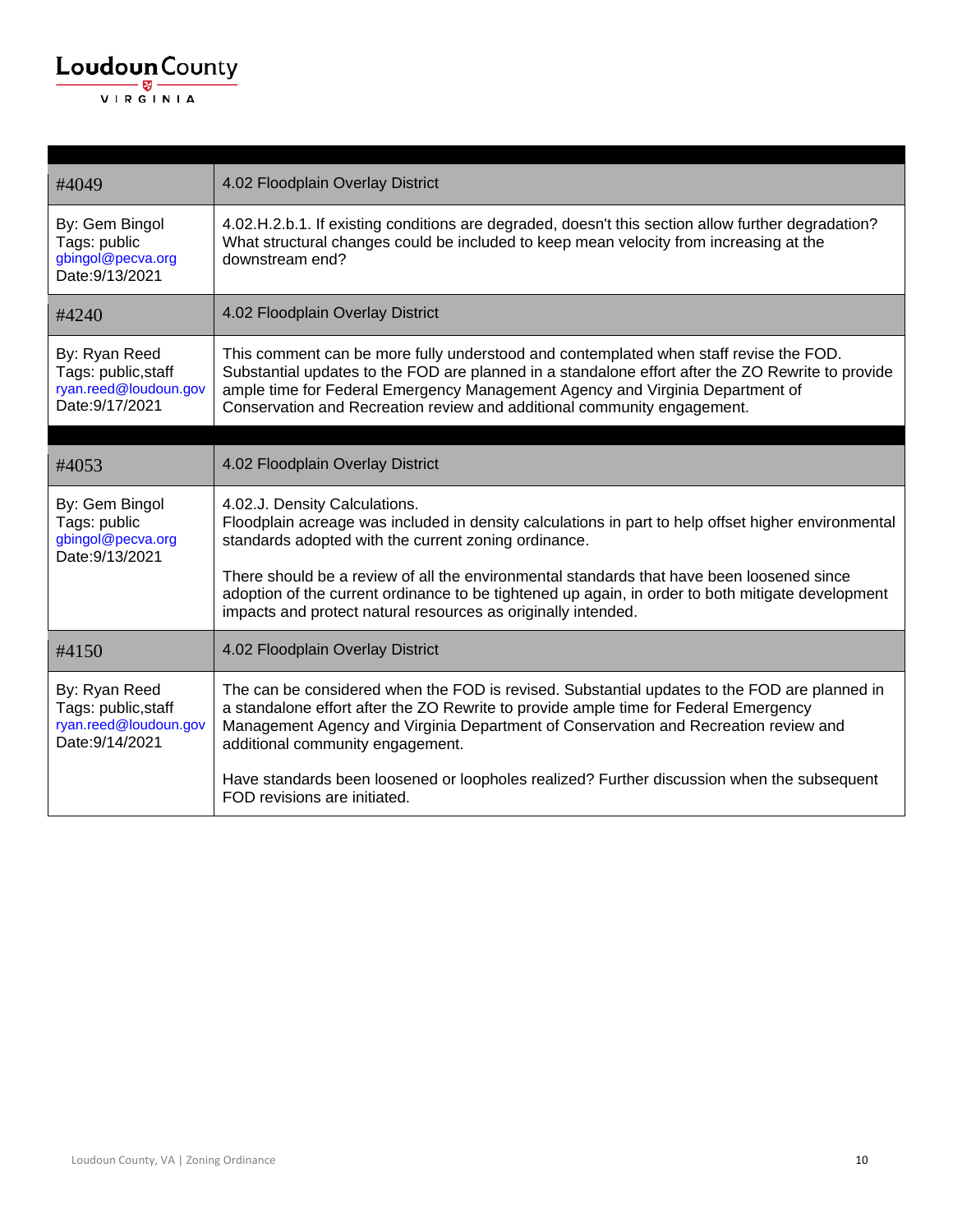| #4052                                                                            | 4.02 Floodplain Overlay District                                                                                                                                                                                                                                                                                                                                                                                                                                                          |
|----------------------------------------------------------------------------------|-------------------------------------------------------------------------------------------------------------------------------------------------------------------------------------------------------------------------------------------------------------------------------------------------------------------------------------------------------------------------------------------------------------------------------------------------------------------------------------------|
| By: Gem Bingol<br>Tags: public<br>gbingol@pecva.org<br>Date: 9/13/2021           | 4.02.1.2.a. This section also indicates that new structures would be allowed in the floodplain which<br>doesn't conform with the Comp Plan. IF there are any existing buildings in the floodplain that<br>could be improved per these guidelines, the larger rainfall events that have been frequenting our<br>area should be reason to avoid creating the potential for greater loss (and negative economic<br>impacts) to individuals as well as buildings. This should not be allowed. |
| #4147                                                                            | 4.02 Floodplain Overlay District                                                                                                                                                                                                                                                                                                                                                                                                                                                          |
| By: Ryan Reed<br>Tags: public, staff<br>ryan.reed@loudoun.gov<br>Date: 9/14/2021 | The can be considered when the FOD is revised. Substantial updates to the FOD are planned in<br>a standalone effort after the ZO Rewrite to provide ample time for Federal Emergency<br>Management Agency and Virginia Department of Conservation and Recreation review and<br>additional community engagement.                                                                                                                                                                           |
|                                                                                  |                                                                                                                                                                                                                                                                                                                                                                                                                                                                                           |
| #4051                                                                            | 4.02 Floodplain Overlay District                                                                                                                                                                                                                                                                                                                                                                                                                                                          |
| By: Gem Bingol<br>Tags: public                                                   | 4.02.1.1.d. Are newly placed manufactured homes or any new homes allowed in FOD? If not, any<br>reference to new residential construction is confusing and should be adjusted.                                                                                                                                                                                                                                                                                                            |
| gbingol@pecva.org<br>Date: 9/13/2021                                             | Or does this reference cases where a lot is fully within the floodplain? If that's so, it would be<br>better to address in a way that's not confusing.                                                                                                                                                                                                                                                                                                                                    |
| #4146                                                                            | 4.02 Floodplain Overlay District                                                                                                                                                                                                                                                                                                                                                                                                                                                          |
| By: Ryan Reed<br>Tags: public, staff<br>ryan.reed@loudoun.gov<br>Date: 9/14/2021 | The can be considered when the FOD is revised. Substantial updates to the FOD are planned in<br>a standalone effort after the ZO Rewrite to provide ample time for Federal Emergency<br>Management Agency and Virginia Department of Conservation and Recreation review and<br>additional community engagement.                                                                                                                                                                           |
|                                                                                  |                                                                                                                                                                                                                                                                                                                                                                                                                                                                                           |
| #4050                                                                            | 4.02 Floodplain Overlay District                                                                                                                                                                                                                                                                                                                                                                                                                                                          |
| By: Gem Bingol<br>Tags: public<br>gbingol@pecva.org<br>Date: 9/13/2021           | 4.02.I.1.a. typo--MPOD                                                                                                                                                                                                                                                                                                                                                                                                                                                                    |
| #4145                                                                            | 4.02 Floodplain Overlay District                                                                                                                                                                                                                                                                                                                                                                                                                                                          |
| By: Ryan Reed<br>Tags: public, staff<br>ryan.reed@loudoun.gov<br>Date: 9/14/2021 | fixed, thank you.                                                                                                                                                                                                                                                                                                                                                                                                                                                                         |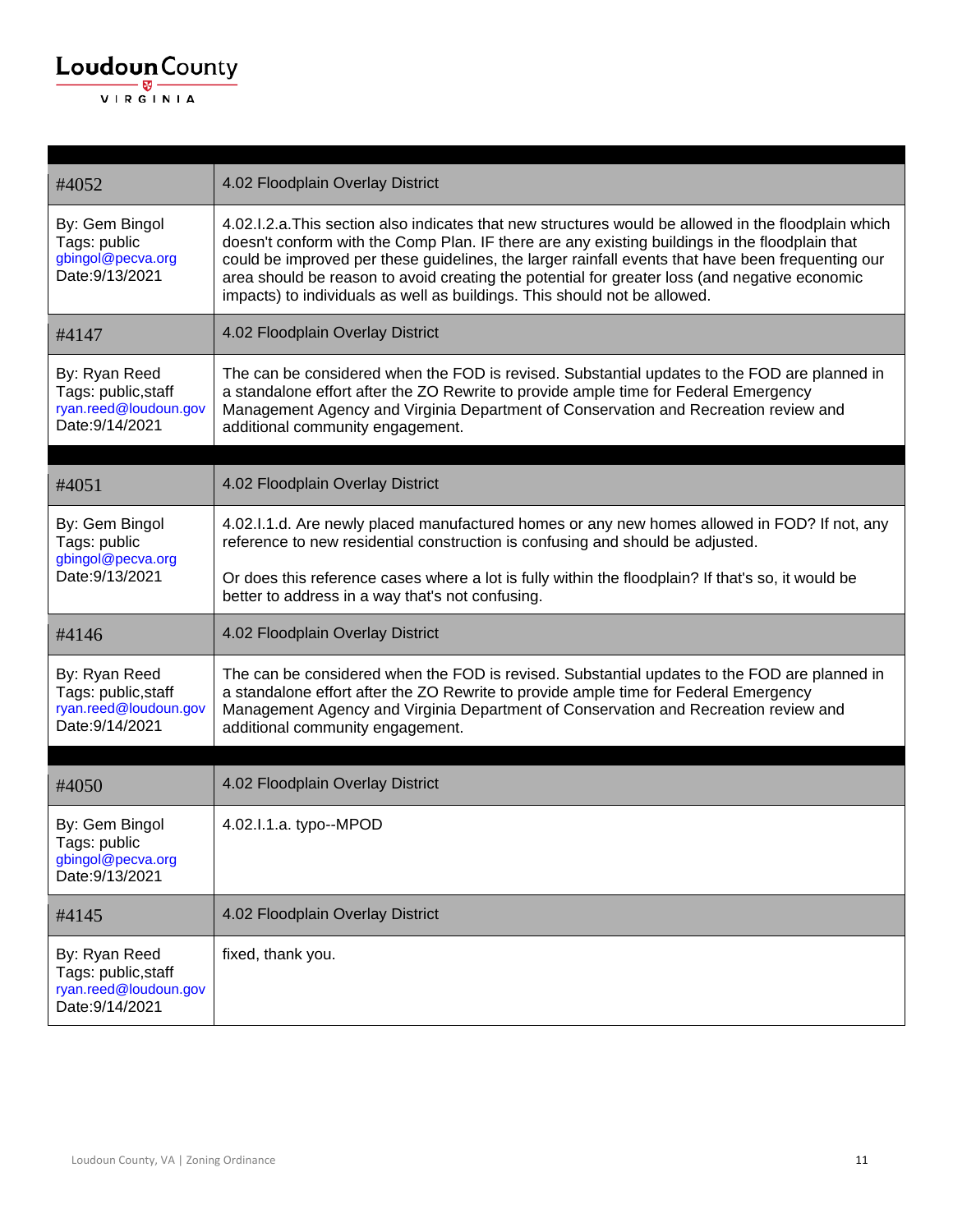| #4044                                                                            | 4.02 Floodplain Overlay District                                                                                                                                                                                                                                                                                                                                                                                                                |
|----------------------------------------------------------------------------------|-------------------------------------------------------------------------------------------------------------------------------------------------------------------------------------------------------------------------------------------------------------------------------------------------------------------------------------------------------------------------------------------------------------------------------------------------|
| By: Gem Bingol<br>Tags: public<br>gbingol@pecva.org<br>Date: 9/13/2021           | 4.02.F.5. Structures in the floodplain are problematic due to flood and imperviousness concerns.<br>These impacts add up and should be kept to the 840 sf of floor area for incidental structures.                                                                                                                                                                                                                                              |
| #4143                                                                            | 4.02 Floodplain Overlay District                                                                                                                                                                                                                                                                                                                                                                                                                |
| By: Ryan Reed<br>Tags: public, staff<br>ryan.reed@loudoun.gov<br>Date: 9/14/2021 | The can be considered when the FOD is revised. Substantial updates to the FOD are planned in<br>a standalone effort after the ZO Rewrite to provide ample time for Federal Emergency<br>Management Agency and Virginia Department of Conservation and Recreation review and<br>additional community engagement.                                                                                                                                 |
| #4045                                                                            | 4.02 Floodplain Overlay District                                                                                                                                                                                                                                                                                                                                                                                                                |
| By: Gem Bingol<br>Tags: public<br>gbingol@pecva.org<br>Date: 9/13/2021           | 4.02.F.6 Active recreation uses should be eliminated to match the Comp Plan. 10% impervious<br>cover for these uses should be eliminated due to the negative correlation with stream health and<br>water quality. Incremental impacts add up.                                                                                                                                                                                                   |
| #4142                                                                            | 4.02 Floodplain Overlay District                                                                                                                                                                                                                                                                                                                                                                                                                |
| By: Ryan Reed<br>Tags: public, staff<br>ryan.reed@loudoun.gov<br>Date: 9/14/2021 | The can be considered when the FOD is revised. Substantial updates to the FOD are planned in<br>a standalone effort after the ZO Rewrite to provide ample time for Federal Emergency<br>Management Agency and Virginia Department of Conservation and Recreation review and<br>additional community engagement.                                                                                                                                 |
| #4039                                                                            | 4.02 Floodplain Overlay District                                                                                                                                                                                                                                                                                                                                                                                                                |
| By: Gem Bingol<br>Tags: public<br>gbingol@pecva.org<br>Date: 9/13/2021           | 4.02.E.1.k The last sentence of this section which states that areas within approved floodplain<br>alterations that are then no longer in the FOD can be used for any use in the underlying zoning<br>district, has previously been used as a loophole to then place structures and other uses in the<br>former floodplain area. This further degrades the purpose and intent of the floodplain overlay<br>district and should be reconsidered. |
| #4141                                                                            | 4.02 Floodplain Overlay District                                                                                                                                                                                                                                                                                                                                                                                                                |
| By: Ryan Reed<br>Tags: public, staff<br>ryan.reed@loudoun.gov<br>Date: 9/14/2021 | The can be considered when the FOD is revised. Substantial updates to the FOD are planned in<br>a standalone effort after the ZO Rewrite to provide ample time for Federal Emergency<br>Management Agency and Virginia Department of Conservation and Recreation review and<br>additional community engagement.                                                                                                                                 |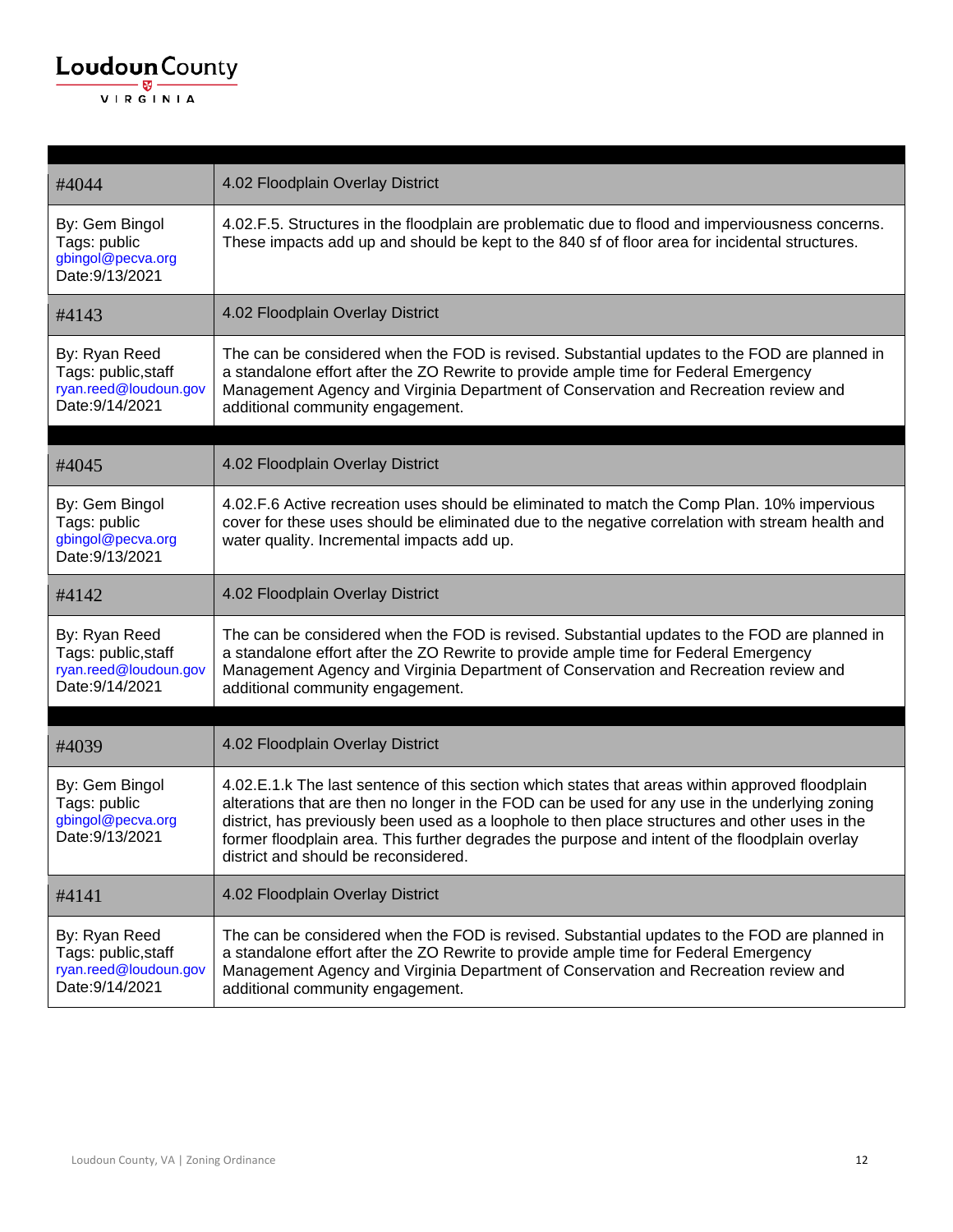| #4043                                                                            | 4.02 Floodplain Overlay District                                                                                                                                                                                                                                                                                                        |
|----------------------------------------------------------------------------------|-----------------------------------------------------------------------------------------------------------------------------------------------------------------------------------------------------------------------------------------------------------------------------------------------------------------------------------------|
| By: Gem Bingol<br>Tags: public<br>gbingol@pecva.org<br>Date: 9/13/2021           | 4.02.F.3 Riding stables. Stables are generally created with paddocks and turn-outs for the horses.<br>As a special exception use, can it be specified that the design of use would be such that the<br>stable buildings themselves should be located outside of the floodplain, while allowing the<br>paddocks to be in the floodplain? |
| #4139                                                                            | 4.02 Floodplain Overlay District                                                                                                                                                                                                                                                                                                        |
| By: Ryan Reed<br>Tags: public, staff<br>ryan.reed@loudoun.gov<br>Date: 9/14/2021 | The can be considered when the FOD is revised. Substantial updates to the FOD are planned in<br>a standalone effort after the ZO Rewrite to provide ample time for Federal Emergency<br>Management Agency and Virginia Department of Conservation and Recreation review and<br>additional community engagement.                         |
| #4041                                                                            | 4.02 Floodplain Overlay District                                                                                                                                                                                                                                                                                                        |
|                                                                                  |                                                                                                                                                                                                                                                                                                                                         |
| By: Gem Bingol<br>Tags: public<br>gbingol@pecva.org<br>Date: 9/13/2021           | 4.02.E.2.f. For reasons stated above, parking areas should not be permitted in the FOD.<br>Floodwaters are naturally slowed and absorbed with the presence of natural vegetation. The<br>county should take maximum advantage of such natural system benefits.                                                                          |
| #4138                                                                            | 4.02 Floodplain Overlay District                                                                                                                                                                                                                                                                                                        |
| By: Ryan Reed<br>Tags: public, staff<br>ryan.reed@loudoun.gov<br>Date: 9/14/2021 | The can be considered when the FOD is revised. Substantial updates to the FOD are planned in<br>a standalone effort after the ZO Rewrite to provide ample time for Federal Emergency<br>Management Agency and Virginia Department of Conservation and Recreation review and<br>additional community engagement.                         |
|                                                                                  |                                                                                                                                                                                                                                                                                                                                         |
| #4037                                                                            | 4.02 Floodplain Overlay District                                                                                                                                                                                                                                                                                                        |
| By: Gem Bingol<br>Tags: public<br>gbingol@pecva.org<br>Date: 9/13/2021           | 4.02.E.1.a This section could allow non-farming uses in the floodplain. Here's another place that<br>would benefit from a definition for farming and then it should be substituted for the word<br>agriculture here.                                                                                                                    |
| #4137                                                                            | 4.02 Floodplain Overlay District                                                                                                                                                                                                                                                                                                        |
| By: Ryan Reed<br>Tags: public, staff<br>ryan.reed@loudoun.gov<br>Date: 9/14/2021 | The can be considered when the FOD is revised. Substantial updates to the FOD are planned in<br>a standalone effort after the ZO Rewrite to provide ample time for Federal Emergency<br>Management Agency and Virginia Department of Conservation and Recreation review and<br>additional community engagement.                         |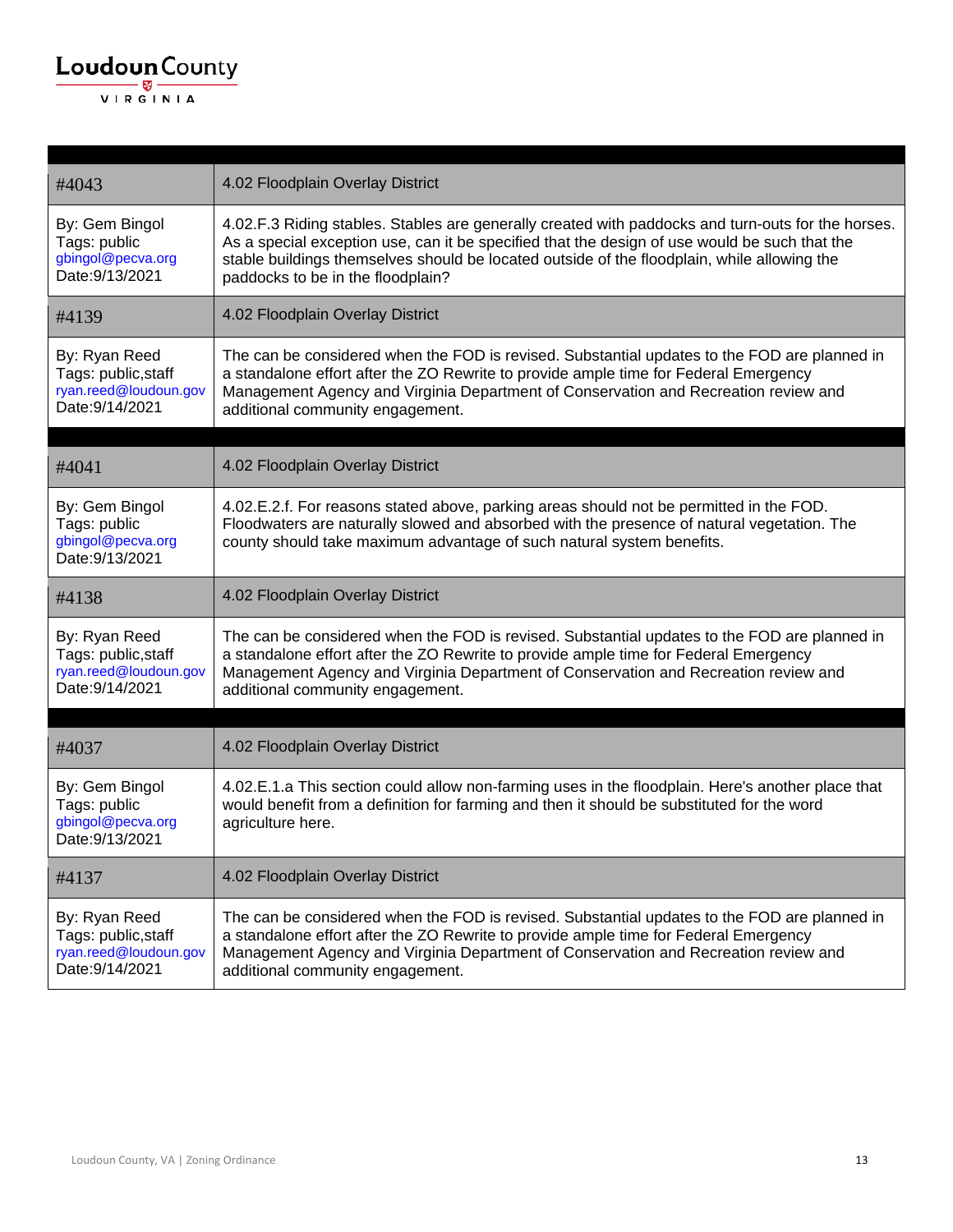| #4040                                                                            | 4.02 Floodplain Overlay District                                                                                                                                                                                                                                                                                         |
|----------------------------------------------------------------------------------|--------------------------------------------------------------------------------------------------------------------------------------------------------------------------------------------------------------------------------------------------------------------------------------------------------------------------|
| By: Gem Bingol<br>Tags: public<br>gbingol@pecva.org<br>Date: 9/13/2021           | 4.02.E.2.b Same issue identified as a potential loophole in 4.02.E.1.k                                                                                                                                                                                                                                                   |
| #4136                                                                            | 4.02 Floodplain Overlay District                                                                                                                                                                                                                                                                                         |
| By: Ryan Reed<br>Tags: public, staff<br>ryan.reed@loudoun.gov<br>Date: 9/14/2021 | The can be considered when the FOD is revised. Substantial updates to the FOD are planned in<br>a standalone effort after the ZO Rewrite to provide ample time for Federal Emergency<br>Management Agency and Virginia Department of Conservation and Recreation review and<br>additional community engagement.          |
|                                                                                  |                                                                                                                                                                                                                                                                                                                          |
| #4038                                                                            | 4.02 Floodplain Overlay District                                                                                                                                                                                                                                                                                         |
| By: Gem Bingol<br>Tags: public<br>gbingol@pecva.org<br>Date: 9/13/2021           | 4.02.E.1.h Parking accessory to permitted or special exception uses in the FOD should be struck.<br>Parking areas increase imperviousness which correlates to poor stream health and reduced water<br>quality. Allowing parking increases the potential for vehicle-related pollution to enter streams<br>during floods. |
| #4135                                                                            | 4.02 Floodplain Overlay District                                                                                                                                                                                                                                                                                         |
| By: Ryan Reed<br>Tags: public, staff<br>ryan.reed@loudoun.gov<br>Date: 9/14/2021 | The can be considered when the FOD is revised. Substantial updates to the FOD are planned in<br>a standalone effort after the ZO Rewrite to provide ample time for Federal Emergency<br>Management Agency and Virginia Department of Conservation and Recreation review and<br>additional community engagement.          |
|                                                                                  |                                                                                                                                                                                                                                                                                                                          |
| #4036                                                                            | 4.02 Floodplain Overlay District                                                                                                                                                                                                                                                                                         |
| By: Gem Bingol<br>Tags: public<br>gbingol@pecva.org<br>Date: 9/13/2021           | 4.02.E.1.b Remove active recreation as a permitted use to comport with the 2019 Comp Plan.                                                                                                                                                                                                                               |
| #4134                                                                            | 4.02 Floodplain Overlay District                                                                                                                                                                                                                                                                                         |
| By: Ryan Reed<br>Tags: public, staff<br>ryan.reed@loudoun.gov<br>Date: 9/14/2021 | The can be considered when the FOD is revised. Substantial updates to the FOD are planned in<br>a standalone effort after the ZO Rewrite to provide ample time for Federal Emergency<br>Management Agency and Virginia Department of Conservation and Recreation review and<br>additional community engagement.          |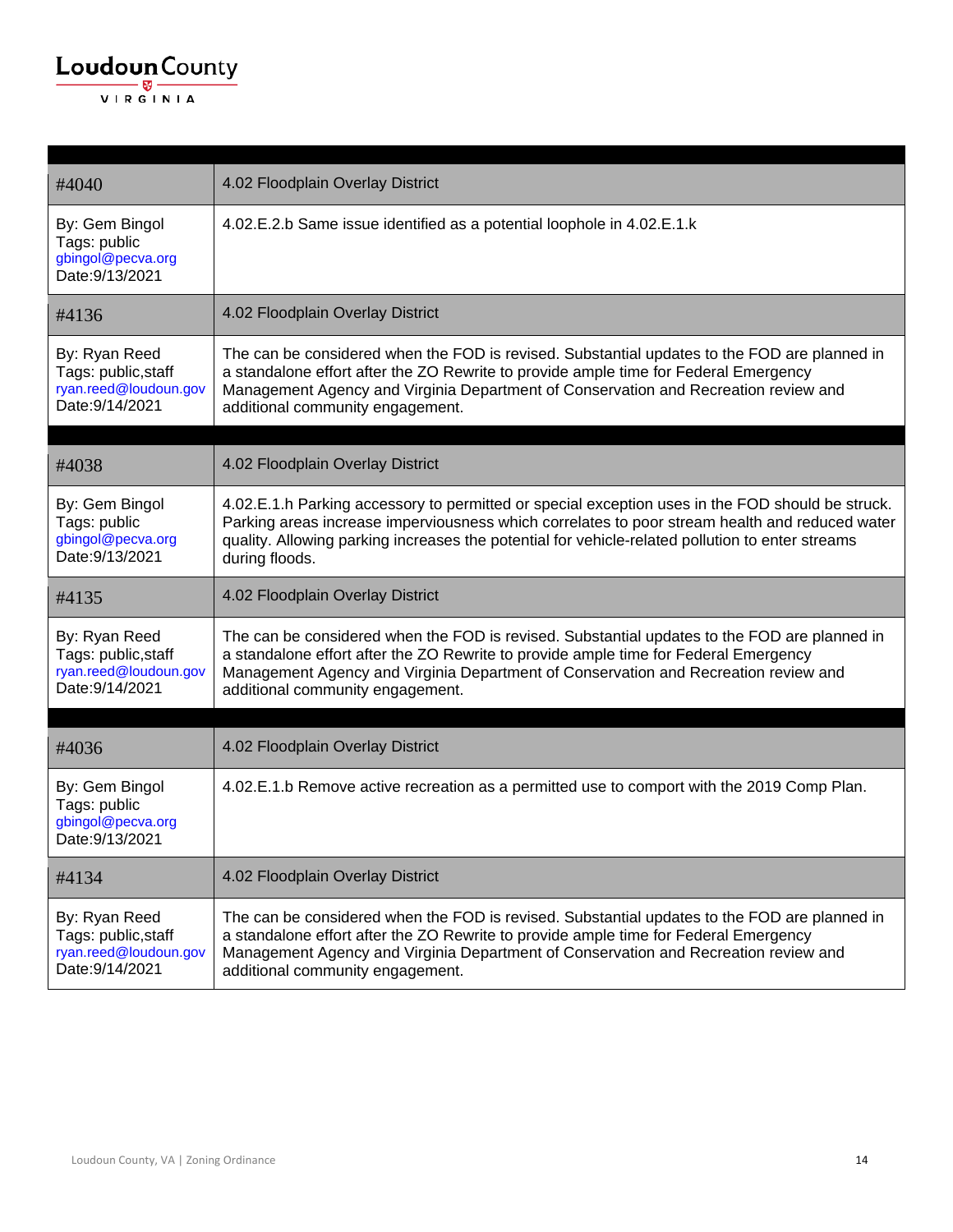

| #4035                                                                                                     | 4.02 Floodplain Overlay District                                                                                                                                                                                                                                                                                                                                                                                                                                                  |
|-----------------------------------------------------------------------------------------------------------|-----------------------------------------------------------------------------------------------------------------------------------------------------------------------------------------------------------------------------------------------------------------------------------------------------------------------------------------------------------------------------------------------------------------------------------------------------------------------------------|
| By: Gem Bingol<br>Tags: public<br>gbingol@pecva.org<br>Date: 9/13/2021                                    | 4.02.E.1.b. Impervious cover has a direct correlation to reduction in stream health and water<br>quality. In the current ordinance, changes were made to the way that density is calculated to<br>allow the inclusion of floodplain areas (not previously allowed) as a trade-off for greater<br>environmental protections during development. Over time, those protections have been<br>eased. The 3% imperviousness in the floodplain is an example. This should be eliminated. |
| #4132                                                                                                     | 4.02 Floodplain Overlay District                                                                                                                                                                                                                                                                                                                                                                                                                                                  |
| By: Ryan Reed<br>Tags: public, staff<br>ryan.reed@loudoun.gov<br>Date: 9/14/2021                          | The can be considered when the FOD is revised. Substantial updates to the FOD are planned<br>in a standalone effort after the ZO Rewrite to provide ample time for Federal Emergency<br>Management Agency and Virginia Department of Conservation and Recreation review and<br>additional community engagement.                                                                                                                                                                   |
|                                                                                                           |                                                                                                                                                                                                                                                                                                                                                                                                                                                                                   |
| #4033                                                                                                     | 4.02 Floodplain Overlay District                                                                                                                                                                                                                                                                                                                                                                                                                                                  |
| By: Gem Bingol<br>Tags: public<br>gbingol@pecva.org<br>Date: 9/13/2021                                    | 4.02 D.2.i Currently tree planting is not allowed without floodplain studies and alterations. If<br>something changes to allow this in the future, will the language in the ordinance still prevent<br>it? The language should be written so as not to trip up fixing the existing problem.                                                                                                                                                                                       |
| #4131                                                                                                     | 4.02 Floodplain Overlay District                                                                                                                                                                                                                                                                                                                                                                                                                                                  |
| By: Ryan Reed<br>Tags: public, staff<br>ryan.reed@loudoun.gov<br>Date: 9/14/2021                          | The can be considered when the FOD is revised. Substantial updates to the FOD are planned<br>in a standalone effort after the ZO Rewrite to provide ample time for Federal Emergency<br>Management Agency and Virginia Department of Conservation and Recreation review and<br>additional community engagement.                                                                                                                                                                   |
| #4004                                                                                                     | 4.02 Floodplain Overlay District                                                                                                                                                                                                                                                                                                                                                                                                                                                  |
| By: Maura Walsh-<br>Copeland<br>Tags: public<br>Maura@Waish-<br>CopelandConsulting.com<br>Date: 9/13/2021 | 4.02.K FLOODPLAIN OVERLAY DISTRICT K.4.c. Why isn't degradation of wildlife habitat or<br>other natural features included?                                                                                                                                                                                                                                                                                                                                                        |
| #4130                                                                                                     | 4.02 Floodplain Overlay District                                                                                                                                                                                                                                                                                                                                                                                                                                                  |
| By: Ryan Reed<br>Tags: public, staff<br>ryan.reed@loudoun.gov<br>Date: 9/14/2021                          | FEMA's required regulations focus on flood risk. During ZOAM-2015-0003 staff were directed<br>to not add any regulations beyond the minimum required by FEMA. RSCR Development<br>Standards may consider wildlife habitat and other natural features.                                                                                                                                                                                                                             |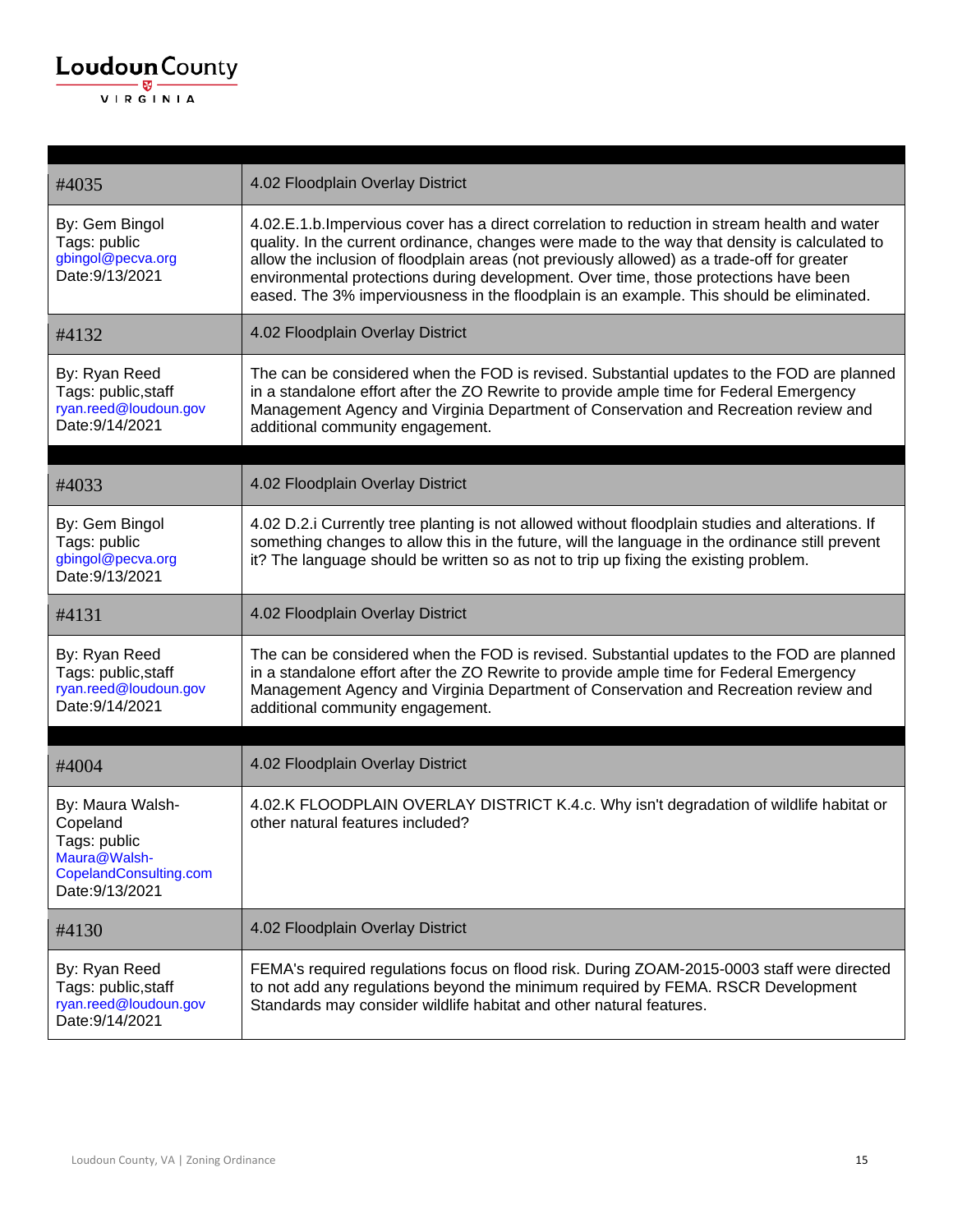| #4002                                                                                                 | 4.02 Floodplain Overlay District                                                                                                                                                                                                                                                                                |
|-------------------------------------------------------------------------------------------------------|-----------------------------------------------------------------------------------------------------------------------------------------------------------------------------------------------------------------------------------------------------------------------------------------------------------------|
| By: Maura Walsh-Copeland<br>Tags: public<br>Maura@Walsh-<br>CopelandConsulting.com<br>Date: 9/13/2021 | 4.02.J FLOOD PLAIN OVERLAY. J. Density Calculations. With all the specific<br>requirements and restrictions for FOD, why is the land area still being used as part of<br>the land area calculation for density? Will this be at least discussed for ZOAM-2020-<br>0002?                                         |
| #4129                                                                                                 | 4.02 Floodplain Overlay District                                                                                                                                                                                                                                                                                |
| By: Ryan Reed<br>Tags: public, staff<br>ryan.reed@loudoun.gov<br>Date: 9/14/2021                      | The can be considered when the FOD is revised. Substantial updates to the FOD are<br>planned in a standalone effort after the ZO Rewrite to provide ample time for Federal<br>Emergency Management Agency and Virginia Department of Conservation and<br>Recreation review and additional community engagement. |
| #4001                                                                                                 | 4.02 Floodplain Overlay District                                                                                                                                                                                                                                                                                |
| By: Kevin Ruedisueli<br>Tags: public<br>kevinruedisueliZOC@gmail.com<br>Date: 9/13/2021               | if the purpose is to conserve the natural state of watercourses, etc, why are buffers not<br>included in 4.02? Are they just in the Plan or what?                                                                                                                                                               |
| #4128                                                                                                 | 4.02 Floodplain Overlay District                                                                                                                                                                                                                                                                                |
| By: Ryan Reed<br>Tags: public, staff<br>ryan.reed@loudoun.gov<br>Date: 9/14/2021                      | Staff have attempted to address buffer in the RSCR Development Standards.                                                                                                                                                                                                                                       |
|                                                                                                       |                                                                                                                                                                                                                                                                                                                 |
| #3999                                                                                                 | 4.02 Floodplain Overlay District                                                                                                                                                                                                                                                                                |
| By: Maura Walsh-Copeland<br>Tags: public<br>Maura@Walsh-<br>CopelandConsulting.com<br>Date: 9/13/2021 | 4.02.I FLOOD PLAIN OVERLAY. I.1.k. The requirement for prior approval from U.S.<br>Army Corp of Engineers, Va DEQ and VA Marine Resources Commission should STAY<br>in the Zoning Ordinance for visibility.                                                                                                     |
| #4127                                                                                                 | 4.02 Floodplain Overlay District                                                                                                                                                                                                                                                                                |
| By: Ryan Reed<br>Tags: public, staff<br>ryan.reed@loudoun.gov<br>Date: 9/14/2021                      | Yes. It will stay.                                                                                                                                                                                                                                                                                              |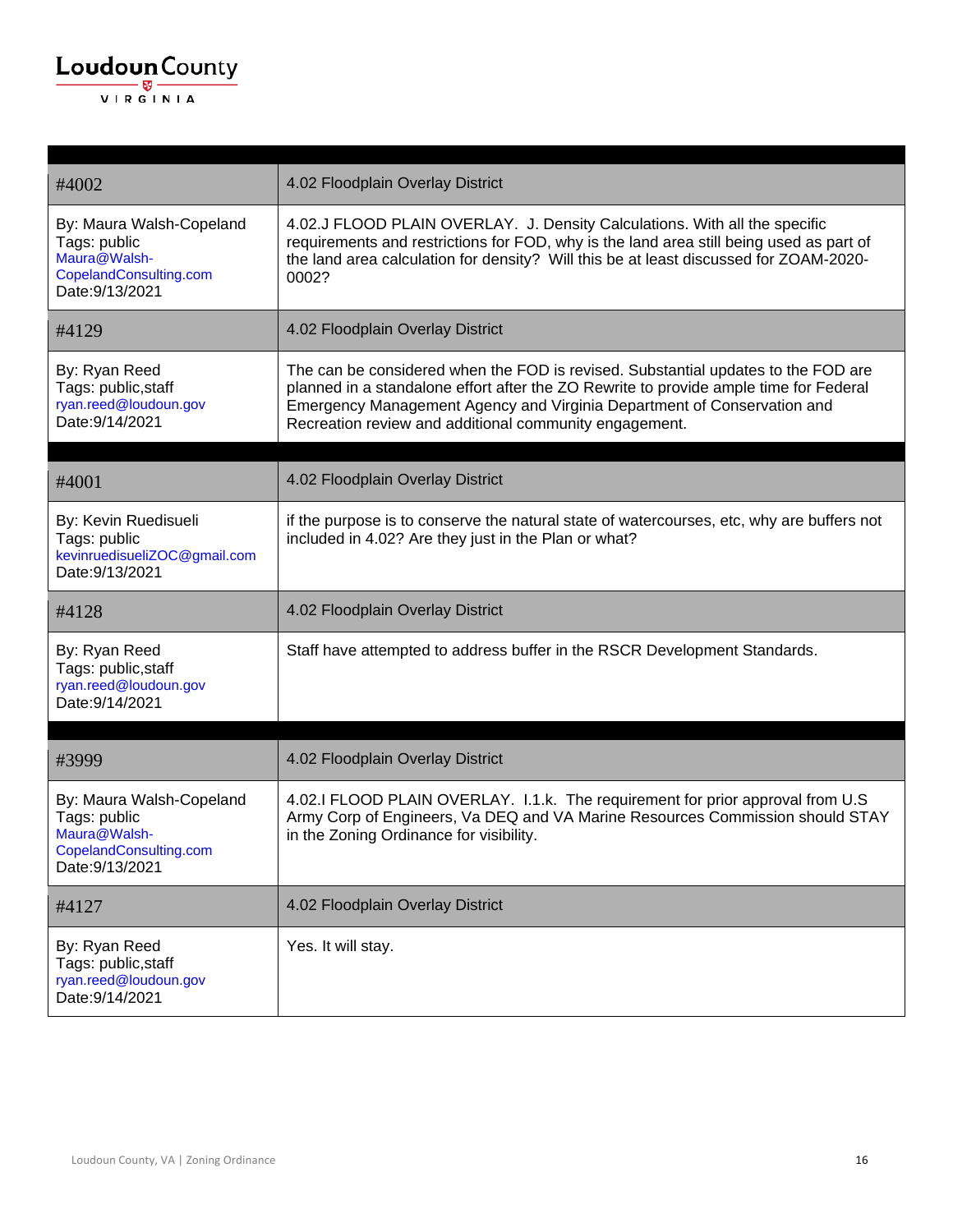

| #3997                                                                                                     | 4.02 Floodplain Overlay District                                                                                                                                                                                                                                                                                          |
|-----------------------------------------------------------------------------------------------------------|---------------------------------------------------------------------------------------------------------------------------------------------------------------------------------------------------------------------------------------------------------------------------------------------------------------------------|
| By: Maura Walsh-<br>Copeland<br>Tags: public<br>Maura@Walsh-<br>CopelandConsulting.com<br>Date: 9/13/2021 | 4.02.H FLOODPLAIN OVERLAY DISTRICT H.2.b. Why isn't there priority to protect natural<br>features (wetlands, native plants, etc), that benefit water quality and have flood water runoff<br>benefits, required for floodplain alterations?                                                                                |
| #4126                                                                                                     | 4.02 Floodplain Overlay District                                                                                                                                                                                                                                                                                          |
| By: Ryan Reed<br>Tags: public, staff<br>ryan.reed@loudoun.gov<br>Date: 9/14/2021                          | The can be considered when the FOD is revised. Substantial updates to the FOD are<br>planned in a standalone effort after the ZO Rewrite to provide ample time for Federal<br>Emergency Management Agency and Virginia Department of Conservation and Recreation<br>review and additional community engagement.           |
|                                                                                                           | Also, the RSCR Development Standards may be a place to considered these protections<br>now.                                                                                                                                                                                                                               |
| #3998                                                                                                     | 4.02 Floodplain Overlay District                                                                                                                                                                                                                                                                                          |
| By: Maura Walsh-<br>Copeland<br>Tags: public<br>Maura@Walsh-<br>CopelandConsulting.com<br>Date: 9/13/2021 | 4.02.I FLOOD PLAIN OVERLAY. I.1.a. acronym "MPOD*" -- is this incorrectly identifying<br>MDOD? and what is the asterisks representing?                                                                                                                                                                                    |
| #4125                                                                                                     | 4.02 Floodplain Overlay District                                                                                                                                                                                                                                                                                          |
| By: Ryan Reed<br>Tags: public, staff<br>ryan.reed@loudoun.gov<br>Date: 9/14/2021                          | Drafting mistake. Corrected.                                                                                                                                                                                                                                                                                              |
| #3996                                                                                                     | 4.02 Floodplain Overlay District                                                                                                                                                                                                                                                                                          |
|                                                                                                           |                                                                                                                                                                                                                                                                                                                           |
| By: Maura Walsh-<br>Copeland<br>Tags: public<br>Maura@Walsh-<br>CopelandConsulting.com<br>Date: 9/13/2021 | 4.02.G FLOODPLAIN OVERLAY DISTRICT G.7. "Substantial damage" is defined but not<br>"significant damage," which is the term used here. Can this be clarified and/or defined?                                                                                                                                               |
| #4124                                                                                                     | 4.02 Floodplain Overlay District                                                                                                                                                                                                                                                                                          |
| By: Ryan Reed<br>Tags: public, staff<br>ryan.reed@loudoun.gov<br>Date: 9/14/2021                          | These terms can be standardized when the FOD is revised. Substantial updates to the FOD<br>are planned in a standalone effort after the ZO Rewrite to provide ample time for Federal<br>Emergency Management Agency and Virginia Department of Conservation and Recreation<br>review and additional community engagement. |

Loudoun County, VA | Zoning Ordinance 17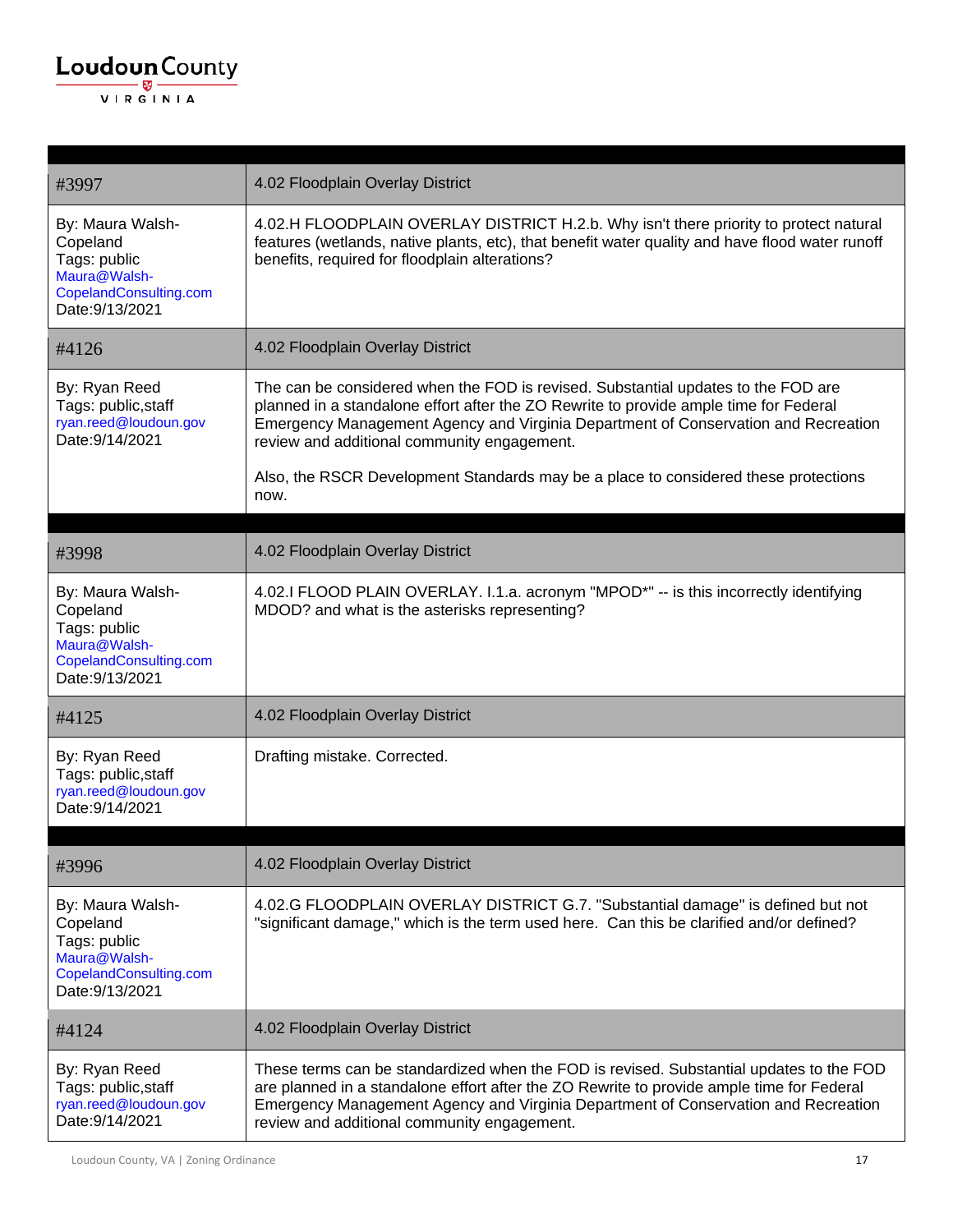

| #3994                                                                                                     | 4.02 Floodplain Overlay District                                                                                                                                                                                                                                                                                                                                                                                     |
|-----------------------------------------------------------------------------------------------------------|----------------------------------------------------------------------------------------------------------------------------------------------------------------------------------------------------------------------------------------------------------------------------------------------------------------------------------------------------------------------------------------------------------------------|
| By: Maura Walsh-<br>Copeland<br>Tags: public<br>Maura@Walsh-<br>CopelandConsulting.com<br>Date: 9/13/2021 | 4.02 FLOOD PLAIN OVERLAY. F.5 Special Exception Uses. How can the county/FEMA<br>continue to allow the 840 square foot structure allowance without any engineering study or<br>CLOMAR, but deem tree planting or woven wire fencing an impact requiring these<br>measures?                                                                                                                                           |
| #4123                                                                                                     | 4.02 Floodplain Overlay District                                                                                                                                                                                                                                                                                                                                                                                     |
| By: Ryan Reed<br>Tags: public, staff<br>ryan.reed@loudoun.gov<br>Date: 9/14/2021                          | An engineering study (Floodplain Alteration) is required per 4.02.H.2 and an increase in base<br>flood elevation is not permitted for F.5 uses. The engineering study is a FEMA requirement.                                                                                                                                                                                                                         |
| #3992                                                                                                     | 4.02 Floodplain Overlay District                                                                                                                                                                                                                                                                                                                                                                                     |
| By: Maura Walsh-<br>Copeland<br>Tags: public<br>Maura@Walsh-<br>CopelandConsulting.com<br>Date: 9/13/2021 | 4.02.E FLOODPLAIN OVERLAY DISTRICT 2.f. Why are parking lots permitted uses?<br>Regardless of following best practices, it would be simpler (and provide better water quality<br>benefits) if they were not allowed.                                                                                                                                                                                                 |
| #4121                                                                                                     | 4.02 Floodplain Overlay District                                                                                                                                                                                                                                                                                                                                                                                     |
| By: Ryan Reed<br>Tags: public, staff<br>ryan.reed@loudoun.gov<br>Date: 9/14/2021                          | Parking lots are only permitted when accessory to a use that is permitted within the FOD,<br>Major.                                                                                                                                                                                                                                                                                                                  |
|                                                                                                           |                                                                                                                                                                                                                                                                                                                                                                                                                      |
| #3988                                                                                                     | 4.02 Floodplain Overlay District                                                                                                                                                                                                                                                                                                                                                                                     |
| By: Maura Walsh-<br>Copeland<br>Tags: public<br>Maura@Walsh-<br>CopelandConsulting.com<br>Date: 9/13/2021 | 4.02.E FLOODPLAIN OVERLAY DISTRICT 1.b. Why are active recreation uses allowed at<br>all within the FOD major floodplain? Recreation uses that need facilities built will often result<br>in a rise in base floodplain elevation and require an alteration of the floodplain application. To<br>better protect water quality, rather than modifying portions of the floodplain, those uses<br>should not be allowed. |
| #4119                                                                                                     | 4.02 Floodplain Overlay District                                                                                                                                                                                                                                                                                                                                                                                     |
| By: Ryan Reed<br>Tags: public, staff<br>ryan.reed@loudoun.gov<br>Date: 9/14/2021                          | The can be considered when the FOD is revised. Substantial updates to the FOD are<br>planned in a standalone effort after the ZO Rewrite to provide ample time for Federal<br>Emergency Management Agency and Virginia Department of Conservation and Recreation<br>review and additional community engagement.                                                                                                      |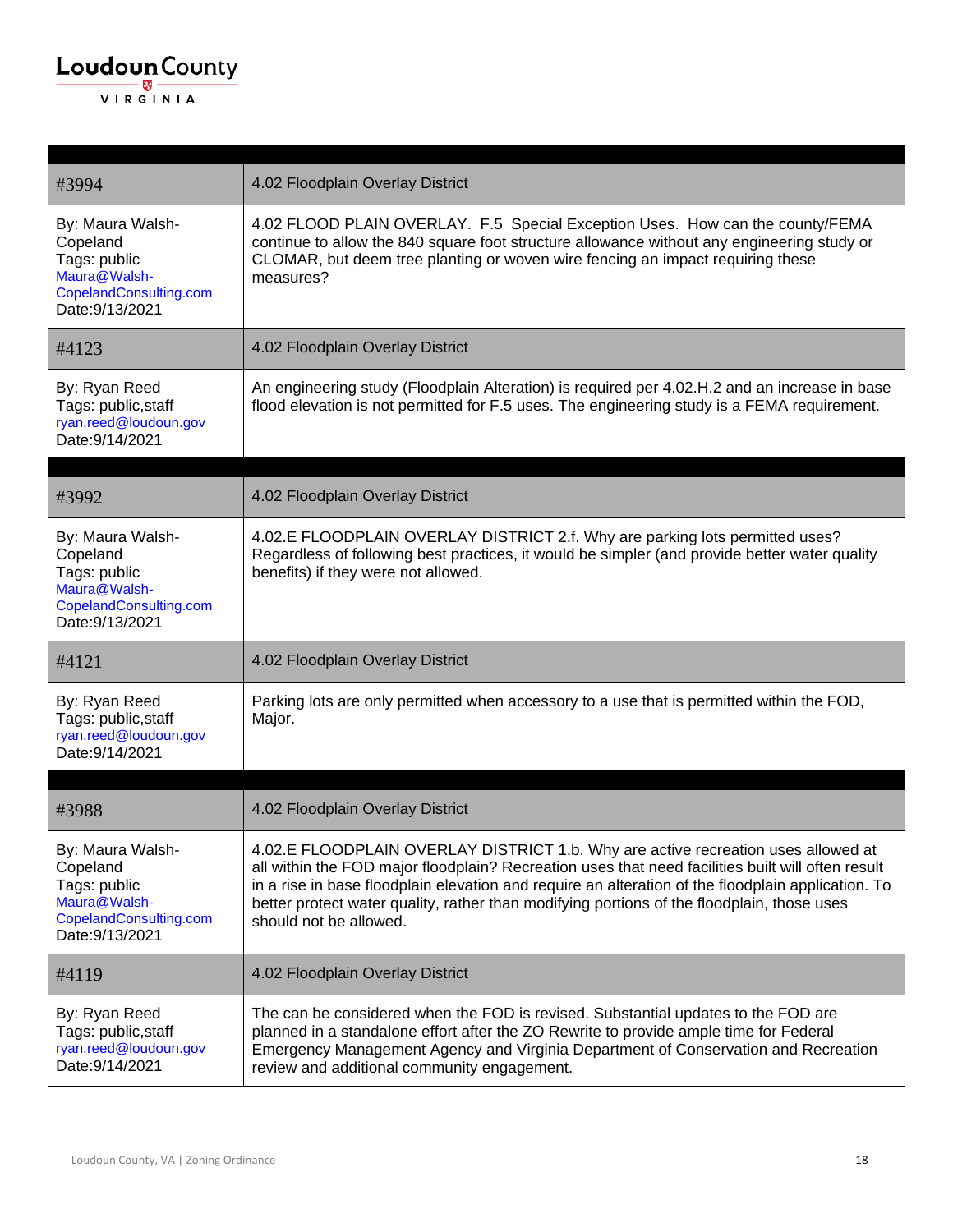| #3991                                                                                                     | 4.02 Floodplain Overlay District                                                                                                                                                                                                                                                                                                                                                          |
|-----------------------------------------------------------------------------------------------------------|-------------------------------------------------------------------------------------------------------------------------------------------------------------------------------------------------------------------------------------------------------------------------------------------------------------------------------------------------------------------------------------------|
| By: Maura Walsh-<br>Copeland<br>Tags: public<br>Maura@Walsh-<br>CopelandConsulting.com<br>Date: 9/13/2021 | 4.02.E FLOODPLAIN OVERLAY DISTRICT 2.e. Why are basketball or tennis courts, and<br>swimming pools permitted uses in the minor floodplain? They unnecessarily add impervious<br>surfaces.                                                                                                                                                                                                 |
| #4117                                                                                                     | 4.02 Floodplain Overlay District                                                                                                                                                                                                                                                                                                                                                          |
| By: Ryan Reed<br>Tags: public, staff<br>ryan.reed@loudoun.gov<br>Date: 9/14/2021                          | Prior to ZOAM-2015-0003, these uses were permitted in the FOD, Minor. During the process<br>of that revision, staff was directed to only increase the regulations to the minimum that FEMA<br>required as a result of a Community Assistance Visit (CAV). FEMA does not regulate FOD,<br>Minor.                                                                                           |
| #3990                                                                                                     | 4.02 Floodplain Overlay District                                                                                                                                                                                                                                                                                                                                                          |
| By: Maura Walsh-<br>Copeland<br>Tags: public<br>Maura@Walsh-<br>CopelandConsulting.com<br>Date: 9/13/2021 | 4.02.E FLOODPLAIN OVERLAY DISTRICT 1.i. What is the definition of bulk storage of<br>gasoline, chemicals, fuels, or similar substances? Since those chemical are a threat to water<br>quality, why are incidental structures that would store machines that utilize those chemicals<br>allowed in the FOD at all? Shouldn't incidental structures just be removed from permitted<br>uses? |
| #4115                                                                                                     | 4.02 Floodplain Overlay District                                                                                                                                                                                                                                                                                                                                                          |
| By: Ryan Reed<br>Tags: public, staff<br>ryan.reed@loudoun.gov<br>Date: 9/14/2021                          | The can be considered when the FOD is revised. Substantial updates to the FOD are planned<br>in a standalone effort after the ZO Rewrite to provide ample time for Federal Emergency<br>Management Agency and Virginia Department of Conservation and Recreation review and<br>additional community engagement.                                                                           |
| #3961                                                                                                     | 4.02 Floodplain Overlay District                                                                                                                                                                                                                                                                                                                                                          |
| By: Eric Zicht<br>Tags: public<br>zicht@erols.com<br>Date: 9/12/2021                                      | $FOD-F$ 2<br>Say if a golf course wants to modify a few greens for a national golf tournament,<br>what is the approval process?                                                                                                                                                                                                                                                           |
| #4113                                                                                                     | 4.02 Floodplain Overlay District                                                                                                                                                                                                                                                                                                                                                          |
| By: Ryan Reed<br>Tags: public, staff<br>ryan.reed@loudoun.gov<br>Date: 9/14/2021                          | From the Floodplain Administrator: If the work is in the FOD, Major, a zoning permit and<br>engineering analysis (either a statement/certification or floodplain alteration). FOD, Minor<br>does not require a zoning permit, but does require the engineering analysis.                                                                                                                  |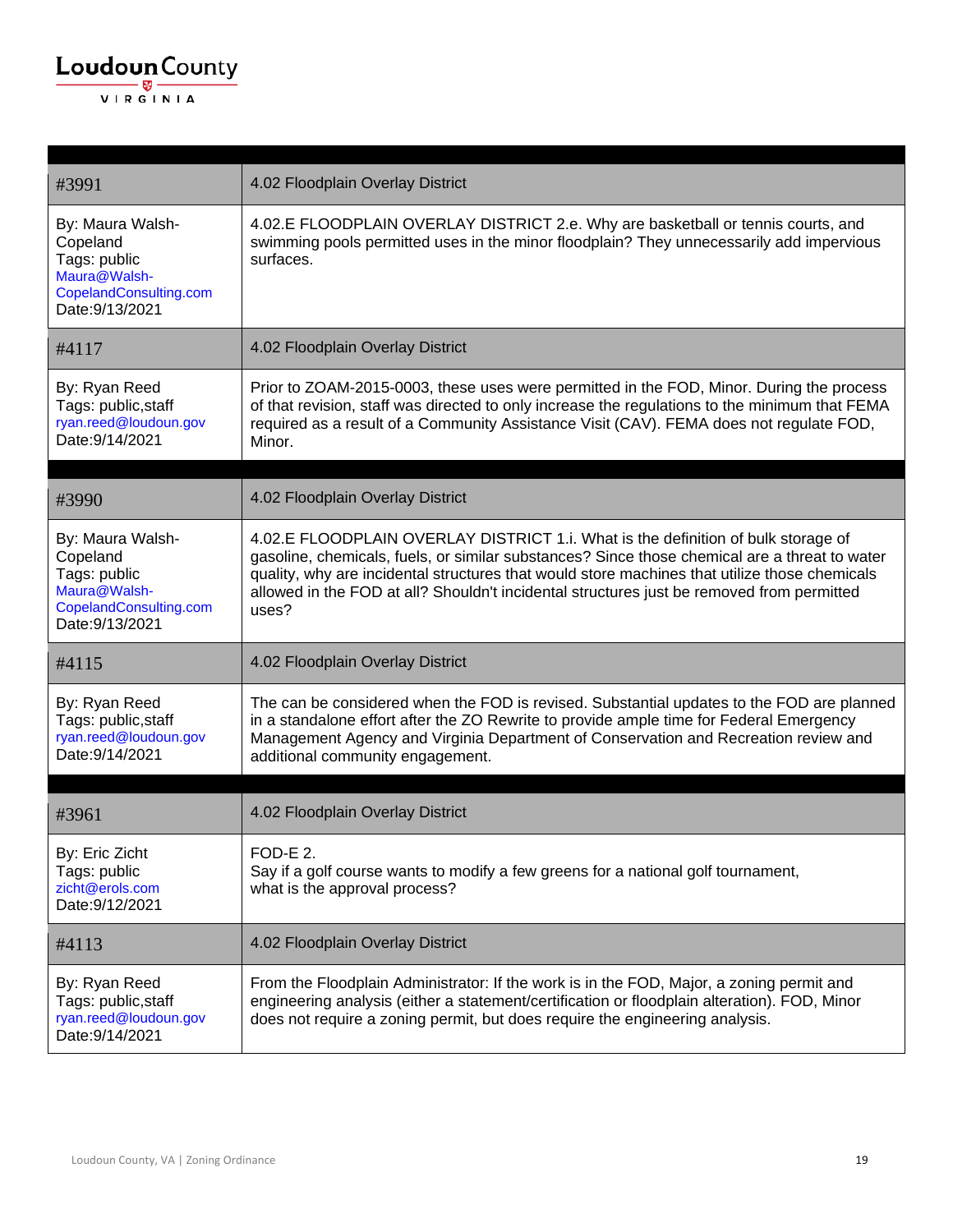

| #3960                                                                                                     | 4.02 Floodplain Overlay District                                                                                                                                            |
|-----------------------------------------------------------------------------------------------------------|-----------------------------------------------------------------------------------------------------------------------------------------------------------------------------|
| By: Eric Zicht<br>Tags: public<br>zicht@erols.com<br>Date: 9/12/2021                                      | FOD-E 2.b<br>How is "No Impact" proved?<br>What rise in flood level? <.1 feet?                                                                                              |
| #4111                                                                                                     | 4.02 Floodplain Overlay District                                                                                                                                            |
| By: Ryan Reed<br>Tags: public, staff<br>ryan.reed@loudoun.gov<br>Date: 9/14/2021                          | From the Floodplain Administrator: No Impact is proved with a statement of justification<br>signed and sealed from a licensed professional. No rise is measured at 0.00 ft. |
| #3989                                                                                                     | 4.02 Floodplain Overlay District                                                                                                                                            |
| By: Maura Walsh-<br>Copeland<br>Tags: public<br>Maura@Walsh-<br>CopelandConsulting.com<br>Date: 9/13/2021 | 4.02.E FLOODPLAIN OVERLAY DISTRICT 1.h. Why are accessory parking areas a<br>permitted use?                                                                                 |
|                                                                                                           |                                                                                                                                                                             |
| #4083                                                                                                     | 4.02 Floodplain Overlay District                                                                                                                                            |
| By: Ryan Reed<br>Tags: public, staff<br>ryan.reed@loudoun.gov<br>Date: 9/14/2021                          | Only those parking areas that are accessory to a use that is permitted in the floodplain.                                                                                   |
| #3987                                                                                                     | 4.02 Floodplain Overlay District                                                                                                                                            |
| By: Maura Walsh-<br>Copeland<br>Tags: public<br>Maura@Walsh-<br>CopelandConsulting.com<br>Date: 9/13/2021 | 4.02.E FLOODPLAIN OVERLAY DISTRICT. E. Permitted Uses. Has the definition for<br>passive and active recreation uses been reviewed for further clarification?                |
| #4082                                                                                                     | 4.02 Floodplain Overlay District                                                                                                                                            |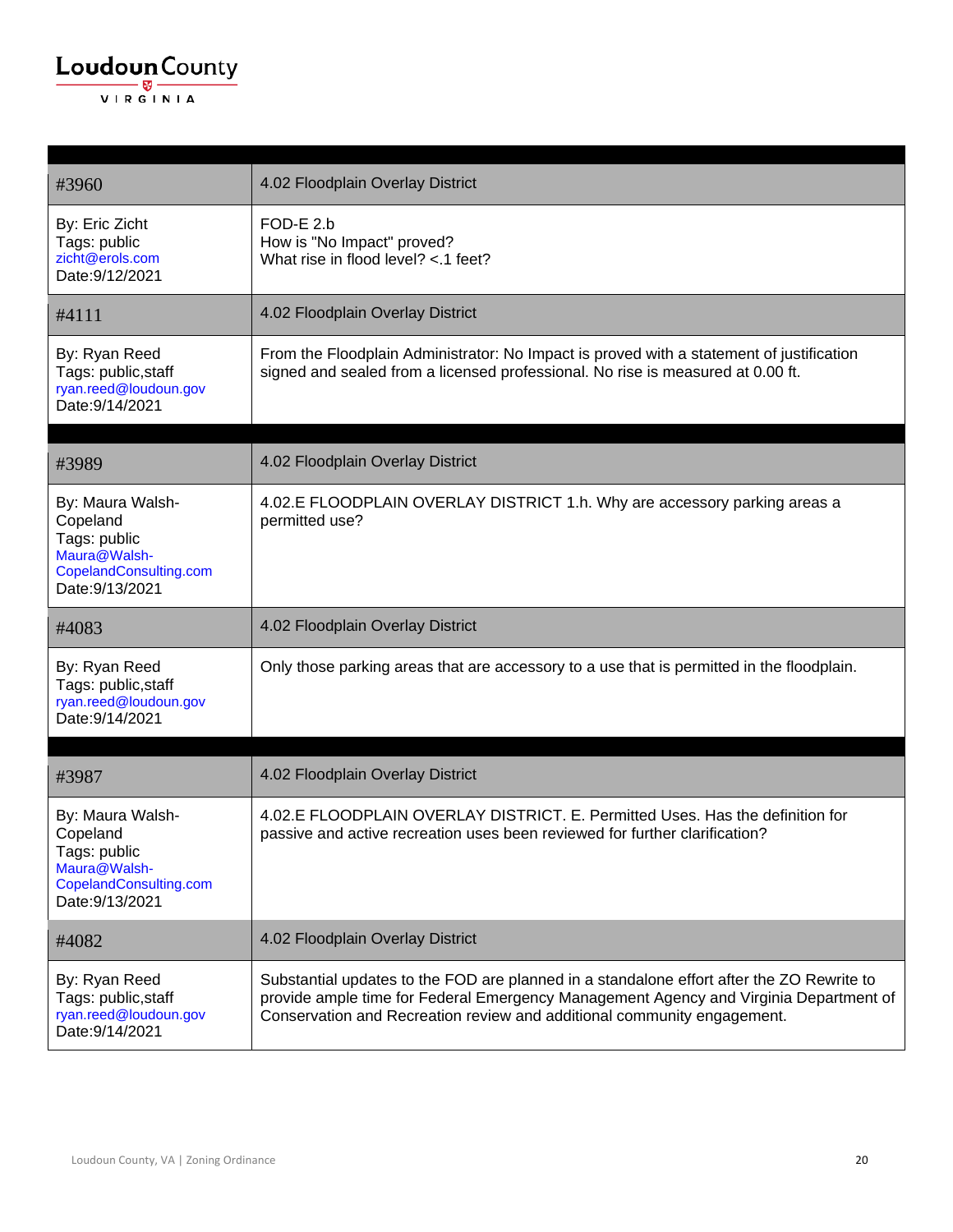| #3986                                                                                                     | 4.02 Floodplain Overlay District                                                                                                                                                                                                                                                                                                     |
|-----------------------------------------------------------------------------------------------------------|--------------------------------------------------------------------------------------------------------------------------------------------------------------------------------------------------------------------------------------------------------------------------------------------------------------------------------------|
| By: Maura Walsh-<br>Copeland<br>Tags: public<br>Maura@Walsh-<br>CopelandConsulting.com<br>Date: 9/13/2021 | 4.02.D FLOODPLAIN OVERLAY DISTRICT. D. Administration. What is the County doing to<br>address FEMA required floodplain studies to be able to adequately restart riparian buffer<br>plantings to benefit protecting water quality?                                                                                                    |
| #4081                                                                                                     | 4.02 Floodplain Overlay District                                                                                                                                                                                                                                                                                                     |
| By: Ryan Reed<br>Tags: public, staff<br>ryan.reed@loudoun.gov<br>Date: 9/14/2021                          | During ZOAM-2015-0003, FEMA clarified multiple times that by their definition of<br>"Development" tree-planting was a man-made change that can have effects on the base<br>flood elevation. They further clarified that the studies, or declaration of no impact, could not<br>be done within the county by qualified professionals. |
|                                                                                                           |                                                                                                                                                                                                                                                                                                                                      |
| #3985                                                                                                     | 4.02 Floodplain Overlay District                                                                                                                                                                                                                                                                                                     |
| By: Maura Walsh-<br>Copeland<br>Tags: public<br>Maura@Walsh-<br>CopelandConsulting.com<br>Date: 9/13/2021 | 4.02 FLOODPLAIN OVERLAY DISTRICT. Should there be a River Stream Corridor Overlay<br>District? This could also include elements to implement the Linear Parks and Trails<br>Framework Plan.                                                                                                                                          |
| #4080                                                                                                     | 4.02 Floodplain Overlay District                                                                                                                                                                                                                                                                                                     |
| By: Ryan Reed<br>Tags: public, staff<br>ryan.reed@loudoun.gov<br>Date: 9/14/2021                          | River and Stream Corridor Resources (RSCR) is proposed in Development Standards,<br>Section 5.03.01. Open for discussion whether implementing this plan policy should be an<br>overlay district or standards.                                                                                                                        |
|                                                                                                           |                                                                                                                                                                                                                                                                                                                                      |
| #3984                                                                                                     | 4.02 Floodplain Overlay District                                                                                                                                                                                                                                                                                                     |
| By: Maura Walsh-<br>Copeland<br>Tags: public<br>Maura@Walsh-<br>CopelandConsulting.com<br>Date: 9/13/2021 | 4.02 FLOOD PLAIN OVERLAY. E.1.i. Permitted Uses. Why is the text "temporary structure<br>associated with Special Events" highlighted in red? An addition? To be deleted? To be<br>discussed?                                                                                                                                         |
| #4079                                                                                                     | 4.02 Floodplain Overlay District                                                                                                                                                                                                                                                                                                     |
| By: Ryan Reed<br>Tags: public, staff<br>ryan.reed@loudoun.gov<br>Date: 9/14/2021                          | This is existing text. I am not sure why it is highlighted red, I do not see any changes in this<br>section.                                                                                                                                                                                                                         |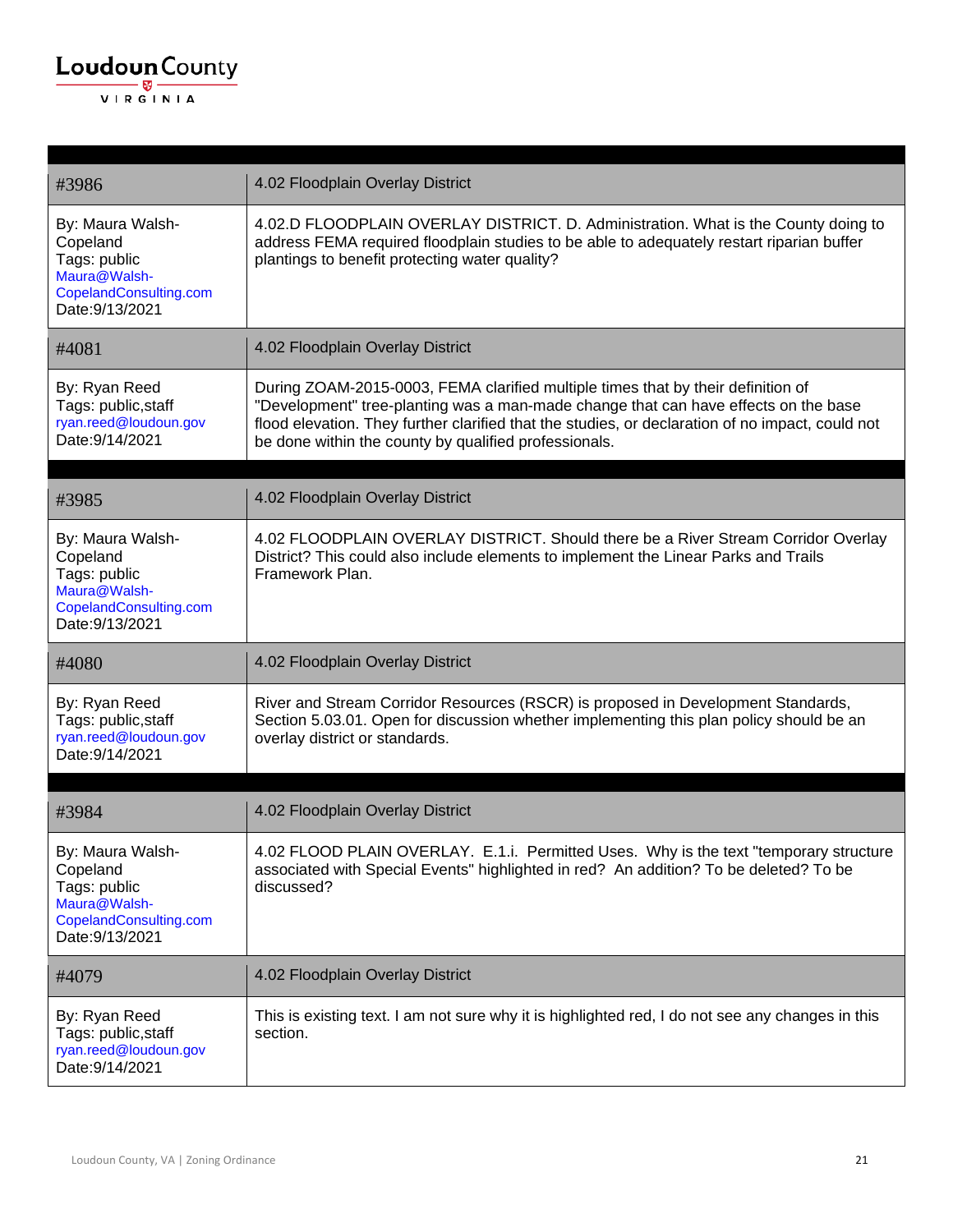| #3983                                                                                                 | 4.02 Floodplain Overlay District                                                                                                                                                                                                                                                                                                                                                                                                                                                                                                                                         |
|-------------------------------------------------------------------------------------------------------|--------------------------------------------------------------------------------------------------------------------------------------------------------------------------------------------------------------------------------------------------------------------------------------------------------------------------------------------------------------------------------------------------------------------------------------------------------------------------------------------------------------------------------------------------------------------------|
| By: Maura Walsh-Copeland<br>Tags: public<br>Maura@Walsh-<br>CopelandConsulting.com<br>Date: 9/13/2021 | 4.02 FLOOD PLAIN OVERLAY. How much of this entire section is being considered to<br>move to the FSM? If it moves to the FSM, what are the communication issues with non-<br>development professionals (e.g., farmers, rural businesses) that will need to be aware of<br>the requirements before application and/or construction?                                                                                                                                                                                                                                        |
| #4077                                                                                                 | 4.02 Floodplain Overlay District                                                                                                                                                                                                                                                                                                                                                                                                                                                                                                                                         |
| By: Ryan Reed<br>Tags: public, staff<br>ryan.reed@loudoun.gov<br>Date: 9/14/2021                      | During ZOAM2015-0003, FEMA review required the FOD to encompass all of their<br>requirements in a single section, and it could not be in the FSM as the requirements<br>cannot be waived. Substantial updates to the FOD are planned in a standalone effort<br>after the ZO Rewrite to provide ample time for Federal Emergency Management Agency<br>and Virginia Department of Conservation and Recreation review and additional<br>community engagement.<br>Communication, education and outreach are opportunities for the county to make sure<br>citizens are aware. |
|                                                                                                       |                                                                                                                                                                                                                                                                                                                                                                                                                                                                                                                                                                          |
| #3982                                                                                                 | 4.02 Floodplain Overlay District                                                                                                                                                                                                                                                                                                                                                                                                                                                                                                                                         |
| By: Maura Walsh-Copeland<br>Tags: public<br>Maura@Walsh-<br>CopelandConsulting.com<br>Date: 9/13/2021 | "4.02. FLOOD PLAIN OVERLAY. After many years in telecom, I'm a stickler for first<br>reference of acronyms. Unless you enable hyperlinks for all (soon):<br>D.2.f. Where is the first full reference of ""FEMA?""<br>d.2.i The first full reference for the acronym ""FIRM"" does not appear until D.3.<br>Deliniation of the FOD. Should have first reference of acronum at first appearance.<br>E.1.a. Acronym ""CLOMR"" (Conditional Letter of Map Revision) is not defined at first<br>reference."                                                                   |
| #4075                                                                                                 | 4.02 Floodplain Overlay District                                                                                                                                                                                                                                                                                                                                                                                                                                                                                                                                         |
| By: Ryan Reed<br>Tags: public, staff<br>ryan.reed@loudoun.gov<br>Date: 9/14/2021                      | Full references added for each, but if and when the definitions are linked to the text, we<br>will revisit to determine appropriateness.                                                                                                                                                                                                                                                                                                                                                                                                                                 |
| #3959                                                                                                 | 4.02 Floodplain Overlay District                                                                                                                                                                                                                                                                                                                                                                                                                                                                                                                                         |
| By: Eric Zicht<br>Tags: public<br>zicht@erols.com<br>Date: 9/12/2021                                  | FOD-E permitted Uses 1.<br>When these regulations were originally adopted, we were assured that farm fences and<br>shelters for farm animals and horses would not be affected. It would help to make this<br>clearer.                                                                                                                                                                                                                                                                                                                                                    |
| #4074                                                                                                 | 4.02 Floodplain Overlay District                                                                                                                                                                                                                                                                                                                                                                                                                                                                                                                                         |
| By: Ryan Reed<br>Tags: public, staff<br>ryan.reed@loudoun.gov<br>Date: 9/14/2021                      | Substantial updates to the FOD are planned in a standalone effort after the ZO Rewrite<br>to provide ample time for Federal Emergency Management Agency and Virginia<br>Department of Conservation and Recreation review and additional community<br>engagement.                                                                                                                                                                                                                                                                                                         |

Loudoun County, VA | Zoning Ordinance 22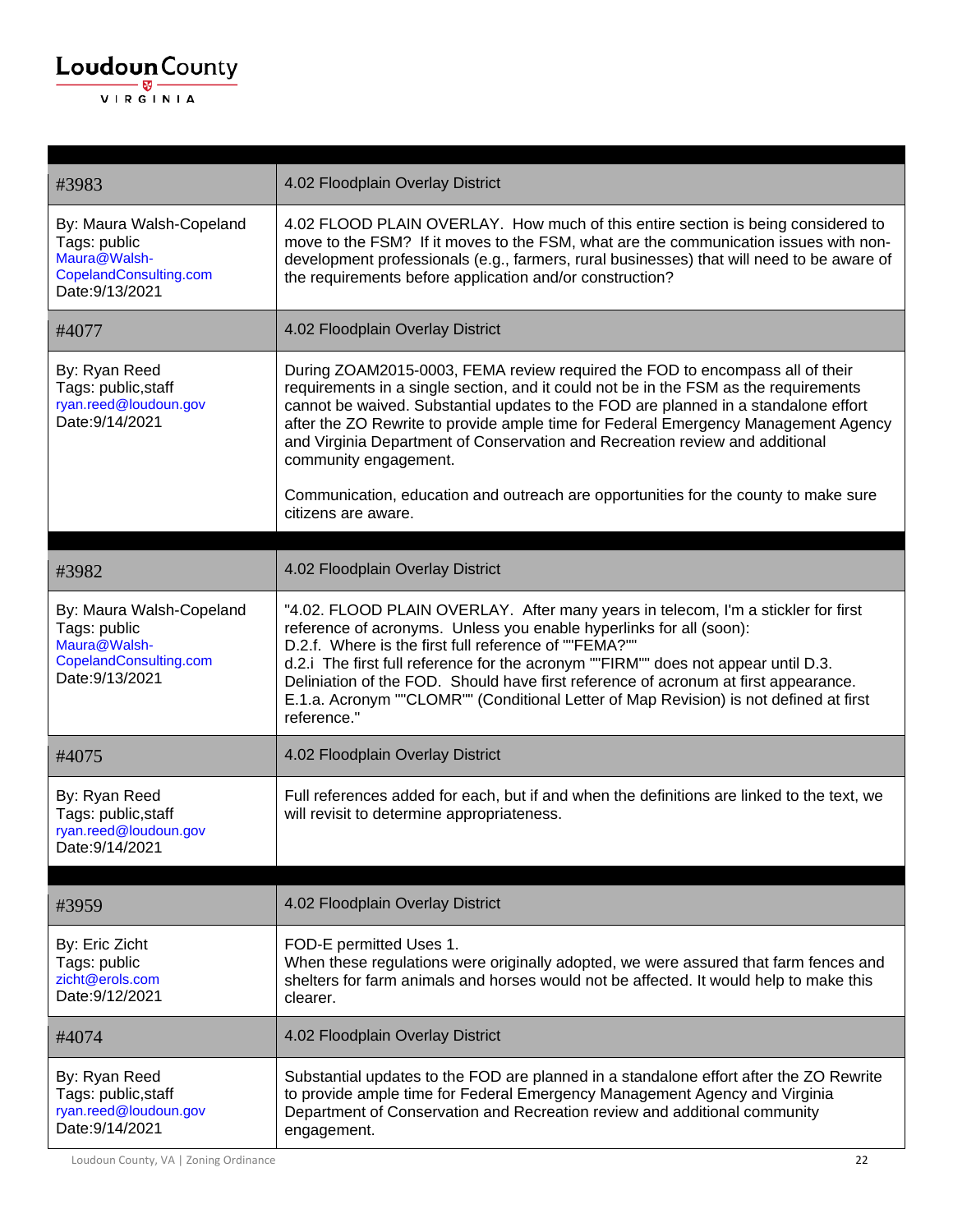| #3957                                                                                  | 4.02 Floodplain Overlay District                                                                                                                                                                                                                                                                                                                                               |
|----------------------------------------------------------------------------------------|--------------------------------------------------------------------------------------------------------------------------------------------------------------------------------------------------------------------------------------------------------------------------------------------------------------------------------------------------------------------------------|
| By: Eric Zicht<br>Tags: public<br>zicht@erols.com<br>Date: 9/12/2021                   | FOD-E permitted Uses 1.d Utilities<br>Apparently water and sewer mains are permitted in floodplain areas, but the much<br>smaller service lines and laterals that extend to houses and businesses are not. This<br>should be corrected.                                                                                                                                        |
| #4073                                                                                  | 4.02 Floodplain Overlay District                                                                                                                                                                                                                                                                                                                                               |
| By: Ryan Reed<br>Tags: public, staff<br>ryan.reed@loudoun.gov<br>Date: 9/14/2021       | Staff has noted this and will include this in changes to contemplate when revising the<br>FOD. Substantial updates to the FOD are planned in a standalone effort after the ZO<br>Rewrite to provide ample time for Federal Emergency Management Agency and Virginia<br>Department of Conservation and Recreation review and additional community<br>engagement.                |
|                                                                                        |                                                                                                                                                                                                                                                                                                                                                                                |
| #3935                                                                                  | 4.02 Floodplain Overlay District                                                                                                                                                                                                                                                                                                                                               |
| By: Kevin Ruedisueli<br>Tags: public<br>kevinruedisueliZOC@gmail.com<br>Date: 9/9/2021 | I.1.a. Residential Construction. Implies that residential construction is possible within the<br>FOD, but such is not listed in the uses. Something is wrong. Construction other than that<br>listed in the uses should not be allowed.                                                                                                                                        |
| #4072                                                                                  | 4.02 Floodplain Overlay District                                                                                                                                                                                                                                                                                                                                               |
| By: Ryan Reed<br>Tags: public, staff<br>ryan.reed@loudoun.gov<br>Date: 9/14/2021       | Agreed. This was a portion of the ordinance that was required per FEMA during ZOAM-<br>2015-0003. Again, substantial updates to the FOD are planned in a standalone effort<br>after the ZO Rewrite to provide ample time for Federal Emergency Management Agency<br>and Virginia Department of Conservation and Recreation review and additional<br>community engagement.      |
| #3933                                                                                  | 4.02 Floodplain Overlay District                                                                                                                                                                                                                                                                                                                                               |
| By: Kevin Ruedisueli<br>Tags: public<br>kevinruedisueliZOC@gmail.com<br>Date: 9/9/2021 | H.3. seems to suggest that manufactured homes can be place in FOD, while such are<br>not listed among the Uses. Clarify.                                                                                                                                                                                                                                                       |
| #4071                                                                                  | 4.02 Floodplain Overlay District                                                                                                                                                                                                                                                                                                                                               |
| By: Ryan Reed<br>Tags: public, staff<br>ryan.reed@loudoun.gov<br>Date: 9/14/2021       | Agreed. During ZOAM-2015-0003, FEMA required this section to be included despite the<br>County's regulations. Substantial updates to the FOD are planned in a standalone effort<br>after the ZO Rewrite to provide ample time for Federal Emergency Management Agency<br>and Virginia Department of Conservation and Recreation review and additional<br>community engagement. |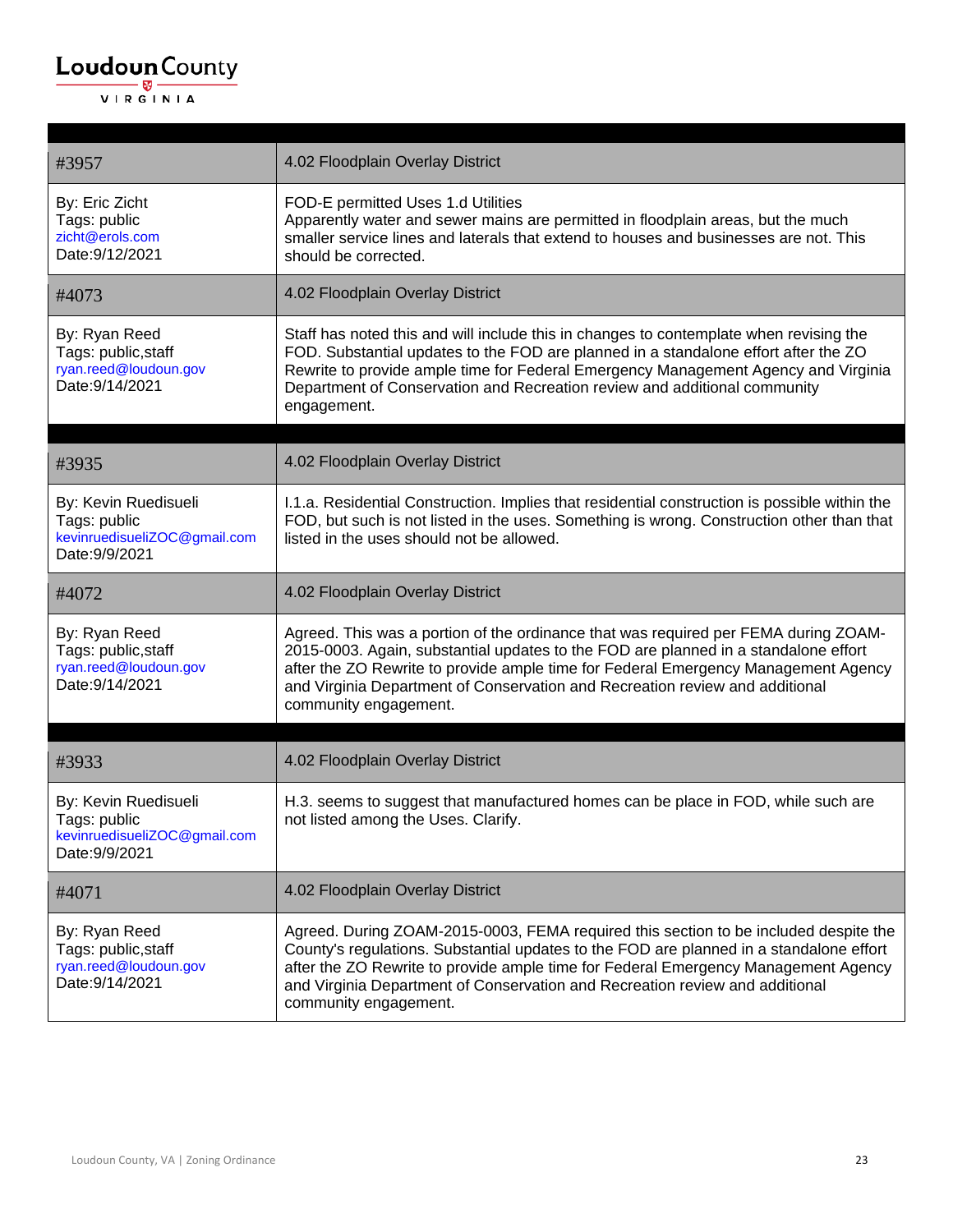#### $\underbrace{\textbf{Loudoun}\xspace}_{\text{VIR GINIA}}$

| #3932                                                                                  | 4.02 Floodplain Overlay District                                                                                                                                                                                                        |
|----------------------------------------------------------------------------------------|-----------------------------------------------------------------------------------------------------------------------------------------------------------------------------------------------------------------------------------------|
| By: Kevin Ruedisueli<br>Tags: public<br>kevinruedisueliZOC@gmail.com<br>Date: 9/9/2021 | Should Overlay District Development Procedures be placed into the Procedures section of<br>the ZO instead of here?                                                                                                                      |
| #4070                                                                                  | 4.02 Floodplain Overlay District                                                                                                                                                                                                        |
| By: Ryan Reed<br>Tags: public, staff<br>ryan.reed@loudoun.gov<br>Date: 9/14/2021       | With the exception of the FOD, yes.                                                                                                                                                                                                     |
| #3931                                                                                  | 4.02 Floodplain Overlay District                                                                                                                                                                                                        |
| By: Kevin Ruedisueli<br>Tags: public<br>kevinruedisueliZOC@gmail.com<br>Date: 9/9/2021 | E.1.c.1. What is Rooftop disconnection?                                                                                                                                                                                                 |
| #4069                                                                                  | 4.02 Floodplain Overlay District                                                                                                                                                                                                        |
| By: Ryan Reed<br>Tags: public, staff<br>ryan.reed@loudoun.gov<br>Date: 9/14/2021       | A stormwater practice where the rainfall that is concentrated from the impervious roof<br>surfaces is intercepted and filtered, treated, infiltrated, reused or otherwise routed to<br>reduce velocity. Often combined with other BMPs. |
| #3929                                                                                  | 4.02 Floodplain Overlay District                                                                                                                                                                                                        |
| By: Kevin Ruedisueli<br>Tags: public<br>kevinruedisueliZOC@gmail.com<br>Date: 9/9/2021 | How much of this section can be moved to the FSM-- Duties and Responsibilities of the<br>Floodplain Administrator for instance? To that end, will there be hotlinks between the ZO<br>and the FSM?                                      |
| #4068                                                                                  | 4.02 Floodplain Overlay District                                                                                                                                                                                                        |
| By: Ryan Reed<br>Tags: public, staff<br>ryan.reed@loudoun.gov<br>Date: 9/14/2021       | Very few, as FEMA and DCR required the regulations to be in a single ordinance and not<br>be able to be waived.                                                                                                                         |
|                                                                                        |                                                                                                                                                                                                                                         |
| #3958                                                                                  | 4.02 Floodplain Overlay District                                                                                                                                                                                                        |
| By: Eric Zicht<br>Tags: public<br>zicht@erols.com<br>Date: 9/12/2021                   | FOD-E permitted Uses 1.i.<br>Good to address temporary structures                                                                                                                                                                       |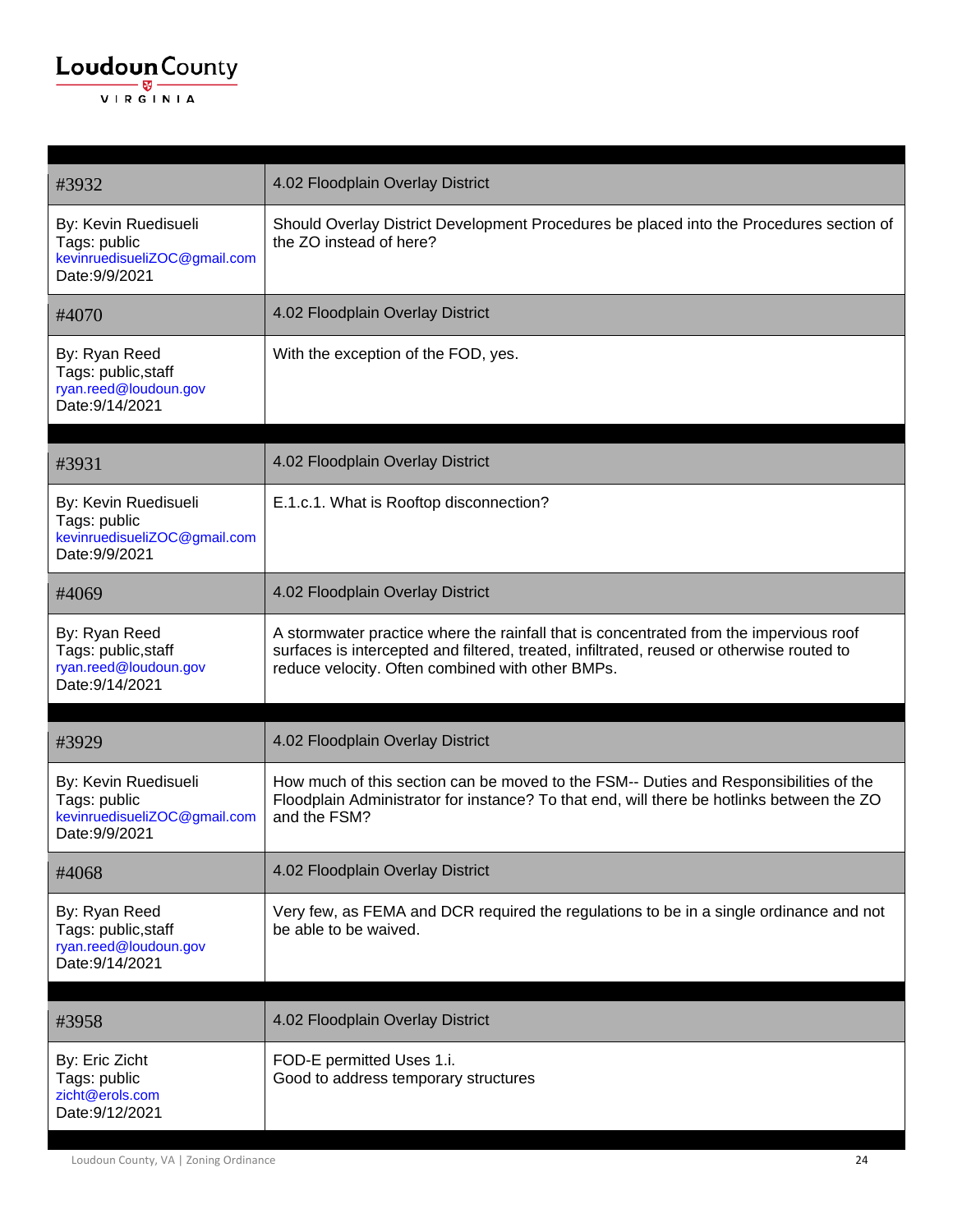| #3930                                                                                  | 4.02 Floodplain Overlay District                                                                                                                                                                                                 |
|----------------------------------------------------------------------------------------|----------------------------------------------------------------------------------------------------------------------------------------------------------------------------------------------------------------------------------|
| By: Kevin Ruedisueli<br>Tags: public<br>kevinruedisueliZOC@gmail.com<br>Date: 9/9/2021 | This section is dense with acronyms, not all of which are explained. FIRM is, but only<br>obliquely. CLOMR is not, so far as I can tell.                                                                                         |
| #3937                                                                                  | 4.02 Floodplain Overlay District                                                                                                                                                                                                 |
| By: Kevin Ruedisueli<br>Tags: public<br>kevinruedisueliZOC@gmail.com<br>Date: 9/9/2021 | OK, so I see the definitions below. Ignore this comment and others like it.                                                                                                                                                      |
| #3934                                                                                  | 4.02 Floodplain Overlay District                                                                                                                                                                                                 |
| By: Kevin Ruedisueli<br>Tags: public<br>kevinruedisueliZOC@gmail.com<br>Date: 9/9/2021 | I did not see an explanation of what constitutes 'substantial improvement'                                                                                                                                                       |
| #4055                                                                                  | Alteration                                                                                                                                                                                                                       |
| By: Gem Bingol<br>Tags: public<br>gbingol@pecva.org<br>Date: 9/13/2021                 | The issue of tree-planting in the floodplain is currently included as a land disturbing<br>activity. Please take care that any resolution to the issue doesn't get tripped up by the<br>definition.                              |
| #3927                                                                                  | Alteration                                                                                                                                                                                                                       |
| By: Charles Houston<br>Tags: public<br>CharlesHouston3@yahoo.com<br>Date: 9/9/2021     | Should be ANY cross section, not THE cross section.                                                                                                                                                                              |
| #4056                                                                                  | <b>Base flood</b>                                                                                                                                                                                                                |
| By: Gem Bingol<br>Tags: public<br>gbingol@pecva.org<br>Date: 9/13/2021                 | Base flood. Not sure where best to make this comment--but with the apparent increase in<br>frequency of 100-year floods, have any changes to base flood been considered to avoid<br>negative impacts to economy and development? |
|                                                                                        |                                                                                                                                                                                                                                  |
| #3928                                                                                  | Floodplain                                                                                                                                                                                                                       |
| By: Charles Houston<br>Tags: public<br>CharlesHouston3@yahoo.com<br>Date: 9/9/2021     | Is a floodplain only for 100-year floods? I'd think it should include lesser floods, perhaps to<br>a 50-year standard.                                                                                                           |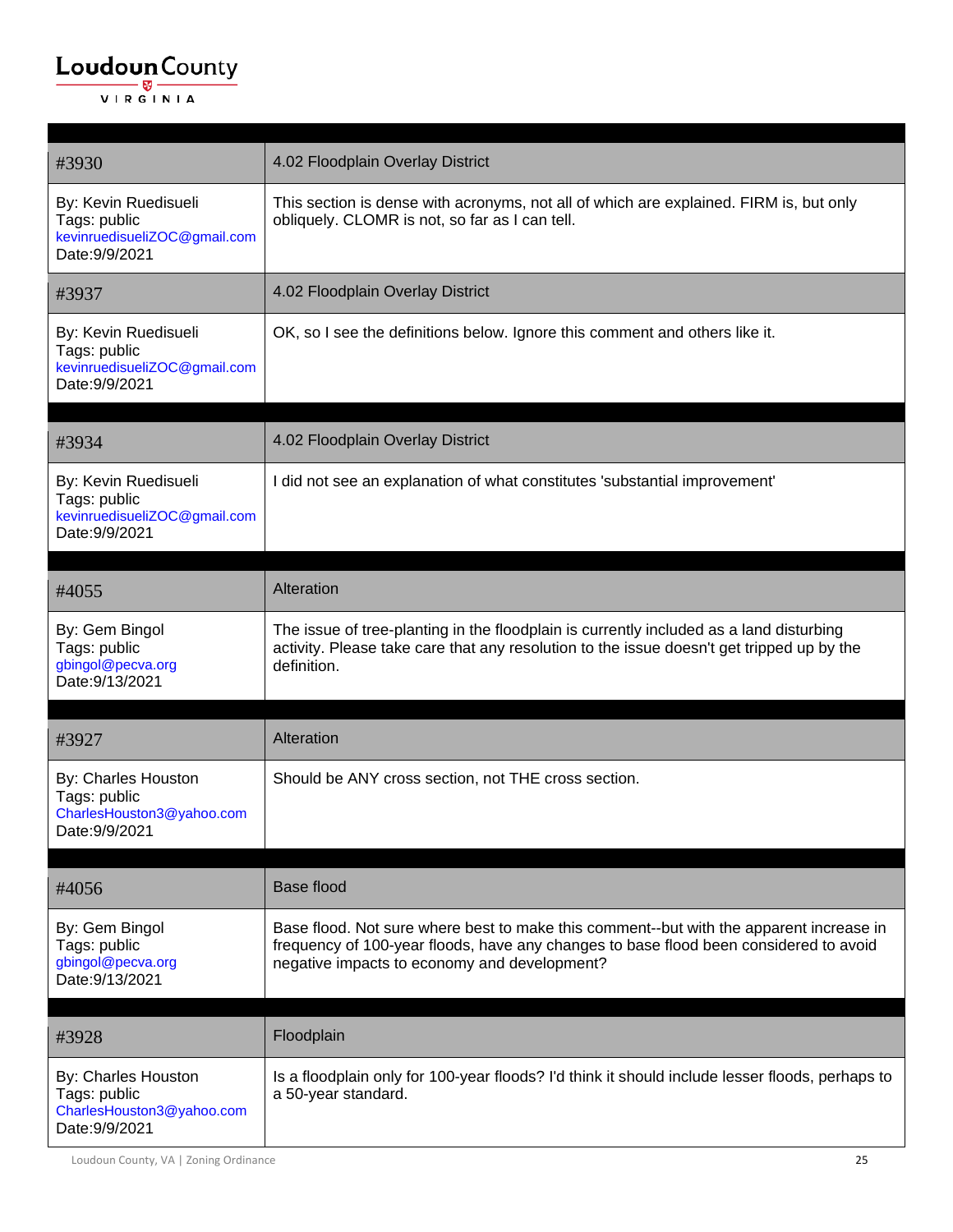| #4057                                                                                  | Floodway                                                                                                                                                                                                                                                                                                                                                                                                                                                     |
|----------------------------------------------------------------------------------------|--------------------------------------------------------------------------------------------------------------------------------------------------------------------------------------------------------------------------------------------------------------------------------------------------------------------------------------------------------------------------------------------------------------------------------------------------------------|
| By: Gem Bingol<br>Tags: public<br>gbingol@pecva.org<br>Date: 9/13/2021                 | If Loudoun is allowed to change the definition of floodway to eliminate the existing<br>management questions regarding tree planting limitations/regulations, the words "as<br>regulated as" in the second sentence of the definition should be deleted.                                                                                                                                                                                                     |
| #4058                                                                                  | New construction                                                                                                                                                                                                                                                                                                                                                                                                                                             |
| By: Gem Bingol<br>Tags: public<br>gbingol@pecva.org<br>Date: 9/13/2021                 | New Construction: I agree with Kevin that this is very confusing, and some other<br>description in the text with a different definition would be helpful.                                                                                                                                                                                                                                                                                                    |
| #3936                                                                                  | New construction                                                                                                                                                                                                                                                                                                                                                                                                                                             |
|                                                                                        |                                                                                                                                                                                                                                                                                                                                                                                                                                                              |
| By: Kevin Ruedisueli<br>Tags: public<br>kevinruedisueliZOC@gmail.com<br>Date: 9/9/2021 | 'New Construction' is a very misleading term. Why use the word 'New' when referring to<br>something which is already in place? What's wrong with using 'Existing' instead? This is<br>still distinctly different than an 'Historic Structure'.                                                                                                                                                                                                               |
| #4208                                                                                  | 4.03 Mountainside Development Overlay District                                                                                                                                                                                                                                                                                                                                                                                                               |
| By: Charles Houston<br>Tags: public<br>CharlesHouston3@yahoo.com<br>Date: 9/14/2021    | According to the most recent Visit Loudoun publications, the "Wine Trail" includes<br>41 wineries; the "LoCo Virginia Ale Trail" includes 34 breweries, including 11 mis-<br>labeled "Farm Breweries" apparently b/c they exist outside of "Leesburg<br>Downtown", the "Purcellville Gateway" and the "Dulles Corridor." Protecting their<br>businesses by limiting the number of additional allowed new alcohol-based venues<br>serves everyone well. BRMCA |
| #4272                                                                                  | 4.03 Mountainside Development Overlay District                                                                                                                                                                                                                                                                                                                                                                                                               |
| By: Ryan Reed<br>Tags: public, staff<br>ryan.reed@loudoun.gov<br>Date: 9/17/2021       | Is this a comment for 4.03?                                                                                                                                                                                                                                                                                                                                                                                                                                  |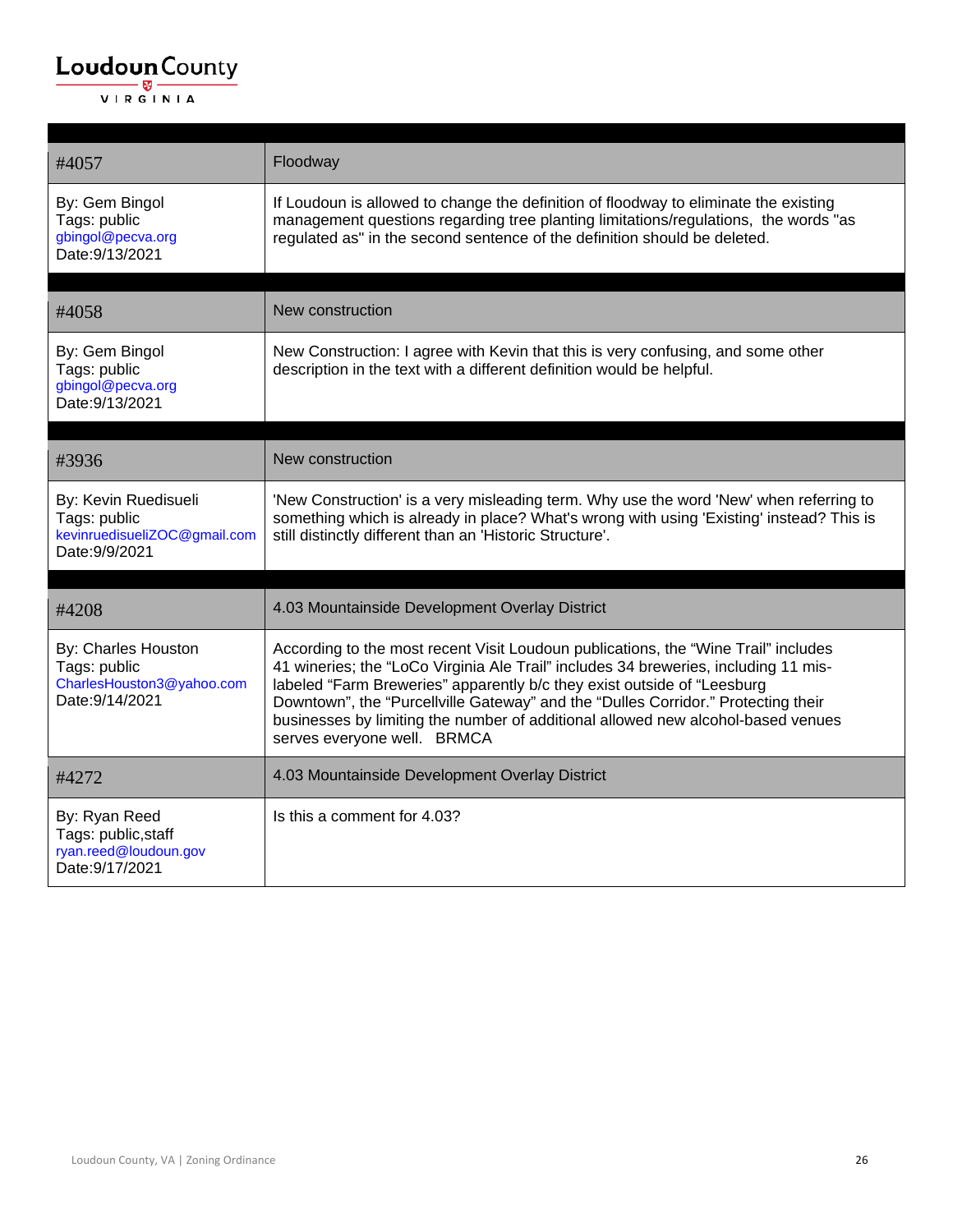

| #4207                                                                               | 4.03 Mountainside Development Overlay District                                                                                                                                                                                                                                                                                                                                                                                                                                                                                                                                                                                                                                                                                    |
|-------------------------------------------------------------------------------------|-----------------------------------------------------------------------------------------------------------------------------------------------------------------------------------------------------------------------------------------------------------------------------------------------------------------------------------------------------------------------------------------------------------------------------------------------------------------------------------------------------------------------------------------------------------------------------------------------------------------------------------------------------------------------------------------------------------------------------------|
| By: Charles Houston<br>Tags: public<br>CharlesHouston3@yahoo.com<br>Date: 9/14/2021 | <b>General Comment</b><br>Discussion of Limited Breweries, and Wineries at the 8/25/21 ZOC meeting was<br>excellent on many levels: density; not really agricultural, nuisance factors, etc.and<br>that fact that many of these rural entities are, in reality "road houses" and/or event<br>centers. The point the of \$\$ they generate for County coffers was made, which in<br>turn explains why the Department of Economic Development feels compelled to<br>promote these businesses. Perhaps a slight shift in the axis of the DED could<br>involve them in focus on the environmental leads Loudoun County is taking to<br>protect the rural lands so popular with residents, employers/employees, and visitors<br>alike. |
| #4271                                                                               | 4.03 Mountainside Development Overlay District                                                                                                                                                                                                                                                                                                                                                                                                                                                                                                                                                                                                                                                                                    |
| By: Ryan Reed<br>Tags: public, staff<br>ryan.reed@loudoun.gov<br>Date: 9/17/2021    | Is this comment intended for 4.03 or 3.06? Please advise.                                                                                                                                                                                                                                                                                                                                                                                                                                                                                                                                                                                                                                                                         |
| #4206                                                                               | 4.03 Mountainside Development Overlay District                                                                                                                                                                                                                                                                                                                                                                                                                                                                                                                                                                                                                                                                                    |
| By: Charles Houston<br>Tags: public<br>CharlesHouston3@yahoo.com<br>Date: 9/14/2021 | The BRMCA experience with a Limited Brewery on Paris Mountain informed us that<br>VDOT has requirements for access points based on estimates of daily in/out traffic,<br>and as such required an engineered plan for access and egress; they mandated a<br>2nd driveway, which sadly resulted in further clearing. Experience in the past<br>regarding a "retreat" on Paris Mountain revealed that VDOT required certain "line of<br>sight" clearing from adjacent properties for multi-passenger vehicles (buses), thus<br>requiring, in this case, possible permission from neighbors to clear parts of their<br>own land as well.                                                                                              |
| #4270                                                                               | 4.03 Mountainside Development Overlay District                                                                                                                                                                                                                                                                                                                                                                                                                                                                                                                                                                                                                                                                                    |
| By: Ryan Reed<br>Tags: public, staff<br>ryan.reed@loudoun.gov<br>Date: 9/17/2021    | Please reference the text in 4.03 that you're referring to.                                                                                                                                                                                                                                                                                                                                                                                                                                                                                                                                                                                                                                                                       |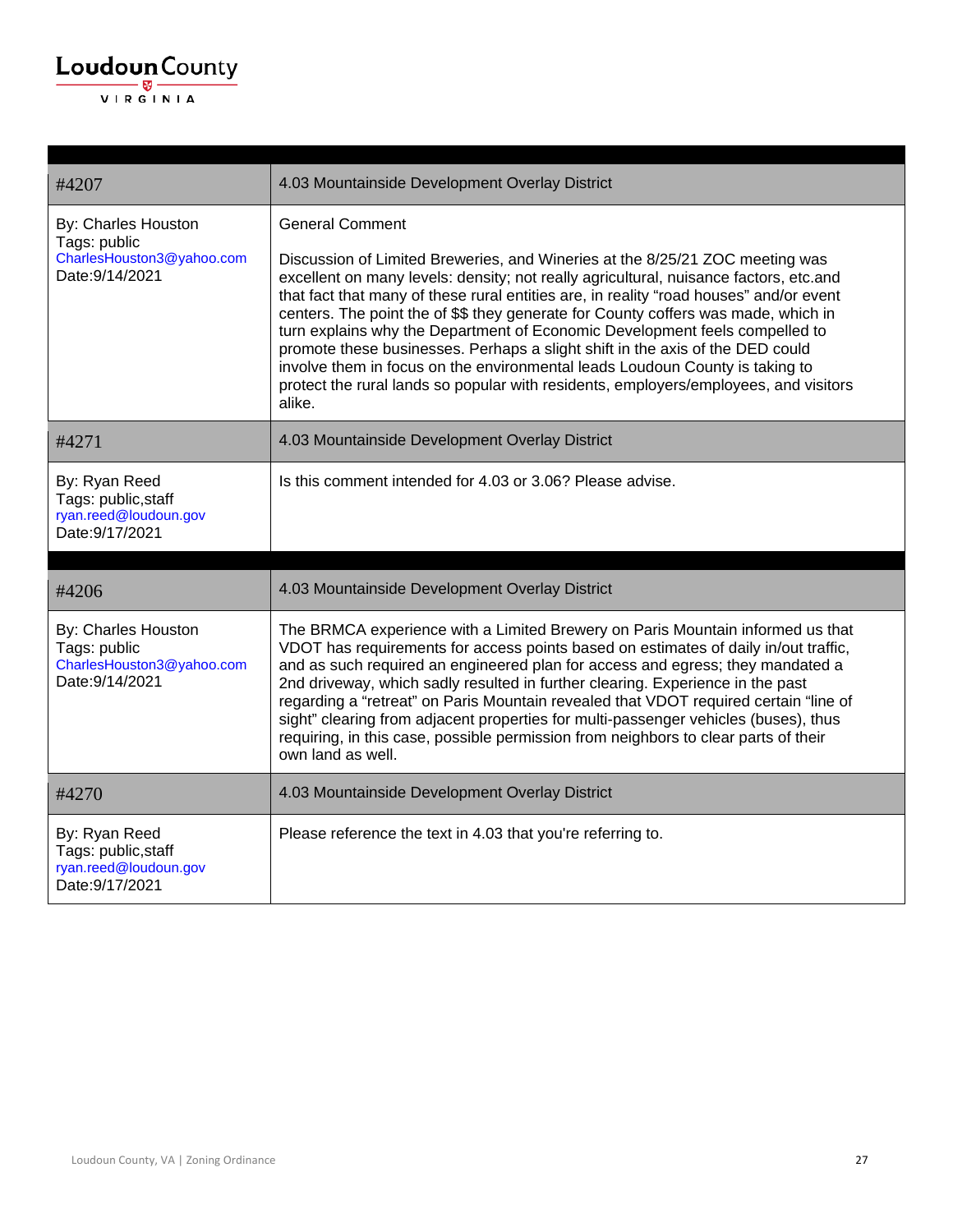| #4205                                                                               | 4.03 Mountainside Development Overlay District                                                                                                                                                                                                                                                                                                                                                                                                                                                                                                                                                                                                                                                                                   |
|-------------------------------------------------------------------------------------|----------------------------------------------------------------------------------------------------------------------------------------------------------------------------------------------------------------------------------------------------------------------------------------------------------------------------------------------------------------------------------------------------------------------------------------------------------------------------------------------------------------------------------------------------------------------------------------------------------------------------------------------------------------------------------------------------------------------------------|
| By: Charles Houston<br>Tags: public<br>CharlesHouston3@yahoo.com<br>Date: 9/14/2021 | <b>GENERAL POINTS AND QUESTIONS</b><br>1. loudoun.gov, Forest Management, lists the benefits and values achieved in<br>preserving forested lands<br>2. Experts around the globe emphasize that it is the preservation of "large swaths" of<br>forest that afford the benefits listed; small patches here and there are insufficient.<br>3. MDOD lands should be preserved for residential use going forward, with minimum<br>acreages established per $lot = 20$ acres<br>4. In MDOD lands a single use per property is permitted, not multiple uses, IF<br>commercial activities are allowed at all. Setbacks, buffering, lighting and hours of<br>operation are critical in protecting the value of existing properties. BRMCA |
| #4269                                                                               | 4.03 Mountainside Development Overlay District                                                                                                                                                                                                                                                                                                                                                                                                                                                                                                                                                                                                                                                                                   |
| By: Ryan Reed<br>Tags: public, staff<br>ryan.reed@loudoun.gov<br>Date: 9/17/2021    | noted.                                                                                                                                                                                                                                                                                                                                                                                                                                                                                                                                                                                                                                                                                                                           |
| #4204                                                                               | 4.03 Mountainside Development Overlay District                                                                                                                                                                                                                                                                                                                                                                                                                                                                                                                                                                                                                                                                                   |
| By: Charles Houston<br>Tags: public<br>CharlesHouston3@yahoo.com<br>Date: 9/14/2021 | 4.03.G.4.c PERFORMANCE STANDARDS IN HIGHLY SENSITIVE AREAS. What would<br>be considered "minimal clearance" for roads and driveways? BRMCA                                                                                                                                                                                                                                                                                                                                                                                                                                                                                                                                                                                       |
| #4268                                                                               | 4.03 Mountainside Development Overlay District                                                                                                                                                                                                                                                                                                                                                                                                                                                                                                                                                                                                                                                                                   |
| By: Ryan Reed<br>Tags: public, staff<br>ryan.reed@loudoun.gov<br>Date: 9/17/2021    | Agreed. This is subjective and staff are seeking terms to clarify what minimal clearing is<br>intended to mean.                                                                                                                                                                                                                                                                                                                                                                                                                                                                                                                                                                                                                  |
| #4203                                                                               | 4.03 Mountainside Development Overlay District                                                                                                                                                                                                                                                                                                                                                                                                                                                                                                                                                                                                                                                                                   |
| By: Charles Houston<br>Tags: public<br>CharlesHouston3@yahoo.com<br>Date: 9/14/2021 | 4.03.G.1 PERFORMANCE STANDARDS IN HIGHLY SENSITIVE AREAS. IF commercial<br>activities are going to be allowed in MDOD lands (they should NOT be), this section<br>mentioned "dwellings" only. BRMCA                                                                                                                                                                                                                                                                                                                                                                                                                                                                                                                              |
| #4267                                                                               | 4.03 Mountainside Development Overlay District                                                                                                                                                                                                                                                                                                                                                                                                                                                                                                                                                                                                                                                                                   |
| By: Ryan Reed<br>Tags: public, staff<br>ryan.reed@loudoun.gov<br>Date: 9/17/2021    | noted. Staff will seek to clarify text.                                                                                                                                                                                                                                                                                                                                                                                                                                                                                                                                                                                                                                                                                          |
| #4202                                                                               | 4.03 Mountainside Development Overlay District                                                                                                                                                                                                                                                                                                                                                                                                                                                                                                                                                                                                                                                                                   |

Loudoun County, VA | Zoning Ordinance 28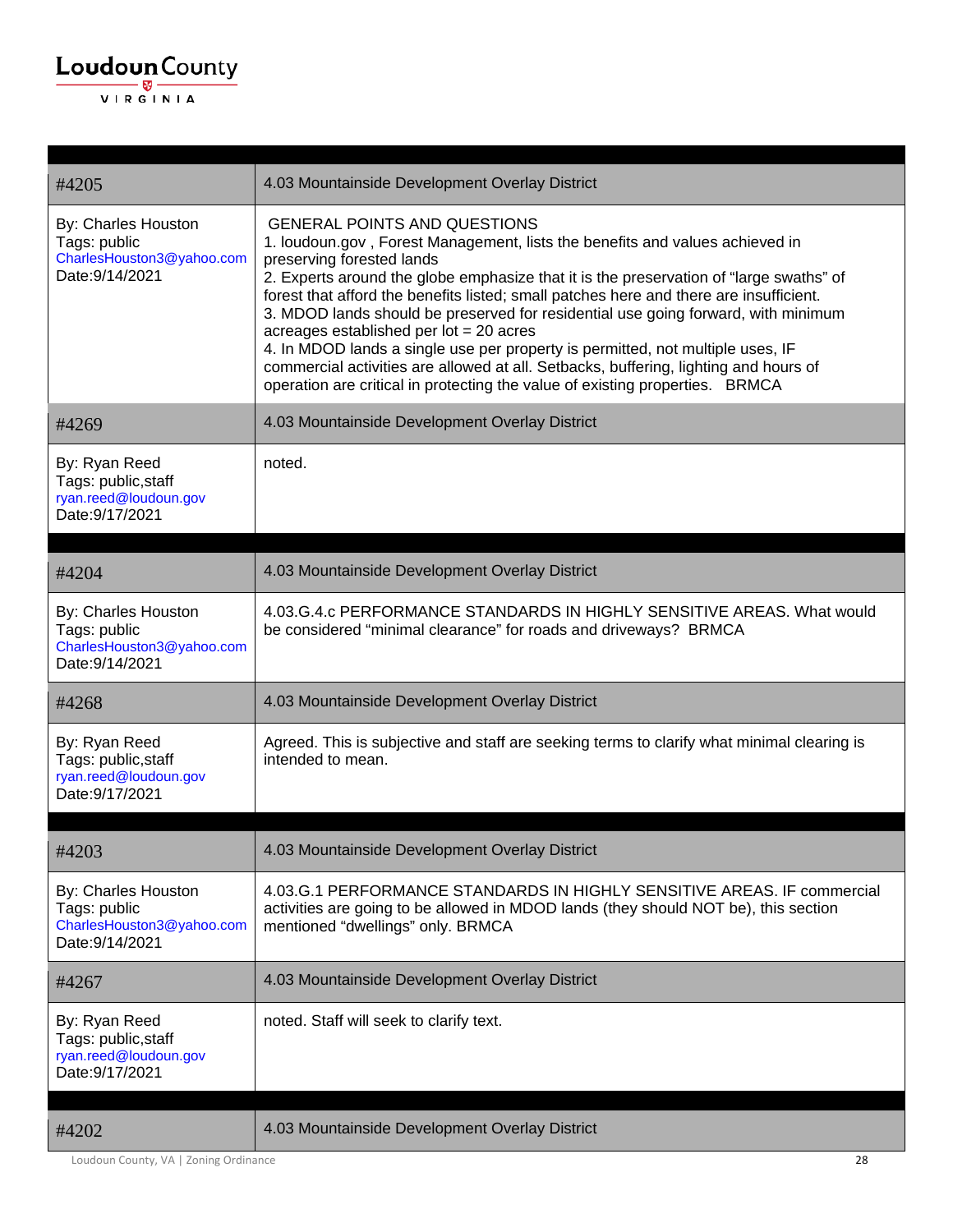| By: Charles Houston<br>Tags: public<br>CharlesHouston3@yahoo.com<br>Date: 9/14/2021 | 4.03.G. PERFORMANCE STANDARDS IN HIGHLY SENSITIVE AREAS. As above.<br>MDOD lands should all be Highly Sensitive. BRMCA                                                                                                                                                                                                                                                                                                                                                                                                                                                                                                                                                                                                                                                                                                                                                                                                                                                                                                                                                                                                               |
|-------------------------------------------------------------------------------------|--------------------------------------------------------------------------------------------------------------------------------------------------------------------------------------------------------------------------------------------------------------------------------------------------------------------------------------------------------------------------------------------------------------------------------------------------------------------------------------------------------------------------------------------------------------------------------------------------------------------------------------------------------------------------------------------------------------------------------------------------------------------------------------------------------------------------------------------------------------------------------------------------------------------------------------------------------------------------------------------------------------------------------------------------------------------------------------------------------------------------------------|
| #4266                                                                               | 4.03 Mountainside Development Overlay District                                                                                                                                                                                                                                                                                                                                                                                                                                                                                                                                                                                                                                                                                                                                                                                                                                                                                                                                                                                                                                                                                       |
| By: Ryan Reed<br>Tags: public, staff<br>ryan.reed@loudoun.gov<br>Date: 9/17/2021    | Staff has not proposed a change in the MDOD sensitivities.                                                                                                                                                                                                                                                                                                                                                                                                                                                                                                                                                                                                                                                                                                                                                                                                                                                                                                                                                                                                                                                                           |
| #4201                                                                               | 4.03 Mountainside Development Overlay District                                                                                                                                                                                                                                                                                                                                                                                                                                                                                                                                                                                                                                                                                                                                                                                                                                                                                                                                                                                                                                                                                       |
| By: Charles Houston<br>Tags: public<br>CharlesHouston3@yahoo.com<br>Date: 9/14/2021 | 4.03.F.1 PERFORMANCE STANDARDS IN SOMEWHAT SENSITIVE & SENSITIVE<br>AREAS. If dwellings, driveways, drain fields and wells are excluded from the lot<br>clearing allowances, this works at cross purposes with conserving (environmentally<br>sensitive) MDOD lands. Who/how will the degree of slope be documented?<br>Additionally, if someone had 100 acres on relatively "flat" land, they could clear up to<br>50 acres, etc. Cross purposes again. Points that apply to all subsections:<br>• Any permit must require a grading plan<br>• Any permit must require documents as noted in 4.03.E.2 and 4.03.H as written<br>• Focusing on soils/steepness is a hold-over from times when engineering<br>materials, processes and equipment were such that safety concerns, without<br>environmental concerns, dominated. Safety remains an issue, and steepness/<br>soils could be addressed when Staff review a proposed activity containing<br>required documents.<br>• 4.03.F.1 does not reference "dwellings"; while 4.03.G below specifically does; if<br>hairs are going to be split, must get consistency<br><b>BRMCA</b> |
| #4265                                                                               | 4.03 Mountainside Development Overlay District                                                                                                                                                                                                                                                                                                                                                                                                                                                                                                                                                                                                                                                                                                                                                                                                                                                                                                                                                                                                                                                                                       |
| By: Ryan Reed<br>Tags: public, staff<br>ryan.reed@loudoun.gov<br>Date: 9/17/2021    | There are multiple sections / issues within this comment. Staff recognizes the limitations of<br>4.03.F.1 and will be working to develop a more appropriate standard. The criteria for<br>developing the MDOD are based on public health, safety and welfare, which include<br>environmental considerations.                                                                                                                                                                                                                                                                                                                                                                                                                                                                                                                                                                                                                                                                                                                                                                                                                         |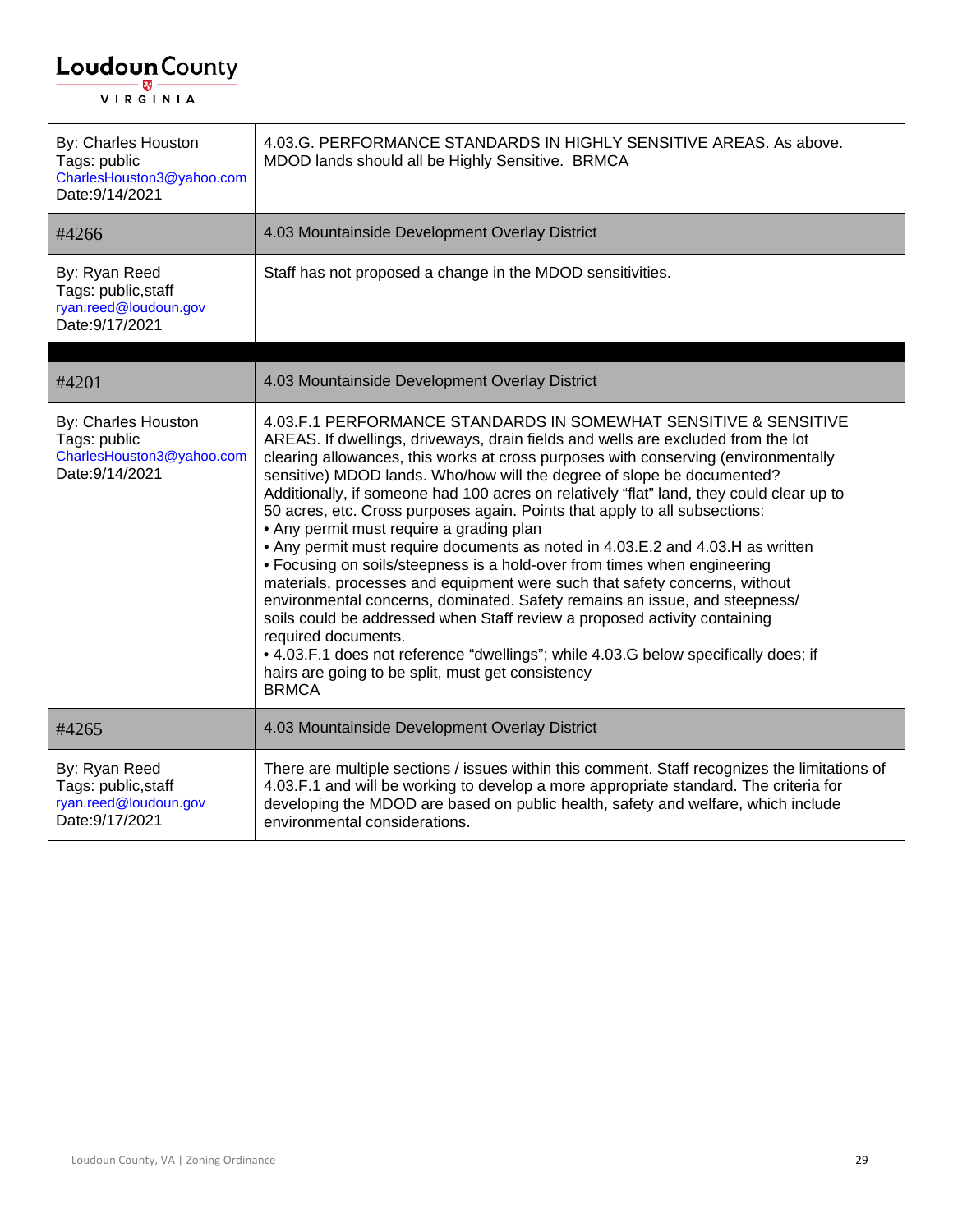| #4200                                                                               | 4.03 Mountainside Development Overlay District                                                                                                                                                                                                                                                                                                                                                                                                                                                    |
|-------------------------------------------------------------------------------------|---------------------------------------------------------------------------------------------------------------------------------------------------------------------------------------------------------------------------------------------------------------------------------------------------------------------------------------------------------------------------------------------------------------------------------------------------------------------------------------------------|
| By: Charles Houston<br>Tags: public<br>CharlesHouston3@yahoo.com<br>Date: 9/14/2021 | 4.03.F PERFORMANCE STANDARDS IN SOMEWHAT SENSITIVE & SENSITIVE<br>AREAS. All MDOD lands should be considered in one category: Highly Sensitive.<br>Doing so simplifies this section of the ZO. The definitions given in 4.03.C.1. as written<br>are highly subjective. Doing away with this "hair splitting" is compatible with the 2019<br>Comp Plan, Chapter 2 in particular. BRMCA                                                                                                             |
| #4264                                                                               | 4.03 Mountainside Development Overlay District                                                                                                                                                                                                                                                                                                                                                                                                                                                    |
| By: Ryan Reed<br>Tags: public, staff<br>ryan.reed@loudoun.gov<br>Date: 9/17/2021    | The description of the areas in 4.03C.1.c are carry over language from the existing<br>ordinance. Staff is can further revise these for clarity.                                                                                                                                                                                                                                                                                                                                                  |
|                                                                                     |                                                                                                                                                                                                                                                                                                                                                                                                                                                                                                   |
| #4199                                                                               | 4.03 Mountainside Development Overlay District                                                                                                                                                                                                                                                                                                                                                                                                                                                    |
| By: Charles Houston<br>Tags: public<br>CharlesHouston3@yahoo.com<br>Date: 9/14/2021 | 4.03.E.2. MOUNTAINSIDE RESOURCE PROTECTION SETBACKS. Subdivision of land.<br>To aid applicants in the permitting process clear requirements for a copy of the plat, lot<br>lines, streams, and footprint of proposed construction, roads, parking, lighting, etc<br>with accurate measurements, and drawn by a licensed professional should be required,<br>which protects Staff and optimally guides dialogue during the permitting process.<br>You've referenced the same in 4.03.H belowGreat! |
| #4263                                                                               | 4.03 Mountainside Development Overlay District                                                                                                                                                                                                                                                                                                                                                                                                                                                    |
| By: Ryan Reed<br>Tags: public, staff<br>ryan.reed@loudoun.gov<br>Date: 9/17/2021    | The provisions in 4.03.H reiterate, supplement or are in addition to the plat requirements in<br>the Facilities Standards Manual.                                                                                                                                                                                                                                                                                                                                                                 |
|                                                                                     |                                                                                                                                                                                                                                                                                                                                                                                                                                                                                                   |
| #4198                                                                               | 4.03 Mountainside Development Overlay District                                                                                                                                                                                                                                                                                                                                                                                                                                                    |
| By: Charles Houston<br>Tags: public<br>CharlesHouston3@yahoo.com<br>Date: 9/14/2021 | 4.03.E.1.c. MOUNTAINSIDE RESOURCE PROTECTION SETBACKS. Spring Protection<br>Setback. Same concerns as in (b) above BRMCA                                                                                                                                                                                                                                                                                                                                                                          |
| #4262                                                                               | 4.03 Mountainside Development Overlay District                                                                                                                                                                                                                                                                                                                                                                                                                                                    |
| By: Ryan Reed<br>Tags: public, staff<br>ryan.reed@loudoun.gov<br>Date: 9/17/2021    | noted.                                                                                                                                                                                                                                                                                                                                                                                                                                                                                            |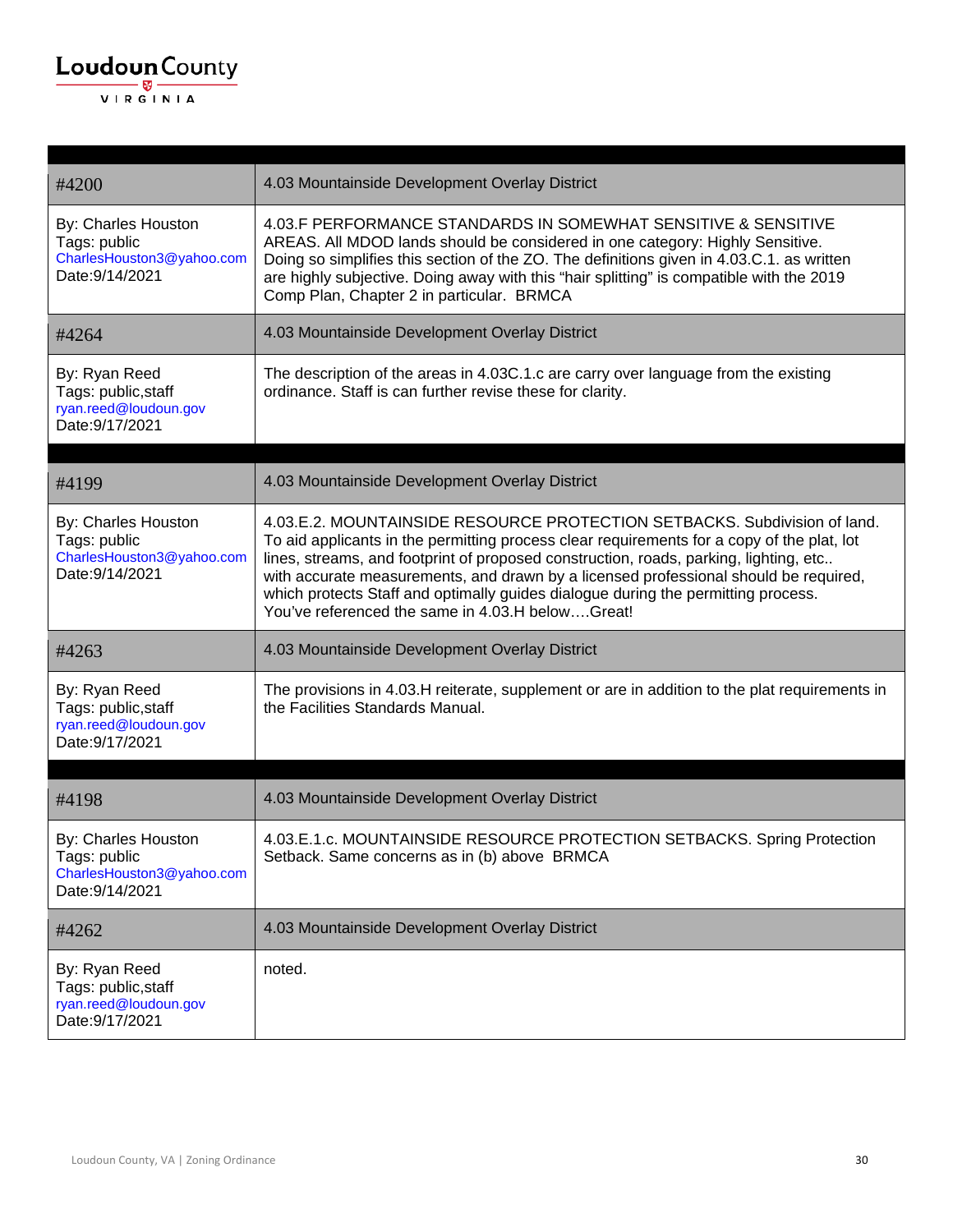| #4197                                                                               | 4.03 Mountainside Development Overlay District                                                                                                                                                                                                                                                                                                                                                                                                                     |
|-------------------------------------------------------------------------------------|--------------------------------------------------------------------------------------------------------------------------------------------------------------------------------------------------------------------------------------------------------------------------------------------------------------------------------------------------------------------------------------------------------------------------------------------------------------------|
| By: Charles Houston<br>Tags: public<br>CharlesHouston3@yahoo.com<br>Date: 9/14/2021 | 4.03.E.1.b. MOUNTAINSIDE RESOURCE PROTECTION SETBACKS. Perennial<br>Headwaters Setback. Given that certain uses create run off, erosion, pollutants, etc,<br>setbacks should be no less than 300 feet. Why is a public reservoir mentioned for<br>Catoctin Creek? BRMCA                                                                                                                                                                                            |
| #4261                                                                               | 4.03 Mountainside Development Overlay District                                                                                                                                                                                                                                                                                                                                                                                                                     |
| By: Ryan Reed<br>Tags: public, staff<br>ryan.reed@loudoun.gov<br>Date: 9/17/2021    | Appropriate setback distances are open for discussion. Staff will revisit sources proposed<br>text regarding the public reservoir.                                                                                                                                                                                                                                                                                                                                 |
| #4196                                                                               | 4.03 Mountainside Development Overlay District                                                                                                                                                                                                                                                                                                                                                                                                                     |
| By: Charles Houston<br>Tags: public<br>CharlesHouston3@yahoo.com<br>Date: 9/14/2021 | 4.03.E.1.a. MOUNTAINSIDE RESOURCE PROTECTION SETBACKS. Crest & Ridgeline<br>Protection Setback. There should be no exceptions for the items listed in 4.03.D;<br>ridge- lines are either protected or not. Who and how will the 100 horizontal linear foot<br>be documented and monitored? BRMCA                                                                                                                                                                   |
| #4260                                                                               | 4.03 Mountainside Development Overlay District                                                                                                                                                                                                                                                                                                                                                                                                                     |
| By: Ryan Reed<br>Tags: public, staff<br>ryan.reed@loudoun.gov<br>Date: 9/17/2021    | Staff can consider appropriate uses or restriction of uses within the setbacks. Will<br>contemplate whether any uses can be considered within the crest/ridgeline setback.                                                                                                                                                                                                                                                                                         |
| #4195                                                                               | 4.03 Mountainside Development Overlay District                                                                                                                                                                                                                                                                                                                                                                                                                     |
| By: Charles Houston<br>Tags: public<br>CharlesHouston3@yahoo.com<br>Date: 9/14/2021 | 4.03.D.3.b USES & ACTIVITIES. Special Exception Approval Required. Subdivision of<br>land must be limited and specified by acreage. Someone could take a 5 acre lot and<br>divide it into 3 parcels; once access roads, parking, construction footprint is added, the<br>entire plat would be cleared. Acreages less than 15 should allow 10% clearing only,<br>and 1 home. No commercial construction. In other words, must tie acreage size in<br>somehow. BRMCA |
| #4259                                                                               | 4.03 Mountainside Development Overlay District                                                                                                                                                                                                                                                                                                                                                                                                                     |
| By: Ryan Reed<br>Tags: public, staff<br>ryan.reed@loudoun.gov<br>Date: 9/17/2021    | Please clarify. Note that this is implementing the 2019 GP policy, but staff is unclear where<br>the acreage should be considered in this provision.                                                                                                                                                                                                                                                                                                               |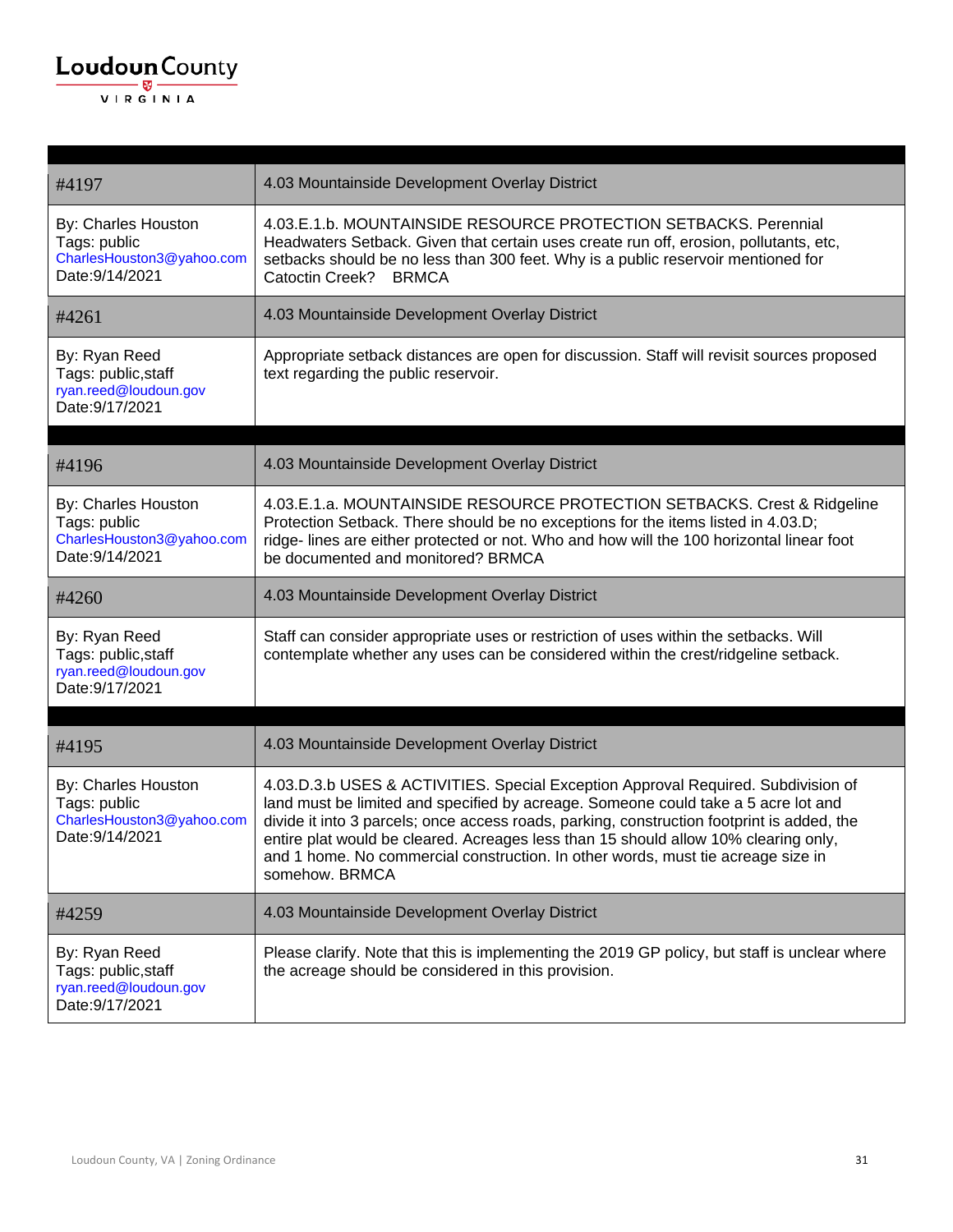| #4194                                                                               | 4.03 Mountainside Development Overlay District                                                                                                                                                                                                                                                                                                                                                                                                                                                                                                                                                                                                                                                                                                                  |
|-------------------------------------------------------------------------------------|-----------------------------------------------------------------------------------------------------------------------------------------------------------------------------------------------------------------------------------------------------------------------------------------------------------------------------------------------------------------------------------------------------------------------------------------------------------------------------------------------------------------------------------------------------------------------------------------------------------------------------------------------------------------------------------------------------------------------------------------------------------------|
| By: Charles Houston<br>Tags: public<br>CharlesHouston3@yahoo.com<br>Date: 9/14/2021 | 4.03.D.3.a USES & ACTIVITIES. Special Exception Approval Required. All MDOD lands<br>should be considered "Highly Sensitive", as the focus of the Comp Plan is on protecting<br>these environmental resources, not based on steepness of slopes. Every activity listed in<br>table 3.02.03-3 for ARN and ARS lands must be required when applied<br>to MDOD lands. Some listed activities require Minor Exception only. Others such as<br>"Banquet/Event Facility", "Veterinary Service", "Country Inn", "Farm Machinery" "Feed<br>and Animal Supply Center" potentially require large scale clearing, lighting, traffic, and<br>noise. The best plan for Loudoun County's MDODs is to restrict construction to<br>residential only, with minimum acreage BRMCA |
| #4258                                                                               | 4.03 Mountainside Development Overlay District                                                                                                                                                                                                                                                                                                                                                                                                                                                                                                                                                                                                                                                                                                                  |
| By: Ryan Reed<br>Tags: public, staff<br>ryan.reed@loudoun.gov<br>Date: 9/17/2021    | noted.                                                                                                                                                                                                                                                                                                                                                                                                                                                                                                                                                                                                                                                                                                                                                          |
|                                                                                     |                                                                                                                                                                                                                                                                                                                                                                                                                                                                                                                                                                                                                                                                                                                                                                 |
| #4193                                                                               | 4.03 Mountainside Development Overlay District                                                                                                                                                                                                                                                                                                                                                                                                                                                                                                                                                                                                                                                                                                                  |
| By: Charles Houston<br>Tags: public<br>CharlesHouston3@yahoo.com<br>Date: 9/14/2021 | 4.03.D.2.d USES & ACTIVITIES. Restoration & revegetation. Suggest including<br>reference to native and/or pre-existing plantings to be clear. A reference to any number<br>of sources lists these. BRMCA                                                                                                                                                                                                                                                                                                                                                                                                                                                                                                                                                        |
| #4257                                                                               | 4.03 Mountainside Development Overlay District                                                                                                                                                                                                                                                                                                                                                                                                                                                                                                                                                                                                                                                                                                                  |
| By: Ryan Reed<br>Tags: public, staff<br>ryan.reed@loudoun.gov<br>Date: 9/17/2021    | revised to reference the reforestation standards in the FSM.                                                                                                                                                                                                                                                                                                                                                                                                                                                                                                                                                                                                                                                                                                    |
| #4192                                                                               | 4.03 Mountainside Development Overlay District                                                                                                                                                                                                                                                                                                                                                                                                                                                                                                                                                                                                                                                                                                                  |
| By: Charles Houston<br>Tags: public<br>CharlesHouston3@yahoo.com<br>Date: 9/14/2021 | 4.03.D.2.c USES & ACTIVITIES. Accessory Structures. Same concerns as above.<br>Setbacks need to be substantial, at least 300 feet. BRMCA                                                                                                                                                                                                                                                                                                                                                                                                                                                                                                                                                                                                                        |
| #4256                                                                               | 4.03 Mountainside Development Overlay District                                                                                                                                                                                                                                                                                                                                                                                                                                                                                                                                                                                                                                                                                                                  |
| By: Ryan Reed<br>Tags: public, staff<br>ryan.reed@loudoun.gov<br>Date: 9/17/2021    | noted                                                                                                                                                                                                                                                                                                                                                                                                                                                                                                                                                                                                                                                                                                                                                           |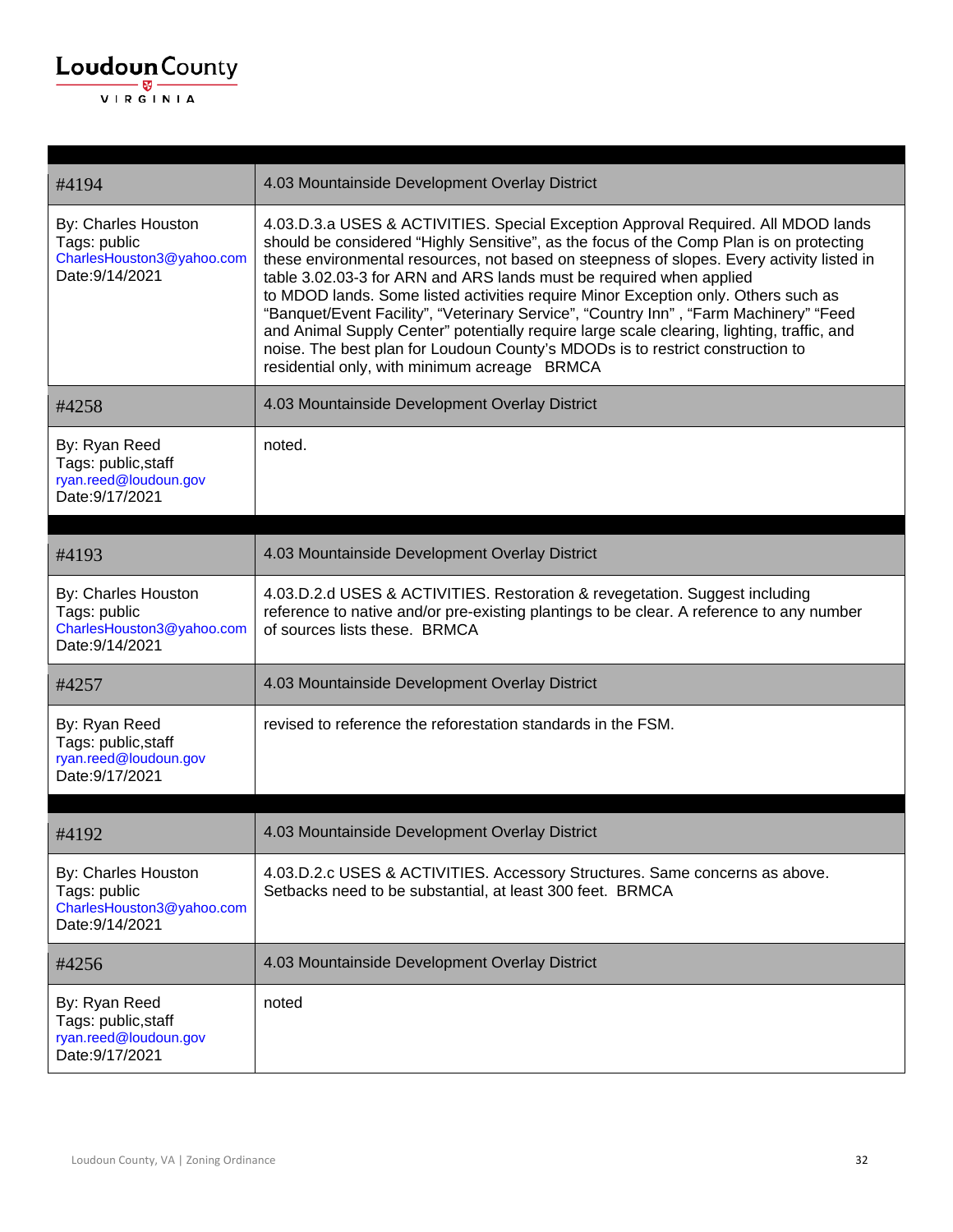| #4191                                                                               | 4.03 Mountainside Development Overlay District                                                                                                                                                                                                                                                                                                                                                            |
|-------------------------------------------------------------------------------------|-----------------------------------------------------------------------------------------------------------------------------------------------------------------------------------------------------------------------------------------------------------------------------------------------------------------------------------------------------------------------------------------------------------|
| By: Charles Houston<br>Tags: public<br>CharlesHouston3@yahoo.com<br>Date: 9/14/2021 | 4.03.D.2.b.USES AND ACTIVITIES. Public trails, passive recreational activities, etc.<br>Setbacks should be substantial to avoid public nuisance to adjacent private property<br>owners. What are "passive recreation facilities?" A campground, with septic, parking,<br>fire pits, lights, access roads, traffic? Must be very careful here. BRMCA                                                       |
| #4255                                                                               | 4.03 Mountainside Development Overlay District                                                                                                                                                                                                                                                                                                                                                            |
| By: Ryan Reed<br>Tags: public, staff<br>ryan.reed@loudoun.gov<br>Date: 9/17/2021    | Passive recreational uses: Recreational uses (such as hiking, nature observation, and<br>picnicking) not requiring constructed facilities, but making use of areas which are largely left<br>in their natural state except for basic facilities as bathrooms, benches, picnic tables, and<br>trails.                                                                                                      |
| #4190                                                                               | 4.03 Mountainside Development Overlay District                                                                                                                                                                                                                                                                                                                                                            |
| By: Charles Houston<br>Tags: public<br>CharlesHouston3@yahoo.com<br>Date: 9/14/2021 | 4.03.D.2.a USES AND ACTIVITIES. Fences. Wording to assure that fences are<br>appropriately camouflaged by native vegetation to protect adjacent property value/line<br>of sight. A residence would not want to be looking at a "fence" made of cinder block,<br>or other material disparate with the setting. Suggest a formal "permission" from<br>adjacent neighbor(s). Fence vs wall definition. BRMCA |
| #4254                                                                               | 4.03 Mountainside Development Overlay District                                                                                                                                                                                                                                                                                                                                                            |
| By: Ryan Reed<br>Tags: public, staff<br>ryan.reed@loudoun.gov<br>Date: 9/17/2021    | The provisions for fencing can be further defined.                                                                                                                                                                                                                                                                                                                                                        |
| #4189                                                                               | 4.03 Mountainside Development Overlay District                                                                                                                                                                                                                                                                                                                                                            |
| By: Charles Houston<br>Tags: public<br>CharlesHouston3@yahoo.com<br>Date:9/14/2021  | 4.03.C.2.c.3 APPLICABILITY & EXEMPTIONS. Expansion of Single Family Detached<br>Dwelling. Setbacks must be preserved. Also, what about Critical Streams? BRMCA                                                                                                                                                                                                                                            |
| #4253                                                                               | 4.03 Mountainside Development Overlay District                                                                                                                                                                                                                                                                                                                                                            |
| By: Ryan Reed<br>Tags: public, staff<br>ryan.reed@loudoun.gov<br>Date: 9/17/2021    | Any addition is subject to the general development standards and setbacks in the<br>ordinance. The county does not define "critical streams" but for the purpose of this section,<br>expansion of a SFD structure as defined in 4.03.C.2.c.3 is exempt from 4.02.E.1.b. Other<br>restrictions (RSCR, USACOE, DCR) may apply.                                                                              |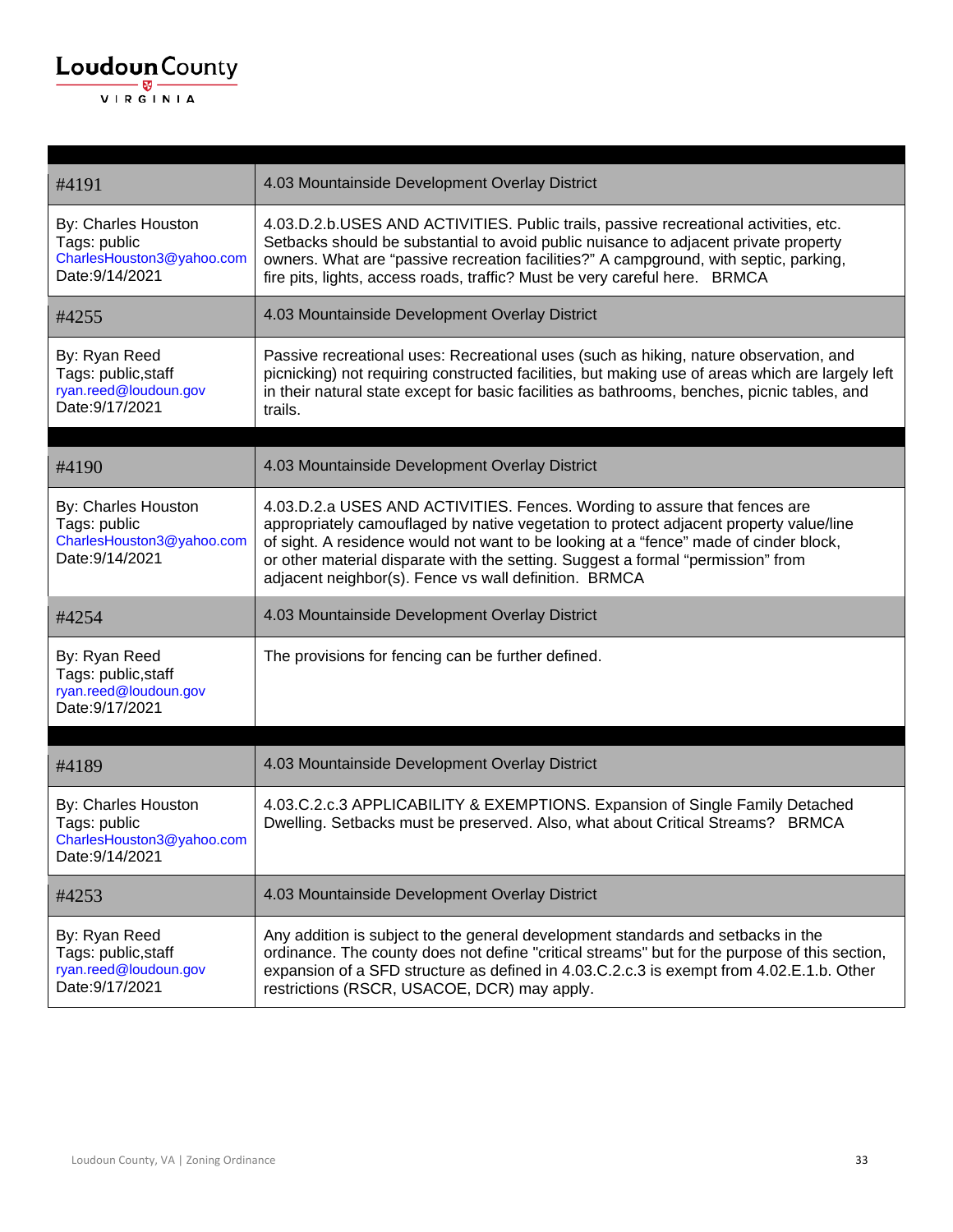| #4188                                                                               | 4.03 Mountainside Development Overlay District                                                                                                                                                                                                                                                                                                                                                                                                                                                                                                                                                                                                                                                                                                                                                                           |
|-------------------------------------------------------------------------------------|--------------------------------------------------------------------------------------------------------------------------------------------------------------------------------------------------------------------------------------------------------------------------------------------------------------------------------------------------------------------------------------------------------------------------------------------------------------------------------------------------------------------------------------------------------------------------------------------------------------------------------------------------------------------------------------------------------------------------------------------------------------------------------------------------------------------------|
| By: Charles Houston<br>Tags: public<br>CharlesHouston3@yahoo.com<br>Date: 9/14/2021 | 4.03.C.2.b APPLICABILITY & EXEMPTIONS. Timber Harvesting and Silviculture. Same<br>questions as above for Forest Management Plan. Will harvesting be limited to a certain<br>percentage of acreage/time unit? Replanting requirements? BRMCA                                                                                                                                                                                                                                                                                                                                                                                                                                                                                                                                                                             |
| #4252                                                                               | 4.03 Mountainside Development Overlay District                                                                                                                                                                                                                                                                                                                                                                                                                                                                                                                                                                                                                                                                                                                                                                           |
| By: Ryan Reed<br>Tags: public, staff<br>ryan.reed@loudoun.gov<br>Date: 9/17/2021    | Timber harvest operations are exempt provided they are conducted in accordance with the<br>approved Forest Management Plan, the components thereof defined in the County's<br><b>Facilities Standards Manual.</b>                                                                                                                                                                                                                                                                                                                                                                                                                                                                                                                                                                                                        |
| #4185                                                                               | 4.03 Mountainside Development Overlay District                                                                                                                                                                                                                                                                                                                                                                                                                                                                                                                                                                                                                                                                                                                                                                           |
| By: Charles Houston<br>Tags: public<br>CharlesHouston3@yahoo.com<br>Date: 9/14/2021 | 4.03.C.1.b APPLICABILITY & EXEMPTIONS. It sounds like a map specific to MDODs<br>is either available or planned. The map in the 2019 Comp Plan labeled "Natural &<br>Environmental Resources" contained in Chapter 3-34 is confusing as it separates out<br>Very Steep slopes, moderately steep slopes, wooded areas, and Mountainside Overlay<br><b>BRMCA 4.03 Draft Review</b><br>ZOC 9/15/21<br>Page of<br>1<br>5<br><b>Blue Ridge</b><br><b>Mountain Civic</b><br>Association<br>est. 2003<br><b>BRMCA</b><br>District as separate entities (colors). Is it possible to clarify exactly each MDOD based<br>on elevations above valley floor, and have a map that clearly shows exact MDOD<br>boundaries? (Paris Mountain, Catoctin Mountain, Short Hill Mountain, Bull Run<br>Mountains and Hog Back Mountain) BRMCA |
| #4251                                                                               | 4.03 Mountainside Development Overlay District                                                                                                                                                                                                                                                                                                                                                                                                                                                                                                                                                                                                                                                                                                                                                                           |
| By: Ryan Reed<br>Tags: public, staff<br>ryan.reed@loudoun.gov<br>Date: 9/17/2021    | Staff are producing a map for ZOC review. Since the boundaries of the somewhat sensitive,<br>sensitive and highly sensitive areas have not been proposed to change, the MDOD maps<br>may also be view using the County's online mapping, webLogis. Elevations are based on<br>the elevation above mean sea level.                                                                                                                                                                                                                                                                                                                                                                                                                                                                                                        |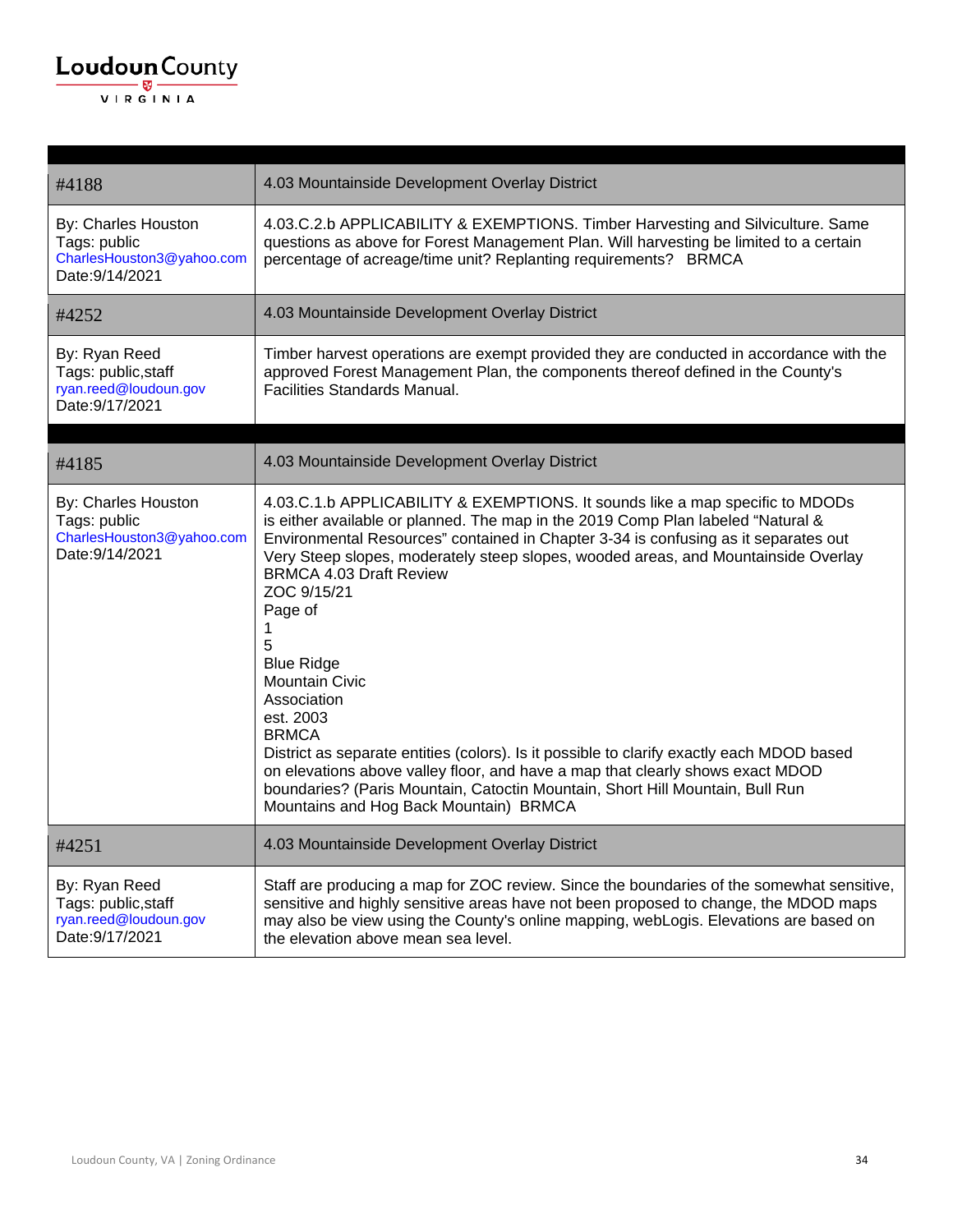| #4183                                                                                                 | 4.03 Mountainside Development Overlay District                                                                                                                                                                                                                                                                                                                                                                                                                                                                      |
|-------------------------------------------------------------------------------------------------------|---------------------------------------------------------------------------------------------------------------------------------------------------------------------------------------------------------------------------------------------------------------------------------------------------------------------------------------------------------------------------------------------------------------------------------------------------------------------------------------------------------------------|
| By: Charles Houston<br>Tags: public<br>CharlesHouston3@yahoo.com<br>Date: 9/14/2021                   | 4.03.A PURPOSE. Does this mean there will ONLY be low-density RESIDENTIAL, and<br>no COMMERCIAL development allowed in MDODs? We hope so. Will "low-density"<br>be clearly defined? (Blue Ridge Civic Association)                                                                                                                                                                                                                                                                                                  |
| #4250                                                                                                 | 4.03 Mountainside Development Overlay District                                                                                                                                                                                                                                                                                                                                                                                                                                                                      |
| By: Ryan Reed<br>Tags: public, staff<br>ryan.reed@loudoun.gov<br>Date: 9/17/2021                      | Uses permitted or by SPEX in the underlying districts are permitted, or by SPEX, in the<br>MDOD if the performance standards are met.                                                                                                                                                                                                                                                                                                                                                                               |
| #4014                                                                                                 | 4.03 Mountainside Development Overlay District                                                                                                                                                                                                                                                                                                                                                                                                                                                                      |
| By: Maura Walsh-Copeland<br>Tags: public<br>Maura@Walsh-<br>CopelandConsulting.com<br>Date: 9/13/2021 | 4.03.F MDOD F. Performance Standards in Somewhat Sensitive and Sensitive Areas. 3.<br>Shouldn't grading plan also consider runoff (direction and velocity) in addition to<br>minimizing erosion?                                                                                                                                                                                                                                                                                                                    |
| #4249                                                                                                 | 4.03 Mountainside Development Overlay District                                                                                                                                                                                                                                                                                                                                                                                                                                                                      |
| By: Ryan Reed<br>Tags: public, staff<br>ryan.reed@loudoun.gov<br>Date: 9/17/2021                      | A grading permit is reviewed for compliance with the Virginia Erosion & Sediment Control<br>Handbook, as well as Loudoun County Codified Ordinance Chapter 1220.                                                                                                                                                                                                                                                                                                                                                    |
| #4011                                                                                                 | 4.03 Mountainside Development Overlay District                                                                                                                                                                                                                                                                                                                                                                                                                                                                      |
| By: Maura Walsh-Copeland<br>Tags: public<br>Maura@Walsh-<br>CopelandConsulting.com<br>Date: 9/13/2021 | 4.03.D MDOD Uses and Activities. Even with the reference to the "Covered Activities"<br>definition, and "2. Permitted Uses" the regulations are insufficient for the protection of<br>MDOD. LCPCC member organizations are preparing a clear list of Uses that should NOT<br>be permitted for MDOD, Villages and Clusters. HOW can/will Staff incorporate review,<br>consideration and implementation of separate use lists AS DISCUSSED during the Use<br>Table Matrix and Use-Specific Standards ZOC discussions? |
| #4248                                                                                                 | 4.03 Mountainside Development Overlay District                                                                                                                                                                                                                                                                                                                                                                                                                                                                      |
| By: Ryan Reed<br>Tags: public, staff<br>ryan.reed@loudoun.gov<br>Date: 9/17/2021                      | Staff will consider all feedback and suggestions, including permitted uses in the MDOD.                                                                                                                                                                                                                                                                                                                                                                                                                             |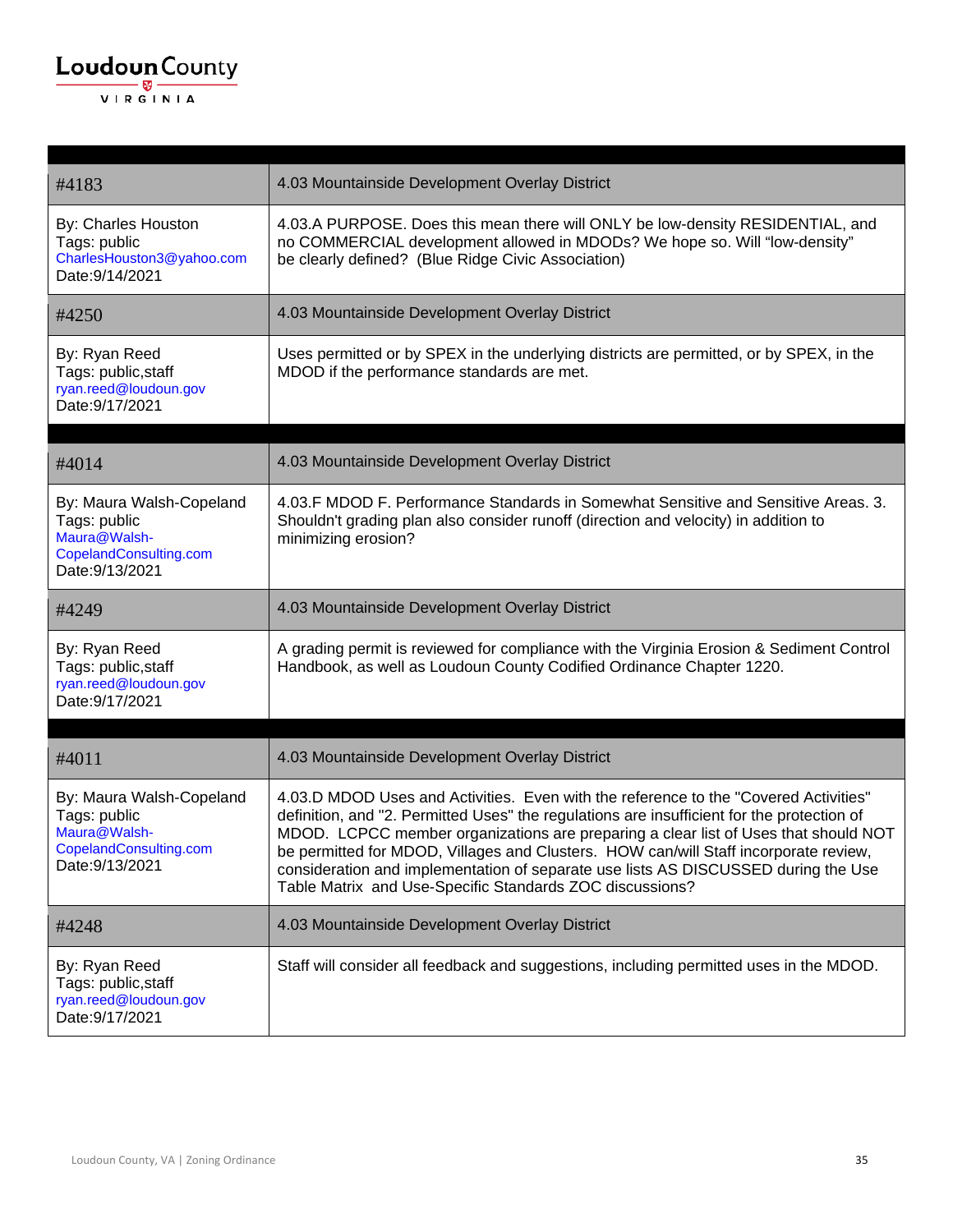| <b>Loudoun</b> County<br>— w— |  |
|-------------------------------|--|
| VIRGINIA                      |  |

| #4007                                                                                                 | 4.03 Mountainside Development Overlay District                                                                                                                                                                                                                |
|-------------------------------------------------------------------------------------------------------|---------------------------------------------------------------------------------------------------------------------------------------------------------------------------------------------------------------------------------------------------------------|
| By: Maura Walsh-Copeland<br>Tags: public<br>Maura@Walsh-<br>CopelandConsulting.com<br>Date: 9/13/2021 | 4.03.C MDOD. [related to another entry] 2.b. What is being done to protect steep slope<br>areas from being denuded of tree cover and then being graded for high-intensity rural<br>uses tourist venues that require substantial parking?                      |
| #4153                                                                                                 | 4.03 Mountainside Development Overlay District                                                                                                                                                                                                                |
| By: Christopher Blough<br>Tags: public, staff<br>christopher.blough@loudoun.gov<br>Date: 9/14/2021    | We can look into additional ways to prevent forest management leading to grading and<br>development. However, there may be limited options for addressing this issue in<br>agriculturally zoned areas under Code of Virginia.                                 |
| #4247                                                                                                 | 4.03 Mountainside Development Overlay District                                                                                                                                                                                                                |
| By: Ryan Reed<br>Tags: public, staff<br>ryan.reed@loudoun.gov<br>Date: 9/17/2021                      | Timber harvesting and silviculture, exempt uses with an approved Forest Management<br>Plan, include regeneration / reforestation. Without regeneration/reforestation, it is no<br>longer that use, and thereby subject to the MDOD and performance standards. |
| #3977                                                                                                 | 4.03 Mountainside Development Overlay District                                                                                                                                                                                                                |
| By: Eric Zicht<br>Tags: public<br>zicht@erols.com<br>Date: 9/12/2021                                  | 4.03 MDOD F.2,4&5 Performance Standards in Somewhat Sensitive and Sensitive<br>Areas: SOILS<br>What is the basis for these soils being made off-limits for disturbance?                                                                                       |
| #4246                                                                                                 | 4.03 Mountainside Development Overlay District                                                                                                                                                                                                                |
| By: Ryan Reed<br>Tags: public, staff<br>ryan.reed@loudoun.gov<br>Date: 9/17/2021                      | Again, this is carry-over text from the existing ordinance. However, these soil mapping<br>units are identified based on their geomorphic instability and genesis.                                                                                            |
| #3976                                                                                                 | 4.03 Mountainside Development Overlay District                                                                                                                                                                                                                |
| By: Eric Zicht<br>Tags: public<br>zicht@erols.com<br>Date: 9/12/2021                                  | 4.03 MDOD F.1. Performance Standards in Somewhat Sensitive and Sensitive Areas:<br><b>SLOPES</b><br>We already have performance standards for steep slopes.<br>Why do we need another such set of regulations here?                                           |
| #4245                                                                                                 | 4.03 Mountainside Development Overlay District                                                                                                                                                                                                                |
| By: Ryan Reed<br>Tags: public, staff<br>ryan.reed@loudoun.gov<br>Date: 9/17/2021                      | This is carry-over text from the current ordinance. We can consider better standards<br>that achieve the purpose and intent.                                                                                                                                  |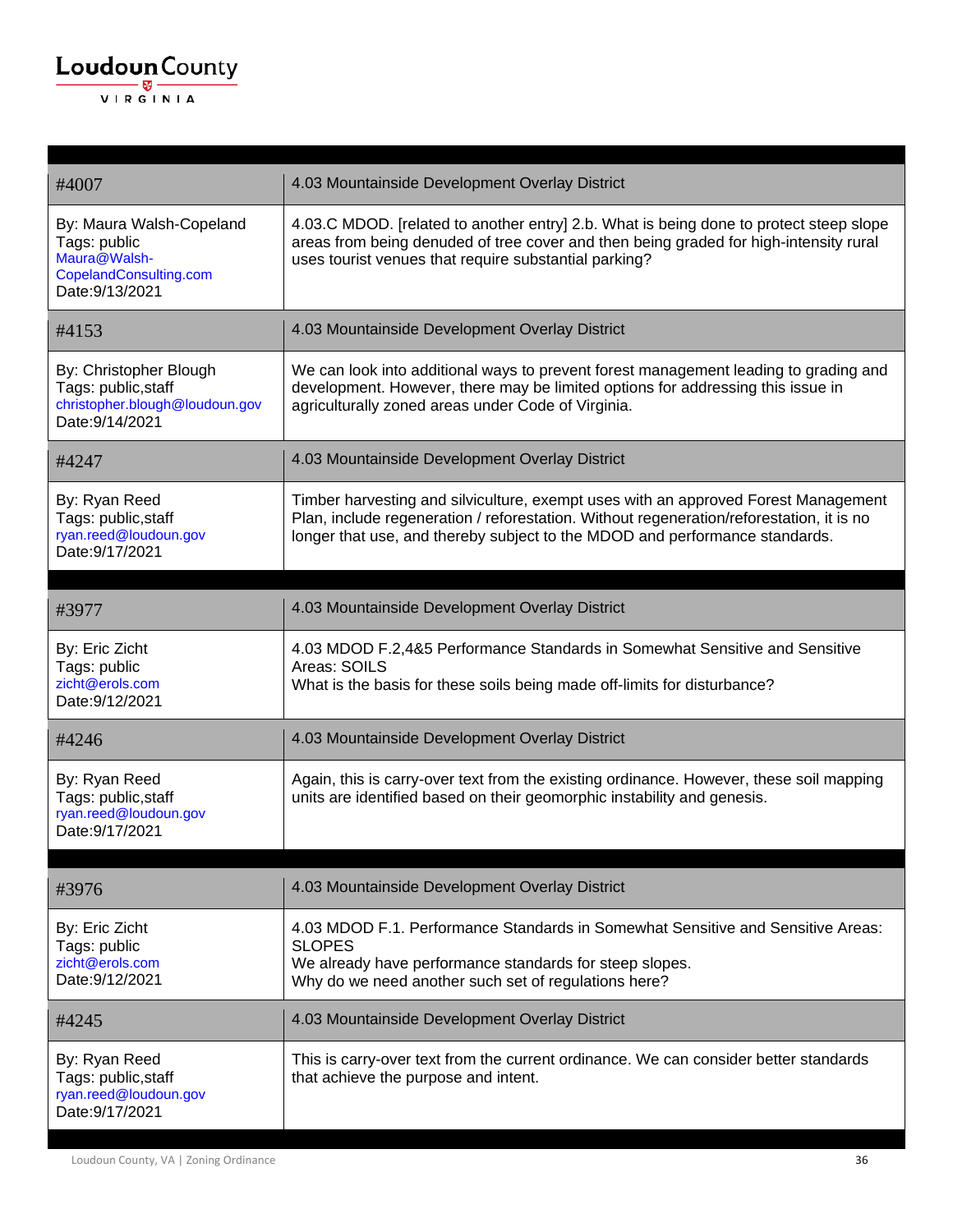| #4209                                                                               | 4.03 Mountainside Development Overlay District                                                                                                                                                                                                                                                                                                                                                                                                                                                                                                                                                               |
|-------------------------------------------------------------------------------------|--------------------------------------------------------------------------------------------------------------------------------------------------------------------------------------------------------------------------------------------------------------------------------------------------------------------------------------------------------------------------------------------------------------------------------------------------------------------------------------------------------------------------------------------------------------------------------------------------------------|
| By: Charles Houston<br>Tags: public<br>CharlesHouston3@yahoo.com<br>Date: 9/14/2021 | <b>General Comment:</b><br>Why is October 1995 chosen as a reference point when citing pre-existing<br>"conditions?"                                                                                                                                                                                                                                                                                                                                                                                                                                                                                         |
| #4213                                                                               | 4.03 Mountainside Development Overlay District                                                                                                                                                                                                                                                                                                                                                                                                                                                                                                                                                               |
| By: Ryan Reed<br>Tags: public, staff<br>ryan.reed@loudoun.gov<br>Date: 9/15/2021    | ZOAM-1995-0002 revised the MDOD section and was adopted on October 4, 1995 at<br>the BOS Business Meeting.                                                                                                                                                                                                                                                                                                                                                                                                                                                                                                   |
| #4187                                                                               | 4.03 Mountainside Development Overlay District                                                                                                                                                                                                                                                                                                                                                                                                                                                                                                                                                               |
| By: Charles Houston<br>Tags: public<br>CharlesHouston3@yahoo.com<br>Date: 9/14/2021 | 4.03.C.2.a APPLICABILITY & EXEMPTIONS. Agricultural Operations. It will be critical<br>to define the terms agriculture, horticulture, animal husbandry. How will applicants<br>document they have a Conservation Farm Management Plan in place? What are the<br>requirements of a CFMP? Will the land so specified required a certain acreage of<br>actual crop production? Will clearing be limited to a certain percentage of acreage? It<br>must be clarified that the permitted uses in ARN and ARS (Table 3.02.03-3) DO NOT<br>automatically extend to MDOD lands, which OVERLAY these districts. BRMCA |
| #4212                                                                               | 4.03 Mountainside Development Overlay District                                                                                                                                                                                                                                                                                                                                                                                                                                                                                                                                                               |
| By: Ryan Reed<br>Tags: public, staff<br>ryan.reed@loudoun.gov<br>Date: 9/15/2021    | Staff is reviewing the exemptions text with the County Attorney's Office.                                                                                                                                                                                                                                                                                                                                                                                                                                                                                                                                    |
| #4186                                                                               | 4.03 Mountainside Development Overlay District                                                                                                                                                                                                                                                                                                                                                                                                                                                                                                                                                               |
| By: Charles Houston<br>Tags: public<br>CharlesHouston3@yahoo.com<br>Date: 9/14/2021 | 4.03.C.1.c. APPLICABILITY & EXEMPTIONS. The terms have changed from "soils" to<br>"areas." How will the sensitivity of each area be determined? All MDOD lands are<br>Highly sensitive due to their function in air and water cleansing, habitat, air cooling,<br>storm water management, critical stream protections, and the attractive ambiance they<br>provide for the County, the latter of which helps rural businesses. BRMCA                                                                                                                                                                         |
| #4211                                                                               | 4.03 Mountainside Development Overlay District                                                                                                                                                                                                                                                                                                                                                                                                                                                                                                                                                               |
| By: Ryan Reed<br>Tags: public, staff<br>ryan.reed@loudoun.gov<br>Date: 9/15/2021    | The only change to this section was updating the name of the map from "Mountainside"<br>Protection Area Map" to "MDOD Map." No changes to the sensitivities or their<br>delineations.                                                                                                                                                                                                                                                                                                                                                                                                                        |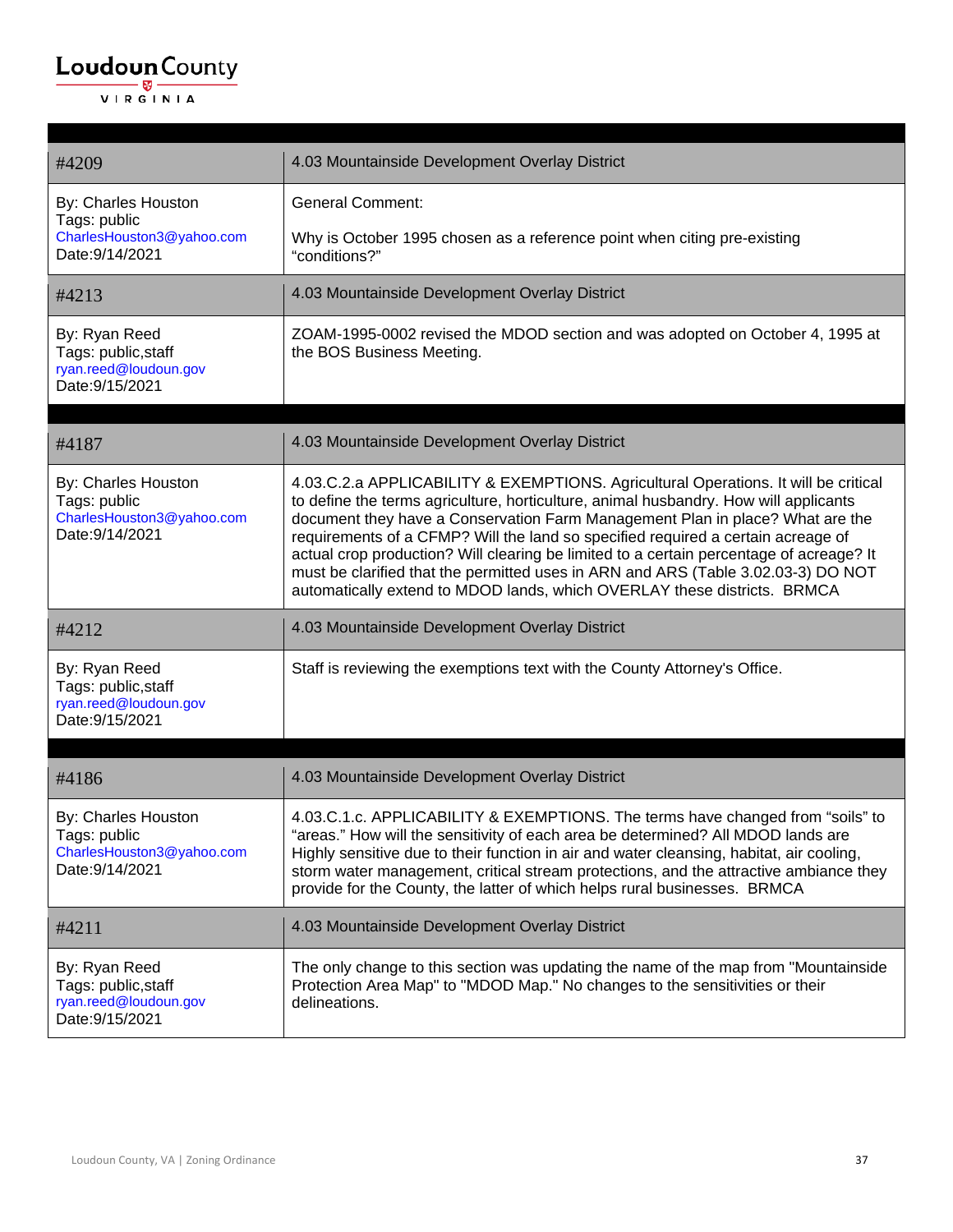| #4184                                                                                                 | 4.03 Mountainside Development Overlay District                                                                                                                                                                                                                                                                                                                                                                                                                                                                                                                                                                                                                                                                                                                                                                                                                                                                                                                                                                                                                                                                                                                                                                                                                                   |
|-------------------------------------------------------------------------------------------------------|----------------------------------------------------------------------------------------------------------------------------------------------------------------------------------------------------------------------------------------------------------------------------------------------------------------------------------------------------------------------------------------------------------------------------------------------------------------------------------------------------------------------------------------------------------------------------------------------------------------------------------------------------------------------------------------------------------------------------------------------------------------------------------------------------------------------------------------------------------------------------------------------------------------------------------------------------------------------------------------------------------------------------------------------------------------------------------------------------------------------------------------------------------------------------------------------------------------------------------------------------------------------------------|
| By: Charles Houston<br>Tags: public<br>CharlesHouston3@yahoo.com<br>Date: 9/14/2021                   | 4.03.A. PURPOSE: bullet point #7. The term "implement" might imply to some that<br>there are specific "how to" requirements in the Comp Plan. Would wording such as:<br>"To address and incorporate the directives of the 2019 Comp Plan as applicable to<br>environmentally sensitive lands" better state the intent of 4.03? (BRCA)                                                                                                                                                                                                                                                                                                                                                                                                                                                                                                                                                                                                                                                                                                                                                                                                                                                                                                                                            |
| #4210                                                                                                 | 4.03 Mountainside Development Overlay District                                                                                                                                                                                                                                                                                                                                                                                                                                                                                                                                                                                                                                                                                                                                                                                                                                                                                                                                                                                                                                                                                                                                                                                                                                   |
| By: Ryan Reed<br>Tags: public, staff<br>ryan.reed@loudoun.gov<br>Date: 9/15/2021                      | Staff will take this under consideration.                                                                                                                                                                                                                                                                                                                                                                                                                                                                                                                                                                                                                                                                                                                                                                                                                                                                                                                                                                                                                                                                                                                                                                                                                                        |
| #4009                                                                                                 | 4.03 Mountainside Development Overlay District                                                                                                                                                                                                                                                                                                                                                                                                                                                                                                                                                                                                                                                                                                                                                                                                                                                                                                                                                                                                                                                                                                                                                                                                                                   |
| By: Maura Walsh-Copeland<br>Tags: public<br>Maura@Walsh-<br>CopelandConsulting.com<br>Date: 9/13/2021 | "4.03 MOUNTAINSIDE DEVELOPMENT OVERLAY DISTRICT (MDOD). C.2.b<br>Exemptions, Timber Harvesting & Siviculture. Does the County ensure or monitor the<br>requirement below and ENFORCE when presented with KNOWN violations? (Recent<br>examples indicate the answer may be no and need to be addressed.)<br>Section 10.1-1181.2.H of the Code of Virginia. Prior to completion but not later than three<br>working days after the commencement of an operation, the operator shall notify the State<br>Forester of the commercial harvesting of timber. The notification may be verbal or<br>written and shall (i) specify the location and the actual or anticipated date of the activity,<br>(ii) include an owner's name or the owner's representative or agent and contact<br>information, and (iii) be provided in a manner or form as prescribed by the State Forester.<br>If an operator fails to comply with the provisions of this subsection, the State Forester<br>may assess a civil penalty of \$250 for the initial violation and not more than \$1,000 for<br>any subsequent violation within a 24-month period by the operator. Such civil penalties<br>shall be paid into the state treasury and credited to the Virginia Forest Water Quality Fund<br>pursuant" |
| #4179                                                                                                 | 4.03 Mountainside Development Overlay District                                                                                                                                                                                                                                                                                                                                                                                                                                                                                                                                                                                                                                                                                                                                                                                                                                                                                                                                                                                                                                                                                                                                                                                                                                   |
| By: Ryan Reed<br>Tags: public, staff<br>ryan.reed@loudoun.gov<br>Date: 9/14/2021                      | The County communicates with and inquires from VDOF when timber operations are<br>reported. The VDOF does not have any notification requirement to the County. If an<br>operation or activity is not covered by the State Forester, then the County pursues zoning<br>enforcement.                                                                                                                                                                                                                                                                                                                                                                                                                                                                                                                                                                                                                                                                                                                                                                                                                                                                                                                                                                                               |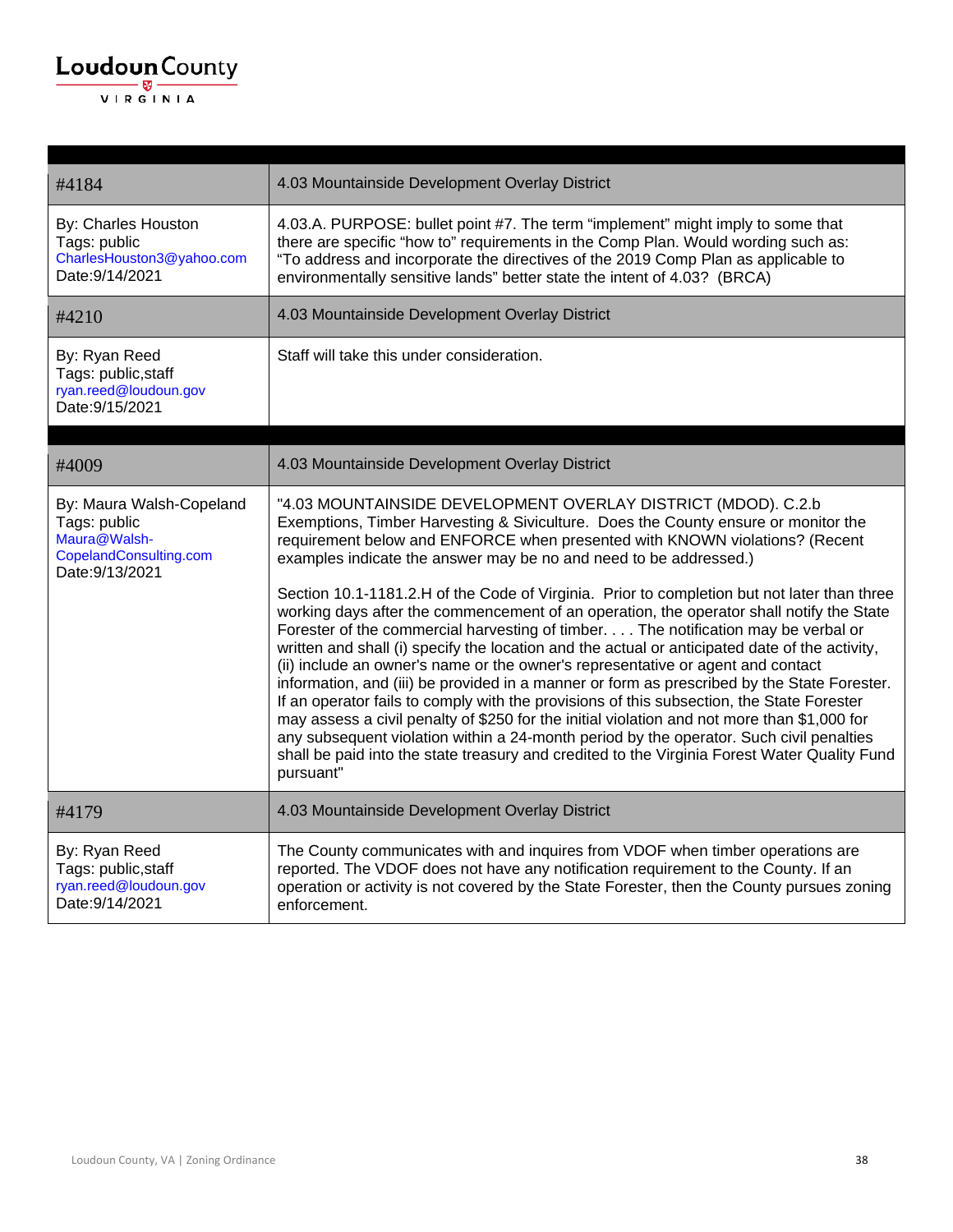| <b>Loudoun</b> County<br>—— छ -<br>VIRGINIA |                                          |                                                                                                |
|---------------------------------------------|------------------------------------------|------------------------------------------------------------------------------------------------|
|                                             | #4005                                    | 4.03 Mountainside Development Overlay District                                                 |
|                                             | By: Maura Walsh-Copeland<br>Tags: public | "4.03 MDOD Definition. Why was the definition of ""Ridgeline"" modified to remove the<br>text. |

Maura@Walsh-CopelandConsulting.com Date:9/13/2021 ""A line measured continuously along the highest elevation of a drainage divide for the major watersheds mapped by the County or other prominent mountain ridges visible from the public right-of-way as identified during the land development process."" " #4034 4.03 Mountainside Development Overlay District By: Maura Walsh-Copeland Tags: public Maura@Walsh-CopelandConsulting.com Date:9/13/2021 "4.03 MDOD . Why was the following text that most clearly outlines the establishment of MDOD removed (or moved) from the initial description of MDOD? Can Staff reinstate or confirm where equivalent text is located? The Mountainside Development Overlay District is hereby established as an overlay district, meaning that this district is overlaid upon other districts and the land so encumbered may be used in a manner permitted in the underlying district only if and to the extent such use is also permitted in the overlay district." 4.03 MDOD -- Procedures as outlined in Current Zoning Section 4-1606. Will these all be included in the Procedures Chapter verbatim? If not, what text changes are/will be made? #4102 4.03 Mountainside Development Overlay District By: Christopher Blough Tags: public,staff christopher.blough@loudoun.gov Date:9/14/2021 similar to LOD comment, a general overlay district definition will be provided explaining that an overlay district is a zoning district overlaid upon other zoning districts. The latter portion "land so encumbered may be used in a manner permitted in the underlying district only if..." describes the permitted uses of the overlay district and has been relocated to 4.03.D. We can make further adjustments to the language of 4.03.D for clarity. #4175 4.03 Mountainside Development Overlay District By: Ryan Reed Tags: public,staff ryan.reed@loudoun.gov Date:9/14/2021 There are two definitions shown side-by-side in the redlined PDF. The first definition was removed in favor of the latter definition, which is consistent with the definition of a ridgeline provided in the Code of Virginia.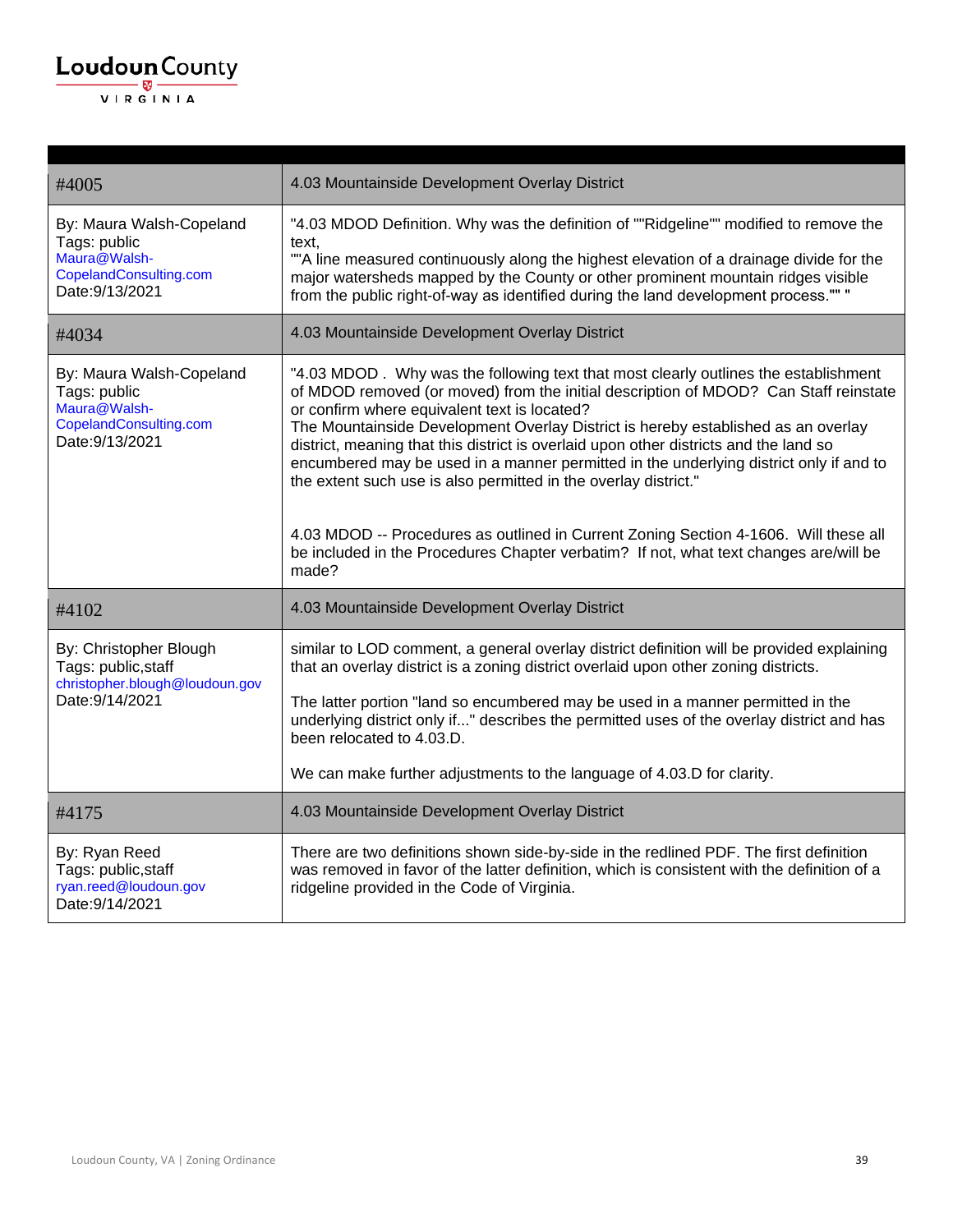

| #4018                                                                                                     | 4.03 Mountainside Development Overlay District                                                                                                                                                                                                                                                                                                                                                                                                         |
|-----------------------------------------------------------------------------------------------------------|--------------------------------------------------------------------------------------------------------------------------------------------------------------------------------------------------------------------------------------------------------------------------------------------------------------------------------------------------------------------------------------------------------------------------------------------------------|
| By: Maura Walsh-<br>Copeland<br>Tags: public<br>Maura@Walsh-<br>CopelandConsulting.com<br>Date: 9/13/2021 | 4.03. MDOD. Conflicts/loopholes between C, F and G. What under any other circumstances<br>would require a grading permit is being allowed for a "Forest Management Plan" that has<br>known prior disclosure of SFD development plans. This process loophole is actually even<br>enabled with G.6.b. by not requiring Health Department groundwater (and septic) until the<br>"record plat" stage (for lots after 10/4/95). How will this be addressed? |
| #4173                                                                                                     | 4.03 Mountainside Development Overlay District                                                                                                                                                                                                                                                                                                                                                                                                         |
| By: Ryan Reed<br>Tags: public, staff<br>ryan.reed@loudoun.gov<br>Date: 9/14/2021                          | Open for discussion. Staff recognizes the existing performance standards have expressed<br>loopholes as commented, in the past.                                                                                                                                                                                                                                                                                                                        |
| #4006                                                                                                     | 4.03 Mountainside Development Overlay District                                                                                                                                                                                                                                                                                                                                                                                                         |
| By: Maura Walsh-<br>Copeland<br>Tags: public<br>Maura@Walsh-<br>CopelandConsulting.com<br>Date: 9/13/2021 | 4.03.C MDOD. C. Applicability and Exemptions 1.c 1-3 What are the definitions for slight or<br>limited, moderate, and severe environmental and public safety impacts?                                                                                                                                                                                                                                                                                  |
| #4172                                                                                                     | 4.03 Mountainside Development Overlay District                                                                                                                                                                                                                                                                                                                                                                                                         |
| By: Ryan Reed<br>Tags: public, staff<br>ryan.reed@loudoun.gov<br>Date: 9/14/2021                          | Carry over language from existing text. This will take further research to determine the intent<br>and use of these terms during the original drafting.                                                                                                                                                                                                                                                                                                |
|                                                                                                           |                                                                                                                                                                                                                                                                                                                                                                                                                                                        |
| #3978                                                                                                     | 4.03 Mountainside Development Overlay District                                                                                                                                                                                                                                                                                                                                                                                                         |
| By: Eric Zicht<br>Tags: public<br>zicht@erols.com<br>Date: 9/12/2021                                      | 4.03 MDOD F.3. Performance Standards in Somewhat Sensitive and Sensitive Areas:<br>Roads and driveways of up to 16% are permitted today, which helps decrease the area of<br>lands disturbed. Why introduce a new, different standard?<br>Should this be in the FSM rather than the zoning ordinance?                                                                                                                                                  |
| #4171                                                                                                     | 4.03 Mountainside Development Overlay District                                                                                                                                                                                                                                                                                                                                                                                                         |
| By: Ryan Reed<br>Tags: public, staff<br>ryan.reed@loudoun.gov<br>Date: 9/14/2021                          | This text was revised to align with the standards from Fire & Rescue, where the maximum<br>centerline grade can be 14%. The FSM must be revised too, but has been administered at<br>the 14% maximum since receiving direction from Fire & Rescue.                                                                                                                                                                                                     |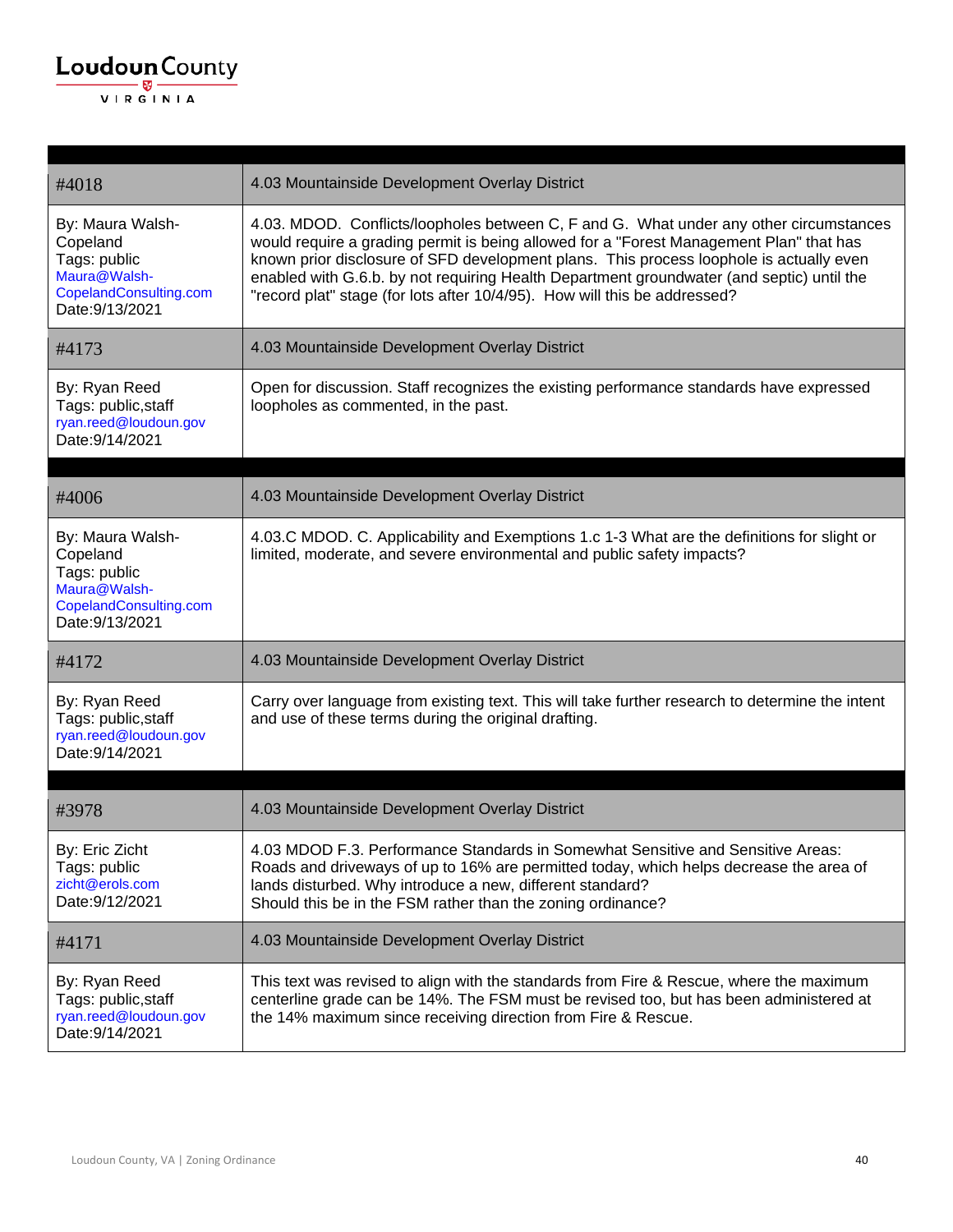| #4010                                                                                                 | 4.03 Mountainside Development Overlay District                                                                                                                                                                                                                                                                                                                                                                                                                                                                                                                                                                                |
|-------------------------------------------------------------------------------------------------------|-------------------------------------------------------------------------------------------------------------------------------------------------------------------------------------------------------------------------------------------------------------------------------------------------------------------------------------------------------------------------------------------------------------------------------------------------------------------------------------------------------------------------------------------------------------------------------------------------------------------------------|
| By: Maura Walsh-Copeland<br>Tags: public<br>Maura@Walsh-<br>CopelandConsulting.com<br>Date: 9/13/2021 | 4.03.D MDOD Uses and Activities. As PUBLIC RECORDS (onlinerme.com) show,<br>regulation of high-intensity uses requiring large parking areas formed from clear<br>cutting/land disturbance (with or without a grading permit) has impacted septic fields on<br>the property. This is not only a health, safety and welfare concern for the property<br>owner and patrons, but definitely on a mountainside, a concern for down hill properties.<br>The Covered Activities list is insufficient to ensure protection for citizens and patrons,<br>therefore will high-intensity uses be EXCLUDED from the MDOD Use Matrix list? |
| #4170                                                                                                 | 4.03 Mountainside Development Overlay District                                                                                                                                                                                                                                                                                                                                                                                                                                                                                                                                                                                |
| By: Christopher Blough<br>Tags: public, staff<br>christopher.blough@loudoun.gov<br>Date: 9/14/2021    | We can look into a review of MDOD permitted uses, but may be constrained by what is<br>(or isn't) explicitly covered under the 2019 GP and the Code of Virginia.                                                                                                                                                                                                                                                                                                                                                                                                                                                              |
| #3945                                                                                                 | 4.03 Mountainside Development Overlay District                                                                                                                                                                                                                                                                                                                                                                                                                                                                                                                                                                                |
| By: Charles Houston<br>Tags: public<br>CharlesHouston3@yahoo.com<br>Date: 9/10/2021                   | 4.03.D.1 I recall that the existing ZO permits any uses in the underlying district, such as<br>AR1, to be permitted in a MDOD.<br>This must be changed and the ONLY PERMITTED USE in a MDOD should be single-<br>family residential, with these performance standards: Limited to one story.<br>Predominately of earthen tones. Minimize reflectivity, to include using bronze-tinted<br>glass instead of clear glass.                                                                                                                                                                                                        |
| #4169                                                                                                 | 4.03 Mountainside Development Overlay District                                                                                                                                                                                                                                                                                                                                                                                                                                                                                                                                                                                |
| By: Christopher Blough<br>Tags: public, staff<br>christopher.blough@loudoun.gov<br>Date: 9/14/2021    | We can consider reviewing the permitted uses in the MDOD. However, agriculturally<br>zoned districts underlie the majority of the MDOD. We may be limited in the number of<br>use restrictions that can be applied based on the applicable base zoning districts.                                                                                                                                                                                                                                                                                                                                                             |
| #3975                                                                                                 | 4.03 Mountainside Development Overlay District                                                                                                                                                                                                                                                                                                                                                                                                                                                                                                                                                                                |
| By: Eric Zicht<br>Tags: public<br>zicht@erols.com<br>Date: 9/12/2021                                  | 4.03 MDOD F. Performance Standards in Somewhat Sensitive and Sensitive Areas:<br>Look at the areas already depicted on County GIS maps as Sensitive or Somewhat<br>Sensitive. You will be surprised.<br>Much of Paeonian Springs is in these areas, including my back yard where "forest," a<br>few black walnut trees are treated as forest.                                                                                                                                                                                                                                                                                 |
| #4167                                                                                                 | 4.03 Mountainside Development Overlay District                                                                                                                                                                                                                                                                                                                                                                                                                                                                                                                                                                                |
| By: Ryan Reed<br>Tags: public, staff<br>ryan.reed@loudoun.gov<br>Date: 9/14/2021                      | noted.                                                                                                                                                                                                                                                                                                                                                                                                                                                                                                                                                                                                                        |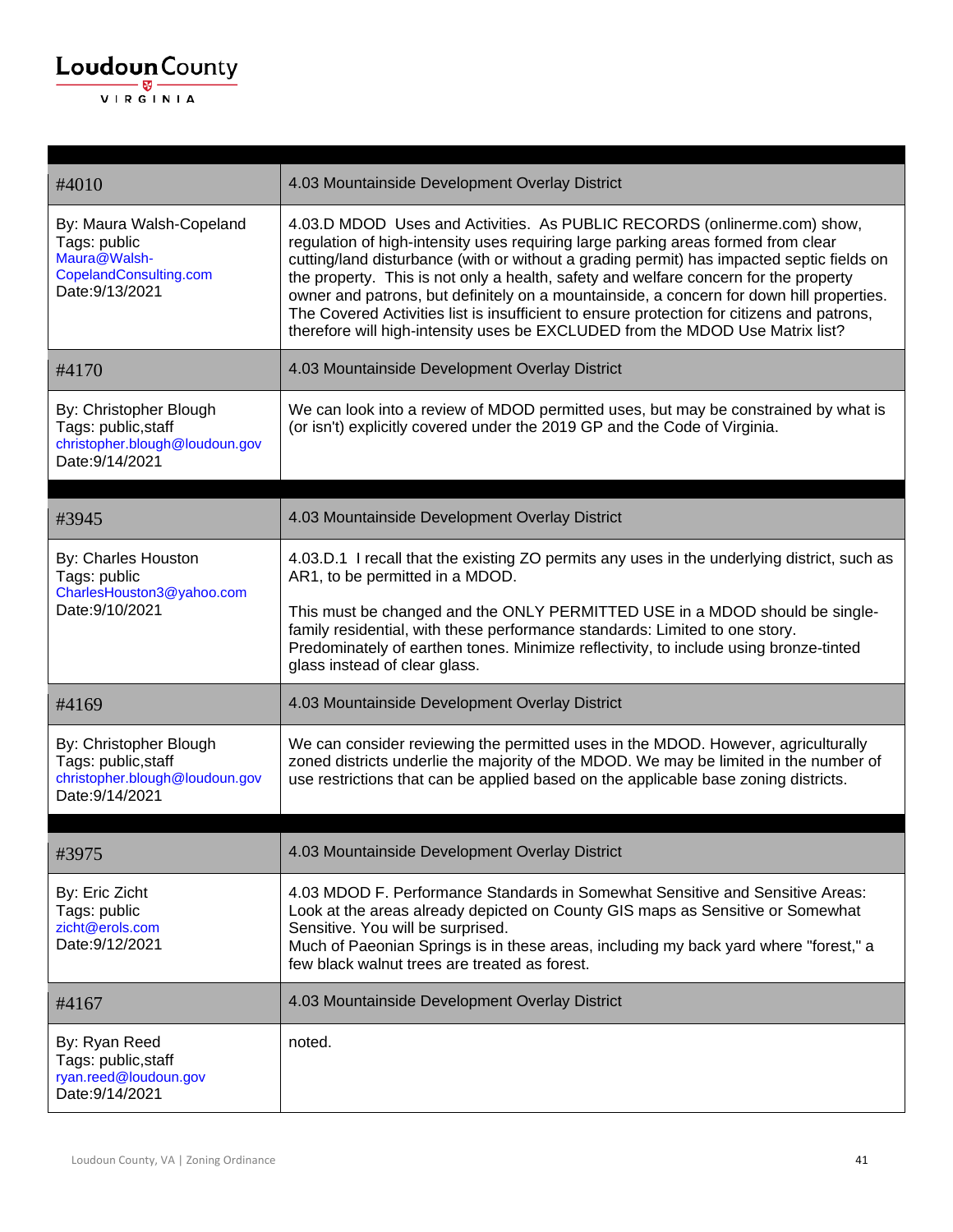| #3974                                                                            | 4.03 Mountainside Development Overlay District                                                                                                                                                                                                        |
|----------------------------------------------------------------------------------|-------------------------------------------------------------------------------------------------------------------------------------------------------------------------------------------------------------------------------------------------------|
| By: Eric Zicht<br>Tags: public<br>zicht@erols.com<br>Date: 9/12/2021             | 4.03 MDOD F. Performance Standards in Somewhat Sensitive and Sensitive Areas:<br>How are these areas determined?<br>What is the basis?<br>Being wooded seems to be a major factor.<br>Would this generally render all wooded ares as preserved areas? |
| #4166                                                                            | 4.03 Mountainside Development Overlay District                                                                                                                                                                                                        |
| By: Ryan Reed<br>Tags: public, staff<br>ryan.reed@loudoun.gov<br>Date: 9/14/2021 | These areas are the same as the existing areas. No change in criteria has been proposed.                                                                                                                                                              |
| #3973                                                                            | 4.03 Mountainside Development Overlay District                                                                                                                                                                                                        |
| By: Eric Zicht<br>Tags: public<br>zicht@erols.com<br>Date: 9/12/2021             | 4.03 MDOD F. Performance Standards in Somewhat Sensitive and Sensitive Areas:<br>This expands the standards for very sensitive areas to much more land.<br>What is the justification?                                                                 |
| #4162                                                                            | 4.03 Mountainside Development Overlay District                                                                                                                                                                                                        |
| By: Ryan Reed<br>Tags: public, staff<br>ryan.reed@loudoun.gov<br>Date: 9/14/2021 | Please clarify. 4.03.F are performance standards for somewhat sensitive and sensitive areas and<br>are carry over language from the exisiting ZO.                                                                                                     |
| #3970                                                                            | 4.03 Mountainside Development Overlay District                                                                                                                                                                                                        |
| By: Eric Zicht<br>Tags: public<br>zicht@erols.com<br>Date: 9/12/2021             | 4.03 MDOD E.1. b Perennial Streams<br>Why are these streams set out in particular?                                                                                                                                                                    |
| #4161                                                                            | 4.03 Mountainside Development Overlay District                                                                                                                                                                                                        |
| By: Ryan Reed<br>Tags: public, staff<br>ryan.reed@loudoun.gov<br>Date: 9/14/2021 | Staff will look into why only these two streams were specifically identified.                                                                                                                                                                         |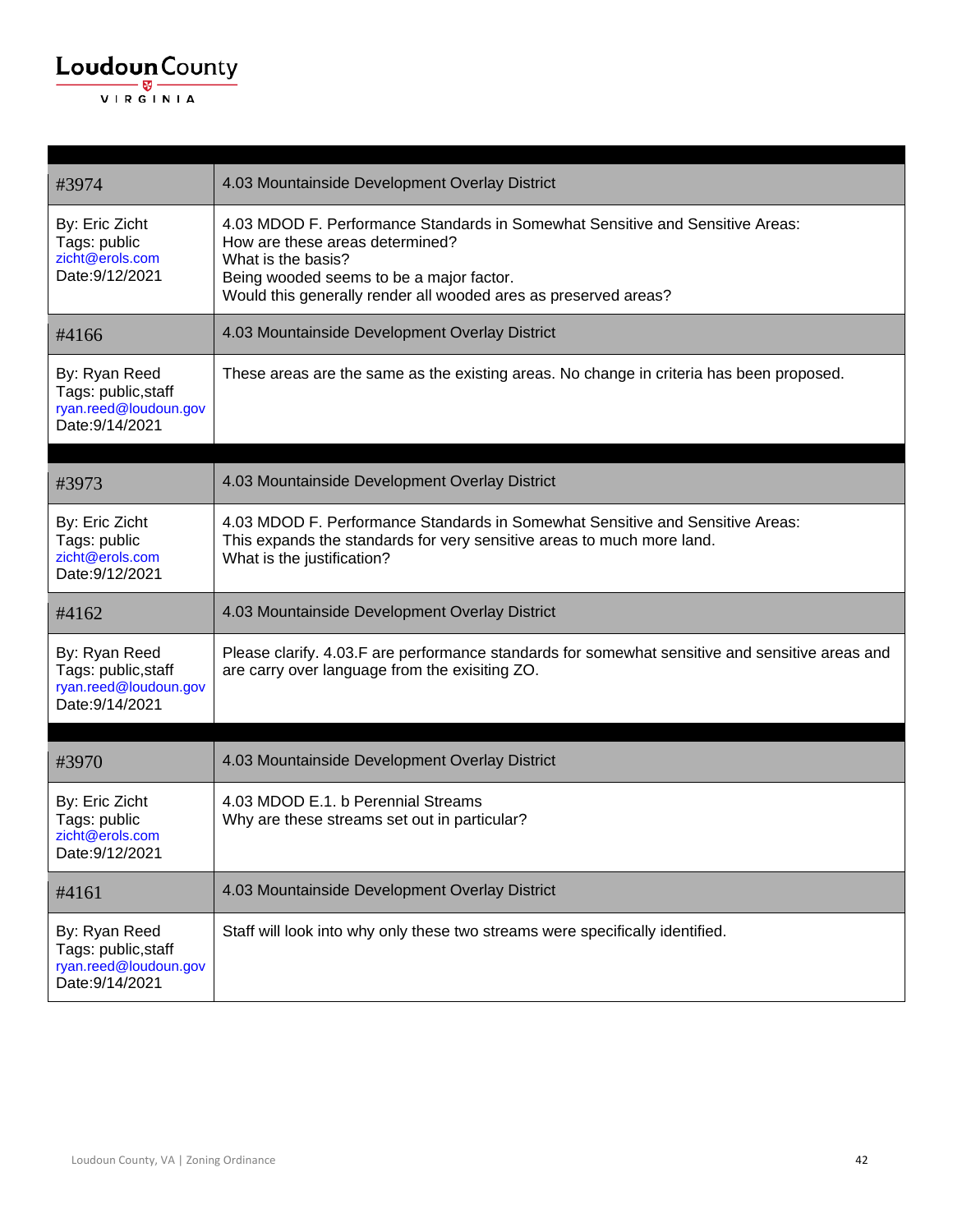

| #3966                                                                               | 4.03 Mountainside Development Overlay District                                                                                                                                                                                                                            |
|-------------------------------------------------------------------------------------|---------------------------------------------------------------------------------------------------------------------------------------------------------------------------------------------------------------------------------------------------------------------------|
| By: Eric Zicht<br>Tags: public<br>zicht@erols.com<br>Date: 9/12/2021                | 4.03 General<br>Much of the land that would be placed off limits is generally considered developable and is<br>already developed as homes, rural businesses and large federal installations. The<br>differential treatment of new and expanded uses would be inequitable. |
| #4159                                                                               | 4.03 Mountainside Development Overlay District                                                                                                                                                                                                                            |
| By: Ryan Reed<br>Tags: public, staff<br>ryan.reed@loudoun.gov<br>Date: 9/14/2021    | Please clarify. Is this regarding the proposed setbacks? Otherwise, the existing MDOD is<br>not being changed.                                                                                                                                                            |
| #3955                                                                               | 4.03 Mountainside Development Overlay District                                                                                                                                                                                                                            |
| By: John merrithew<br>Tags: public<br>Date: 9/11/2021                               | Per H.c. Can a grading permit be granted before a location clearance?                                                                                                                                                                                                     |
| #4158                                                                               | 4.03 Mountainside Development Overlay District                                                                                                                                                                                                                            |
| By: Ryan Reed<br>Tags: public, staff<br>ryan.reed@loudoun.gov<br>Date: 9/14/2021    | No, all grading permits within the MDOD are reviewed for locational clearance prior to<br>approval.                                                                                                                                                                       |
| #3946                                                                               | 4.03 Mountainside Development Overlay District                                                                                                                                                                                                                            |
| By: Charles Houston<br>Tags: public<br>CharlesHouston3@yahoo.com<br>Date: 9/10/2021 | 4.03.D.3.a If a SPEX is required in sensitive areas, is a SPEX required in Somewhat<br>Sensitive and Highly Sensitive areas? Or those areas simply off-limits to new development?                                                                                         |
| #4157                                                                               | 4.03 Mountainside Development Overlay District                                                                                                                                                                                                                            |
| By: Ryan Reed<br>Tags: public, staff<br>ryan.reed@loudoun.gov<br>Date: 9/14/2021    | A SPEX is required for land disturbing activity in Highly Sensitive areas. Uses and activities<br>in somewhat sensitive and sensitive are subject to the performance standards.                                                                                           |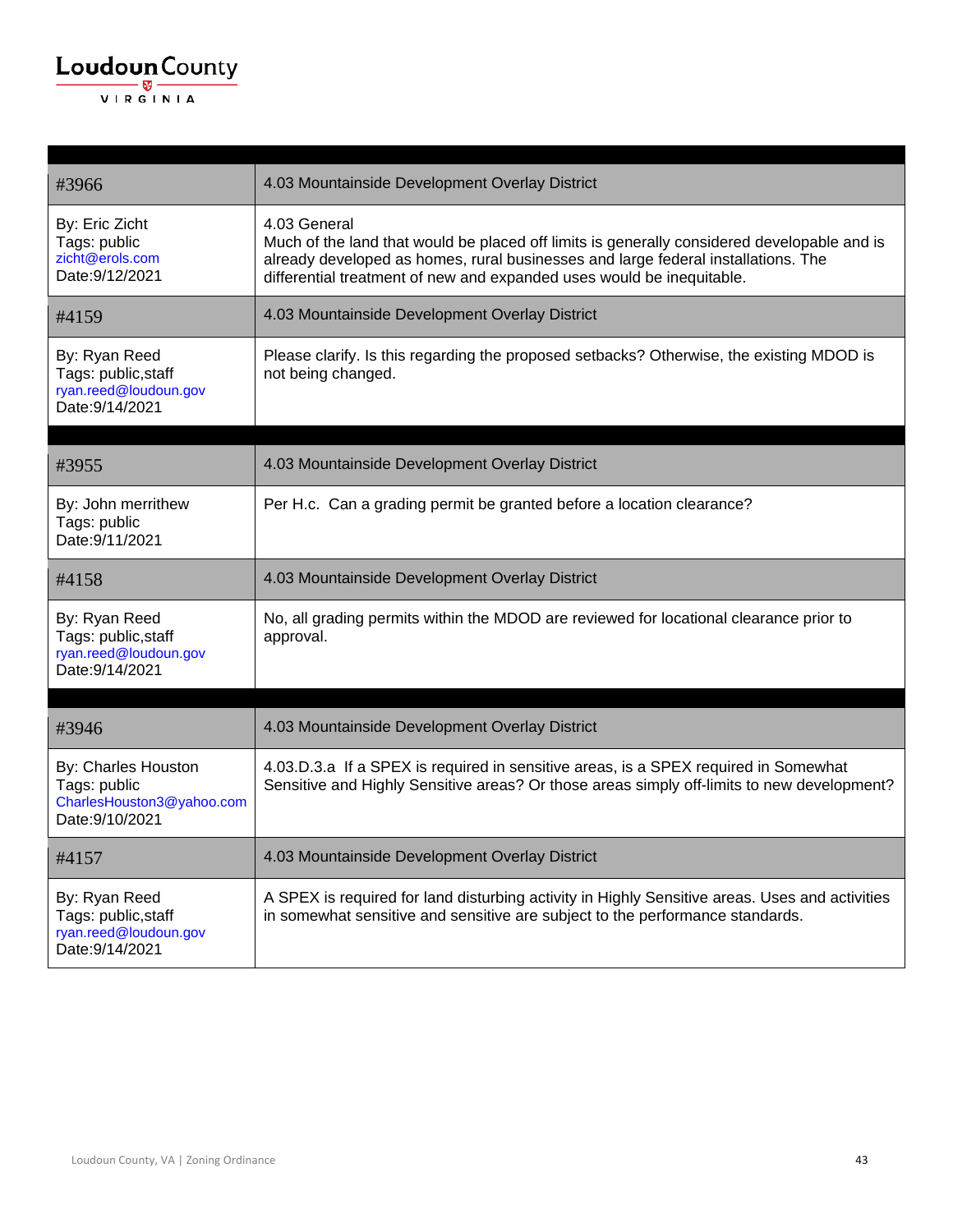| #4013                                                                                                 | 4.03 Mountainside Development Overlay District                                                                                                                                                                                                                                                                                                                     |
|-------------------------------------------------------------------------------------------------------|--------------------------------------------------------------------------------------------------------------------------------------------------------------------------------------------------------------------------------------------------------------------------------------------------------------------------------------------------------------------|
| By: Maura Walsh-Copeland<br>Tags: public<br>Maura@Walsh-<br>CopelandConsulting.com<br>Date: 9/13/2021 | 4.03.E MDOD E. Mountainside Resource Protection Setbacks. 1.a. Crest and Ridgeline<br>Setback. Shouldn't the setback be greater than 100'? Shouldn't this setback be<br>measured from the edge of the ridgeline and not the crest? There are potentially some<br>fairly flat ridgelines and this setback may not necessarily adequately protect the<br>ridgeline.  |
| #4156                                                                                                 | 4.03 Mountainside Development Overlay District                                                                                                                                                                                                                                                                                                                     |
| By: Christopher Blough<br>Tags: public, staff<br>christopher.blough@loudoun.gov<br>Date: 9/14/2021    | to address this comment, the setback could be revised to apply to the ridgeline rather<br>than the crest.                                                                                                                                                                                                                                                          |
| #4008                                                                                                 | 4.03 Mountainside Development Overlay District                                                                                                                                                                                                                                                                                                                     |
| By: Maura Walsh-Copeland<br>Tags: public<br>Maura@Walsh-<br>CopelandConsulting.com<br>Date: 9/13/2021 | 4.03 MOUNTAINSIDE DEVELOPMENT OVERLAY DISTRICT (MDOD). C.2<br>Exemptions. How will the coordination between applications for Zoning, B&D, Health<br>Dept./ODW, Loudoun County Soil and Water Conservation District (LCSWCD), Natural<br>Resources and Conservation Service (NRCS) be addressed in ZOR to close known<br>loopholes? Example available upon request. |
| #4155                                                                                                 | 4.03 Mountainside Development Overlay District                                                                                                                                                                                                                                                                                                                     |
| By: Christopher Blough<br>Tags: public, staff<br>christopher.blough@loudoun.gov<br>Date: 9/14/2021    | We would be happy to consider any examples of procedures regulations that cover<br>interdepartmental reviews.                                                                                                                                                                                                                                                      |
| #3971                                                                                                 | 4.03 Mountainside Development Overlay District                                                                                                                                                                                                                                                                                                                     |
| By: Eric<br>Tags: public<br>zicht@erols.com<br>Date: 9/12/2021                                        | 4.03 MDOD E.1. b Perennial Streams<br>What is the basis for a 100-foot setback?<br>Often, such a setback would go beyond the limits of a long, narrow contributory<br>watershed.                                                                                                                                                                                   |
| #4154                                                                                                 | 4.03 Mountainside Development Overlay District                                                                                                                                                                                                                                                                                                                     |
| By: Ryan Reed<br>Tags: public, staff<br>ryan.reed@loudoun.gov<br>Date: 9/14/2021                      | That is a valid point in specific circumstances. Perhaps language can be considered to<br>specify "the maximum extent of the contributing watershed or 100 feet, whichever is<br>less" thereby acknowledging dissected landscapes where drainage divides occur within<br>100 feet.                                                                                 |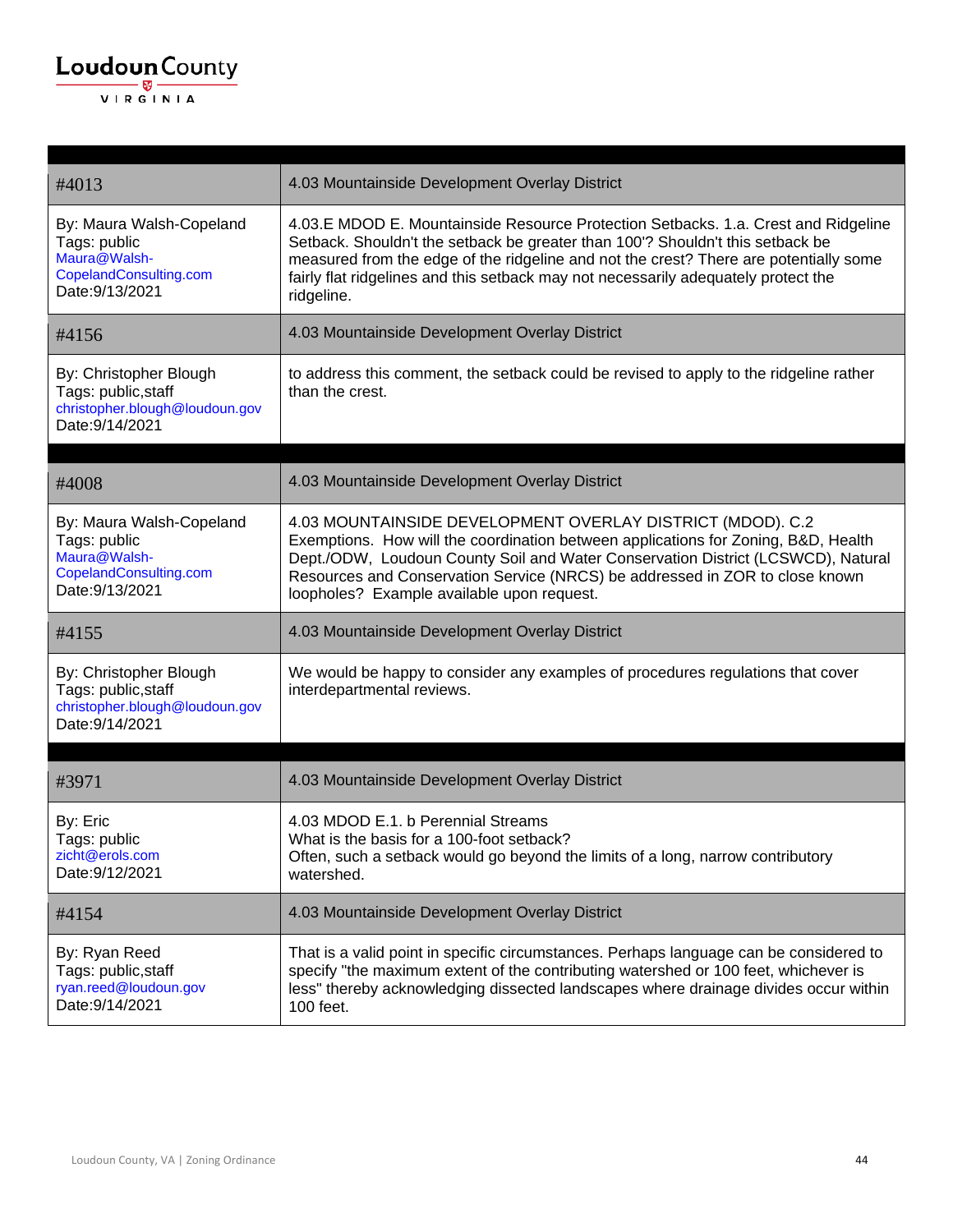| #3943                                                                                              | 4.03 Mountainside Development Overlay District                                                                                                                                                                                            |
|----------------------------------------------------------------------------------------------------|-------------------------------------------------------------------------------------------------------------------------------------------------------------------------------------------------------------------------------------------|
| By: Charles Houston<br>Tags: public<br>CharlesHouston3@yahoo.com<br>Date: 9/10/2021                | 4.03.C.2.c.2 Add this to the provision: "or increase its height."                                                                                                                                                                         |
| #4151                                                                                              | 4.03 Mountainside Development Overlay District                                                                                                                                                                                            |
| By: Christopher Blough<br>Tags: public, staff<br>christopher.blough@loudoun.gov<br>Date: 9/14/2021 | revision confirmed.                                                                                                                                                                                                                       |
|                                                                                                    |                                                                                                                                                                                                                                           |
| #3944                                                                                              | 4.03 Mountainside Development Overlay District                                                                                                                                                                                            |
| By: Charles Houston<br>Tags: public<br>CharlesHouston3@yahoo.com<br>Date: 9/10/2021                | 4.03.D.1 This is confusing. There should be a very clear statement of what uses are<br>permitted.                                                                                                                                         |
| #4149                                                                                              | 4.03 Mountainside Development Overlay District                                                                                                                                                                                            |
| By: Christopher Blough<br>Tags: public, staff<br>christopher.blough@loudoun.gov<br>Date: 9/14/2021 | Agreed. We have revised the language in 4.03.D.1. and are open to any additional<br>feedback for improving/clarity.                                                                                                                       |
|                                                                                                    |                                                                                                                                                                                                                                           |
| #3942                                                                                              | 4.03 Mountainside Development Overlay District                                                                                                                                                                                            |
| By: Charles Houston<br>Tags: public<br>CharlesHouston3@yahoo.com<br>Date: 9/10/2021                | Ad additional Purpose in 4,03.A: "Ensure that Mountainsides remain a distinctive feature<br>of Loudoun's scenic beauty." My rationale: To include protecting mountains' aesthetic<br>attributes as one of the ZO's Purposes for the MDOD. |
| #4148                                                                                              | 4.03 Mountainside Development Overlay District                                                                                                                                                                                            |
| By: Christopher Blough<br>Tags: public, staff<br>christopher.blough@loudoun.gov<br>Date: 9/14/2021 | The purpose statement has been revised to reflect the language from the 2019 GP as<br>suggested.                                                                                                                                          |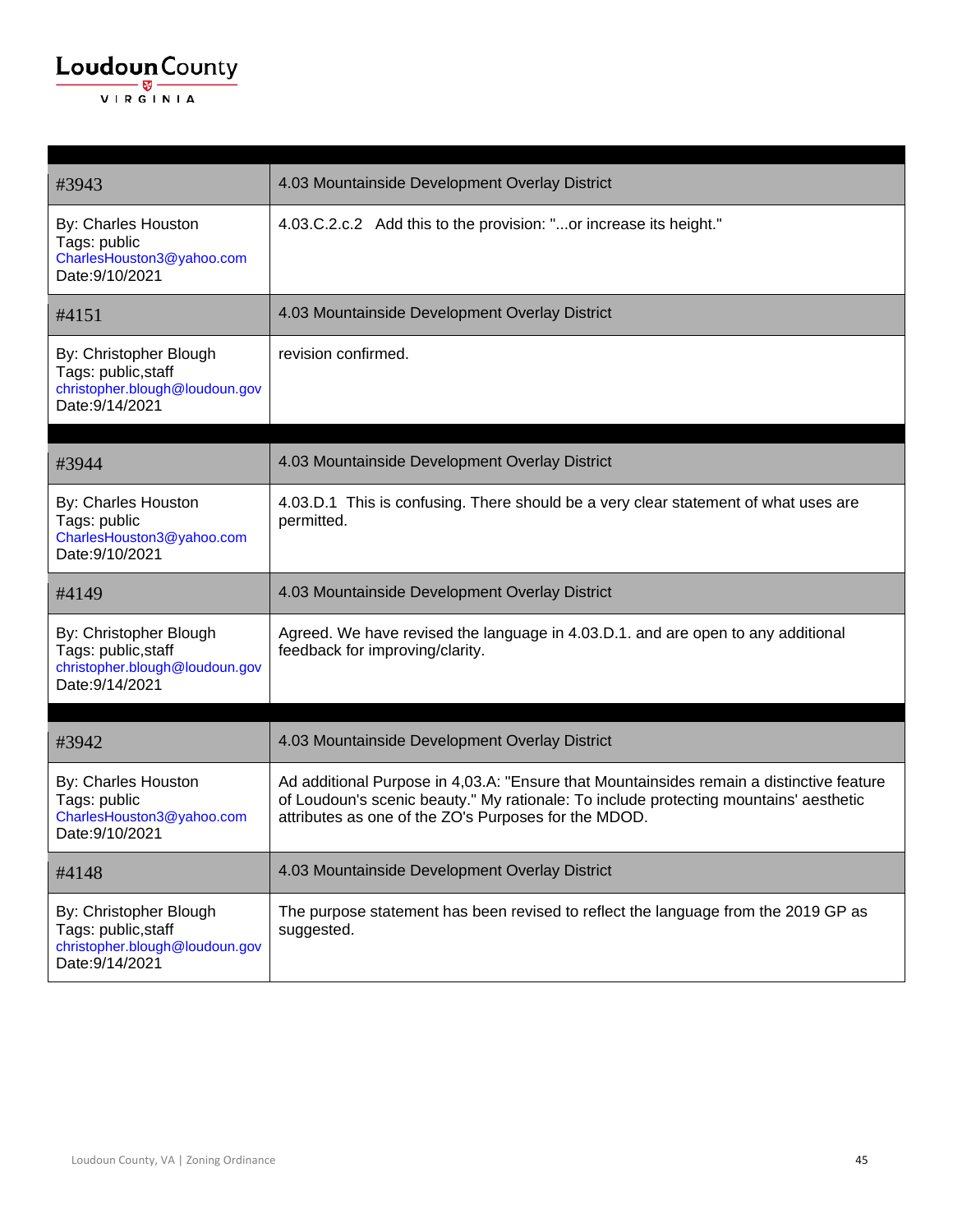| #3941                                                                                              | 4.03 Mountainside Development Overlay District                                                                                                                                                                                                                                                                                                                                                                                                                                                          |
|----------------------------------------------------------------------------------------------------|---------------------------------------------------------------------------------------------------------------------------------------------------------------------------------------------------------------------------------------------------------------------------------------------------------------------------------------------------------------------------------------------------------------------------------------------------------------------------------------------------------|
| By: Charles Houston<br>Tags: public                                                                | 4.03.C.1.a STRONGLY suggest that MDODs be defined using exact language from the<br>GP, Glossary p. 14:                                                                                                                                                                                                                                                                                                                                                                                                  |
| CharlesHouston3@yahoo.com<br>Date: 9/10/2021                                                       | General Plan, Glossary p 14:                                                                                                                                                                                                                                                                                                                                                                                                                                                                            |
|                                                                                                    | Mountainside Areas: Areas associated with the County's mountain features, categorized<br>based on weighted criteria as defined in the Loudoun County Interpretive Guide to the<br>Use<br>of Soils Maps, and defined by the following:                                                                                                                                                                                                                                                                   |
|                                                                                                    | • Elevation: Above 700 feet mean sea level for the Short Hill and Blue Ridge<br>Mountains and 550 feet for the Catoctin, Hogback, and Bull Run Mountains;<br>• Soils: Associated with mountainsides that affect groundwater recharge,<br>slippage potential, and suitability for onsite sewage disposal systems;<br>• Slopes: Moderately steep slopes (15 to 25 percent) and steep slopes (greater<br>than 25 percent); and<br>· Forests: The quality and extent of tree cover, woodlands, and forests. |
| #4144                                                                                              | 4.03 Mountainside Development Overlay District                                                                                                                                                                                                                                                                                                                                                                                                                                                          |
| By: Christopher Blough<br>Tags: public, staff<br>christopher.blough@loudoun.gov<br>Date: 9/14/2021 | We will look into revising the description of Mountainside Areas in 4.03.C.1.a to<br>incorporate the Glossary definition from the 2019 GP.                                                                                                                                                                                                                                                                                                                                                              |
| #3947                                                                                              | 4.03 Mountainside Development Overlay District                                                                                                                                                                                                                                                                                                                                                                                                                                                          |
| By: Charles Houston<br>Tags: public<br>CharlesHouston3@yahoo.com                                   | 4.03.F. Density in a MDOD must be discussed. I suggest 40 acres per SFD, though many<br>small parcels would be grandfathered at one SFD each.                                                                                                                                                                                                                                                                                                                                                           |
| Date: 9/10/2021                                                                                    | While density is not being revisited in the RPA, it should be discussed for MDODs and<br>would not be as politically sensitive.                                                                                                                                                                                                                                                                                                                                                                         |
| #4140                                                                                              | 4.03 Mountainside Development Overlay District                                                                                                                                                                                                                                                                                                                                                                                                                                                          |
| By: Christopher Blough<br>Tags: public, staff<br>christopher.blough@loudoun.gov<br>Date: 9/14/2021 | Zoned density is established by the 2019 GP. There do not appear to be any density<br>limiting policies explicitly provided in the 2019 GP, and this would need to be explored as<br>a separate issue.                                                                                                                                                                                                                                                                                                  |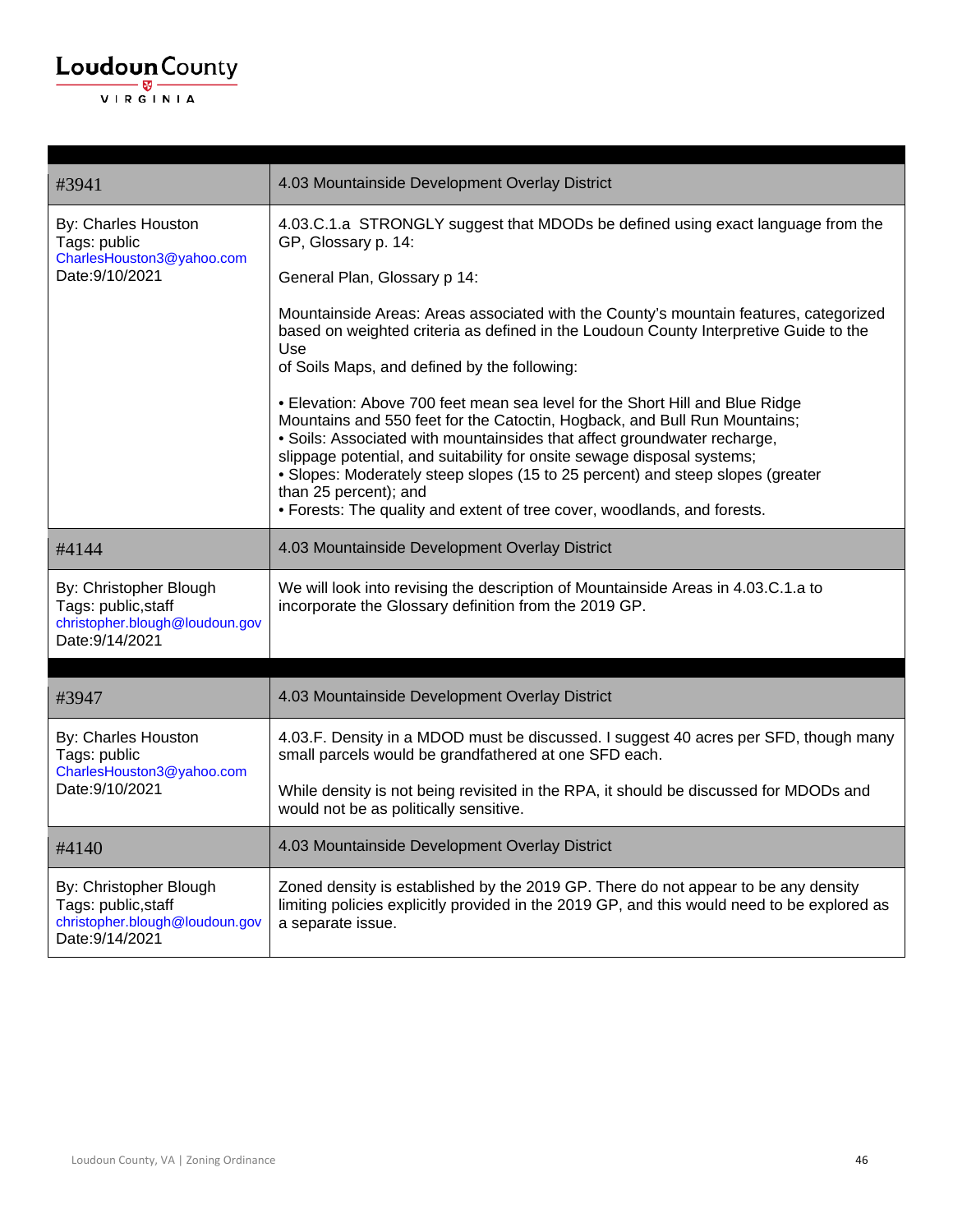| #3954                                                                                              | 4.03 Mountainside Development Overlay District                                                                                                                                                                                                                                                                                                                                                                                                                                                     |
|----------------------------------------------------------------------------------------------------|----------------------------------------------------------------------------------------------------------------------------------------------------------------------------------------------------------------------------------------------------------------------------------------------------------------------------------------------------------------------------------------------------------------------------------------------------------------------------------------------------|
| By: John merrithew<br>Tags: public<br>Date: 9/11/2021                                              | E.1. If I understand the measurement correctly, shooting out horizontally 100 feet from<br>the crest does not necessarily reflect the grade change. In some case like AT&T, the<br>grade change is slight and so any structure still has a visual impact (visual impact is<br>clearly the community interest). Would it be better to related the horizontal distance to the<br>height of the structure or conversely require the height of any structure not exceed the<br>elevation of the crest? |
| #4133                                                                                              | 4.03 Mountainside Development Overlay District                                                                                                                                                                                                                                                                                                                                                                                                                                                     |
| By: Christopher Blough<br>Tags: public, staff<br>christopher.blough@loudoun.gov<br>Date: 9/14/2021 | Agreed that the setback does not directly address the visual impact of a<br>telecommunications structure. It appears that Section 15.2-2295.1. of the Code of Virginia<br>specifically exempts telecommunications structures from the regulation of "Tall Buildings<br>or structures".                                                                                                                                                                                                             |
|                                                                                                    | "Tall buildings or structures" does not include (i) water, radio, telecommunications or<br>television towers or any equipment for the transmission of electricity, telephone or cable<br>television;"                                                                                                                                                                                                                                                                                              |
|                                                                                                    | Horizontal distance vs. height ratio can be considered, or other height restrictions in these<br>areas.                                                                                                                                                                                                                                                                                                                                                                                            |
|                                                                                                    |                                                                                                                                                                                                                                                                                                                                                                                                                                                                                                    |
| #3969                                                                                              | 4.03 Mountainside Development Overlay District                                                                                                                                                                                                                                                                                                                                                                                                                                                     |
| By: Eric Zicht<br>Tags: public<br>zicht@erols.com<br>Date: 9/12/2021                               | 4.03 MDOD E.1.a Crest & Ridgeline Protection<br>What is the basis for this setback?<br>Generally these areas are developable without undo impact on health or safety.<br>Isn't this something where the landowners should receive compensation for public benefit<br>at cost to a select few?                                                                                                                                                                                                      |
| #4120                                                                                              | 4.03 Mountainside Development Overlay District                                                                                                                                                                                                                                                                                                                                                                                                                                                     |
| By: Christopher Blough<br>Tags: public, staff<br>christopher.blough@loudoun.gov<br>Date: 9/14/2021 | New Ridgeline protective setbacks are intended to implement 2019 GP Chapter 3, Action<br>3.3.E. County programs for encouraging easements and other tools for property owners<br>could be addressed outside of the Zoning Ordinance.                                                                                                                                                                                                                                                               |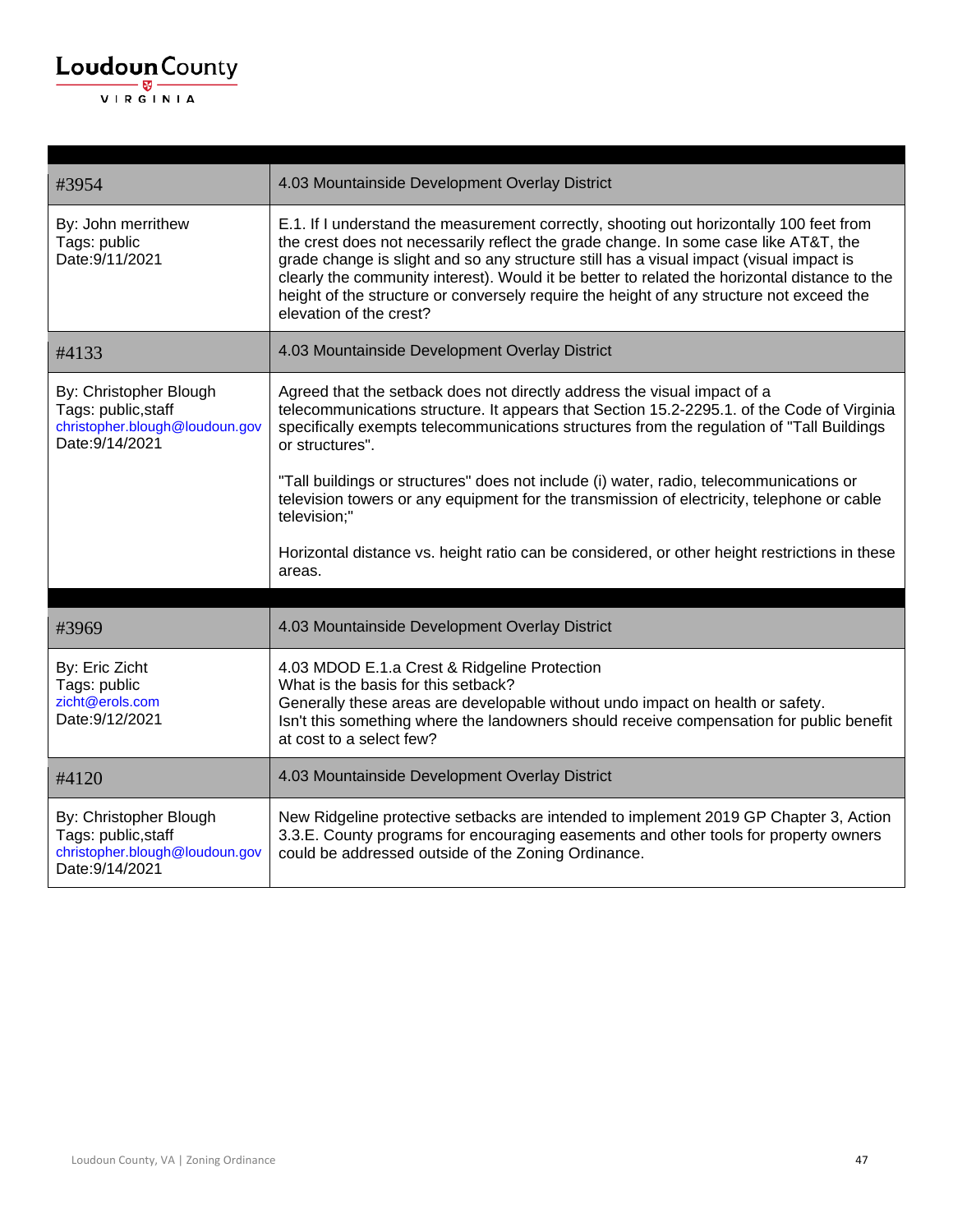| #3968                                                                                                 | 4.03 Mountainside Development Overlay District                                                                                                                                                                                                                                                                                                                                            |
|-------------------------------------------------------------------------------------------------------|-------------------------------------------------------------------------------------------------------------------------------------------------------------------------------------------------------------------------------------------------------------------------------------------------------------------------------------------------------------------------------------------|
| By: Eric Zicht<br>Tags: public<br>zicht@erols.com<br>Date: 9/12/2021                                  | 4.03 MDOD D-3.b Special Exception for Subdivision<br>Question whether such a requirement is reasonable and consistent with state code.                                                                                                                                                                                                                                                    |
| #4118                                                                                                 | 4.03 Mountainside Development Overlay District                                                                                                                                                                                                                                                                                                                                            |
| By: Christopher Blough<br>Tags: public, staff<br>christopher.blough@loudoun.gov<br>Date: 9/14/2021    | We can look into this further. The subdivision requirement applies only to sensitive and<br>highly sensitive MDOD areas, and the requirement is taken directly from 2019 GP<br>Chapter 3, Action 3.3.F "Require special exception approval for the subdivision of<br>properties into three or more lots in Sensitive and Highly Sensitive Mountainside Areas"                             |
| #3967                                                                                                 | 4.03 Mountainside Development Overlay District                                                                                                                                                                                                                                                                                                                                            |
| By: Eric Zicht<br>Tags: public<br>zicht@erols.com<br>Date: 9/12/2021                                  | 4.03 MDOD D-Uses<br>There are not sufficient economically viable uses for the land owners.                                                                                                                                                                                                                                                                                                |
| #4116                                                                                                 | 4.03 Mountainside Development Overlay District                                                                                                                                                                                                                                                                                                                                            |
| By: Christopher Blough<br>Tags: public, staff<br>christopher.blough@loudoun.gov<br>Date: 9/14/2021    | 4.03.D.1 has been revised for clarity. The permitted uses of the underlying zoning<br>district are still permitted within the MDOD.                                                                                                                                                                                                                                                       |
| #4016                                                                                                 | 4.03 Mountainside Development Overlay District                                                                                                                                                                                                                                                                                                                                            |
| By: Maura Walsh-Copeland<br>Tags: public<br>Maura@Walsh-<br>CopelandConsulting.com<br>Date: 9/13/2021 | MDOD F.2 and G.4 Performance Standards. There seem to be so many work arounds<br>for getting houses built. Submissions received that recommend against allowing ANY<br>additional clearing beyond what is necessary for the house itself and drainfield. i.e., no<br>additional allowance for "yard." This complies with Commission of Revenue<br>assessment of MDOD properties, correct? |
| #4112                                                                                                 | 4.03 Mountainside Development Overlay District                                                                                                                                                                                                                                                                                                                                            |
| By: Christopher Blough<br>Tags: public, staff<br>christopher.blough@loudoun.gov<br>Date: 9/14/2021    | we can consider further limiting clearing for allowed residential uses. However, it may<br>not be possible to require that another requirement of the zoning ordinance not be<br>provided.                                                                                                                                                                                                |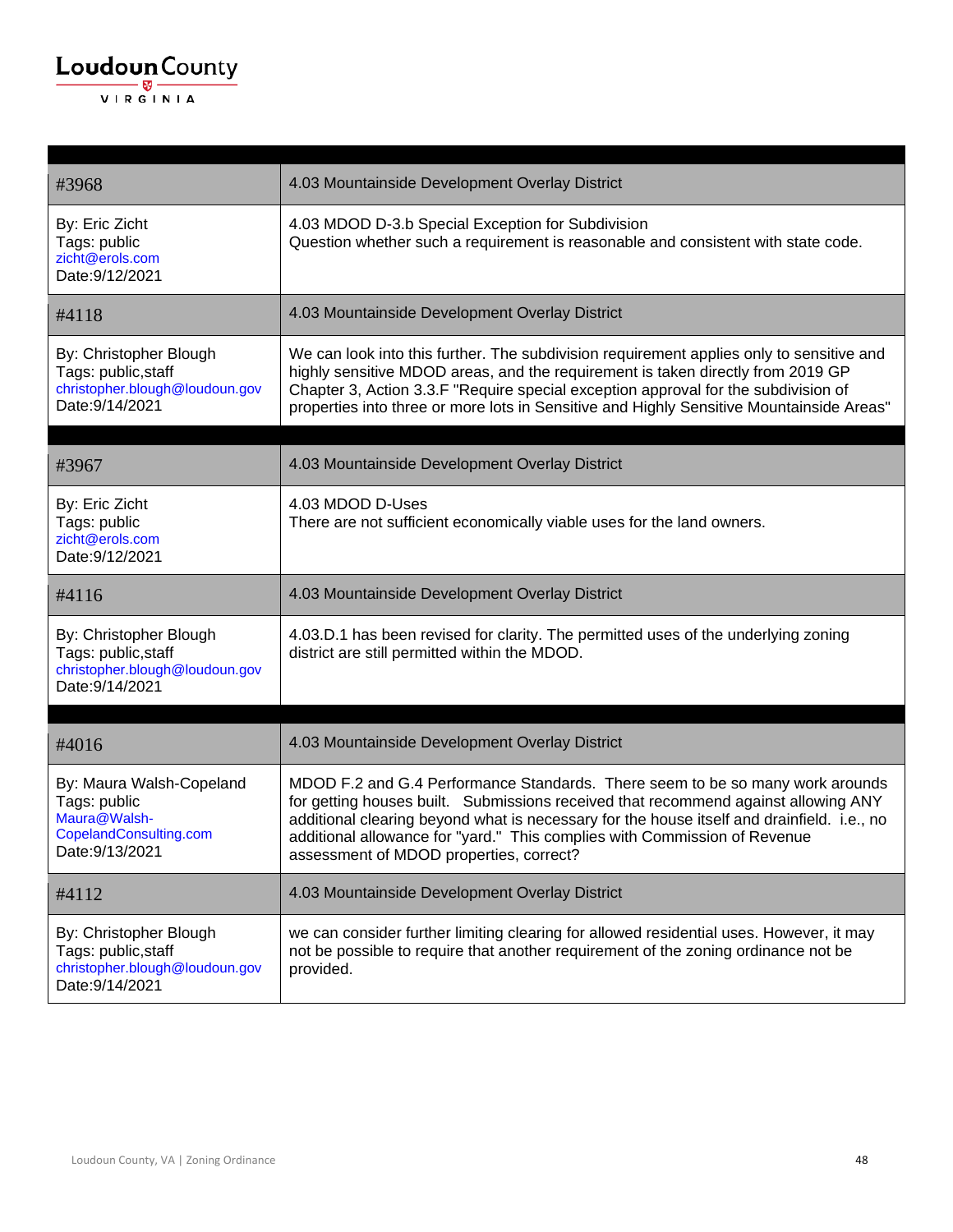| #4015                                                                                                 | 4.03 Mountainside Development Overlay District                                                                                                                                                                                                                                                                                                                                                                                                                                                         |
|-------------------------------------------------------------------------------------------------------|--------------------------------------------------------------------------------------------------------------------------------------------------------------------------------------------------------------------------------------------------------------------------------------------------------------------------------------------------------------------------------------------------------------------------------------------------------------------------------------------------------|
| By: Kevin Ruedisueli<br>Tags: public<br>kevinruedisueliZOC@gmail.com<br>Date: 9/13/2021               | Under Purpose, Is there some reason why we are singling out 4.03 to mention<br>'implement the comprehensive plan?' The entire ordinance is supposed to implement<br>the plan.                                                                                                                                                                                                                                                                                                                          |
| #4110                                                                                                 | 4.03 Mountainside Development Overlay District                                                                                                                                                                                                                                                                                                                                                                                                                                                         |
| By: Christopher Blough<br>Tags: public, staff<br>christopher.blough@loudoun.gov<br>Date: 9/14/2021    | Agreed. this purpose statement is redundant and has been removed.                                                                                                                                                                                                                                                                                                                                                                                                                                      |
| #4012                                                                                                 | 4.03 Mountainside Development Overlay District                                                                                                                                                                                                                                                                                                                                                                                                                                                         |
| By: Maura Walsh-Copeland<br>Tags: public<br>Maura@Walsh-<br>CopelandConsulting.com<br>Date: 9/13/2021 | 4.03.D MDOD. D.2.b&c This is another example of passive recreation term being used<br>without clear definition.                                                                                                                                                                                                                                                                                                                                                                                        |
| #4109                                                                                                 | 4.03 Mountainside Development Overlay District                                                                                                                                                                                                                                                                                                                                                                                                                                                         |
| By: Christopher Blough<br>Tags: public, staff<br>christopher.blough@loudoun.gov<br>Date: 9/14/2021    | these uses and definitions should be defined in Chapter 11. Unfortunately, some<br>references to passive recreation are taken directly from use lists provided in the 2019<br>GP. For example, this is intended to implement 2019 GP Chapter 3, Action 3.3.G "Seek<br>the expansion of passive outdoor recreational opportunities in mountainside<br>areas, including the development of public park sites and improving access to existing<br>recreational facilities such as the Appalachian Trail." |
|                                                                                                       |                                                                                                                                                                                                                                                                                                                                                                                                                                                                                                        |
| #3972                                                                                                 | 4.03 Mountainside Development Overlay District                                                                                                                                                                                                                                                                                                                                                                                                                                                         |
| By: Eric Zicht<br>Tags: public<br>zicht@erols.com<br>Date: 9/12/2021                                  | 4.03 MDOD E.1. b Perennial Streams & c<br>What is good for the goose is good for the gander.<br>How is an exclusion for one particular case justified? Spot and discriminatory zoning in<br>the worst way.                                                                                                                                                                                                                                                                                             |
| #4107                                                                                                 | 4.03 Mountainside Development Overlay District                                                                                                                                                                                                                                                                                                                                                                                                                                                         |
| By: Christopher Blough<br>Tags: public, staff<br>christopher.blough@loudoun.gov<br>Date: 9/14/2021    | The intent here is to expand the permitted use of property in a manner that is consistent<br>with the policies of the 2019 GP and implements the Loudoun County Linear Parks and<br>Trails plan.                                                                                                                                                                                                                                                                                                       |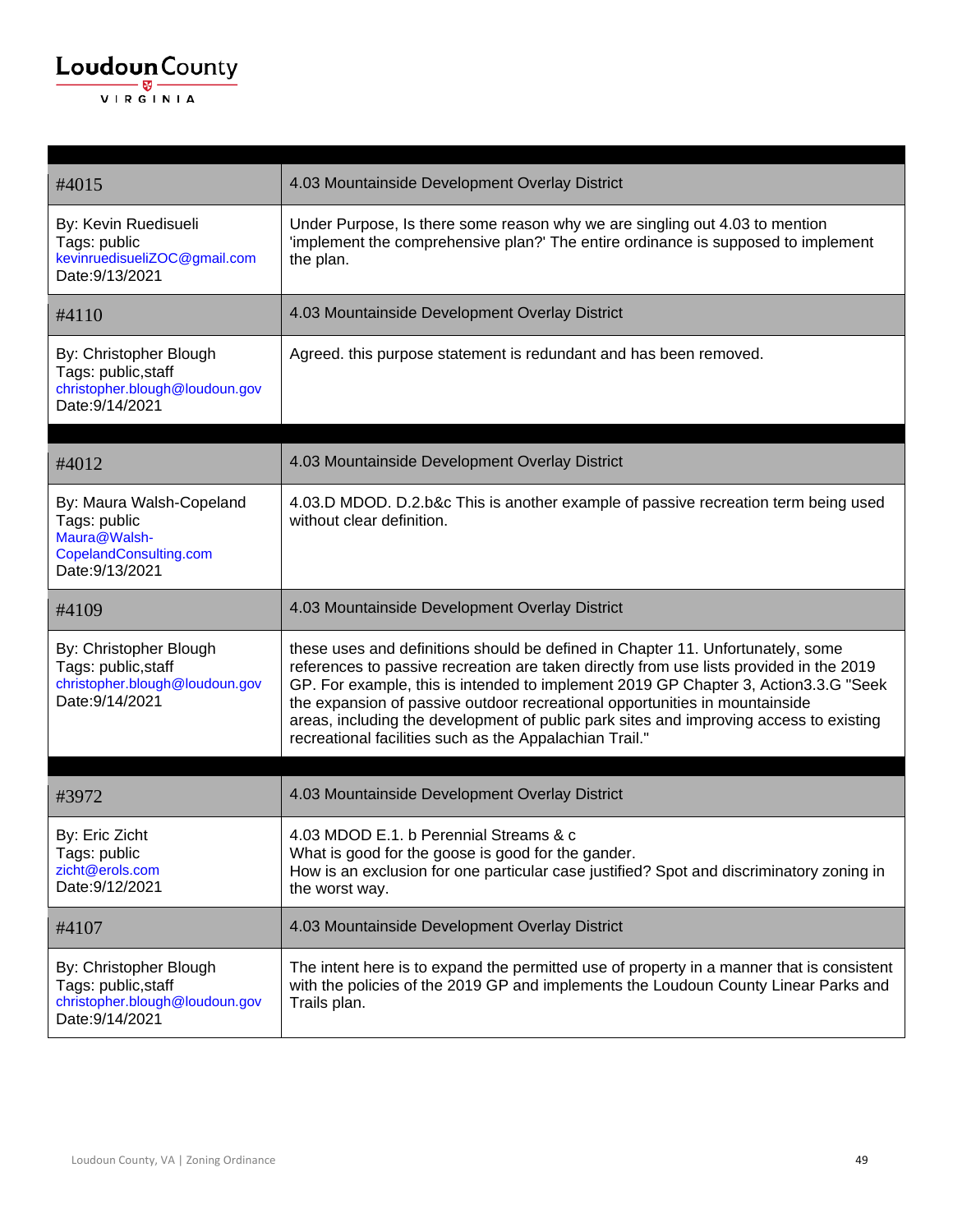| #4017                                                                                                 | 4.03 Mountainside Development Overlay District                                                                                                                                                                                                                                                                                                        |
|-------------------------------------------------------------------------------------------------------|-------------------------------------------------------------------------------------------------------------------------------------------------------------------------------------------------------------------------------------------------------------------------------------------------------------------------------------------------------|
| By: Maura Walsh-Copeland<br>Tags: public<br>Maura@Walsh-<br>CopelandConsulting.com<br>Date: 9/13/2021 | 4.03.G MDOD. Performance Standards in Highly Sensitive Areas. G.2. Formatting<br>error.                                                                                                                                                                                                                                                               |
| #4106                                                                                                 | 4.03 Mountainside Development Overlay District                                                                                                                                                                                                                                                                                                        |
| By: Christopher Blough<br>Tags: public, staff<br>christopher.blough@loudoun.gov<br>Date: 9/14/2021    | Acknowledged. Unfortunately this is an enCodePlus error that will need to be addressed<br>with enCodePlus. A maintenance request will be submitted.                                                                                                                                                                                                   |
|                                                                                                       |                                                                                                                                                                                                                                                                                                                                                       |
|                                                                                                       |                                                                                                                                                                                                                                                                                                                                                       |
| #4019                                                                                                 | 4.03 Mountainside Development Overlay District                                                                                                                                                                                                                                                                                                        |
| By: Maura Walsh-Copeland<br>Tags: public<br>Maura@Walsh-<br>CopelandConsulting.com<br>Date: 9/13/2021 | 4.03.G MDOD. For clarity for ALL zoning ordinance users (not just developers), can/will<br>you better describe and/or provide links to explain G.6.c. language intent: "Such other<br>standards which are relevant, including Section 6-1310 7.09 Issues for Consideration<br>and Section 1-102 1.02, Purposes of Zoning Goals, Purpose, and Intent." |
| #4105                                                                                                 | 4.03 Mountainside Development Overlay District                                                                                                                                                                                                                                                                                                        |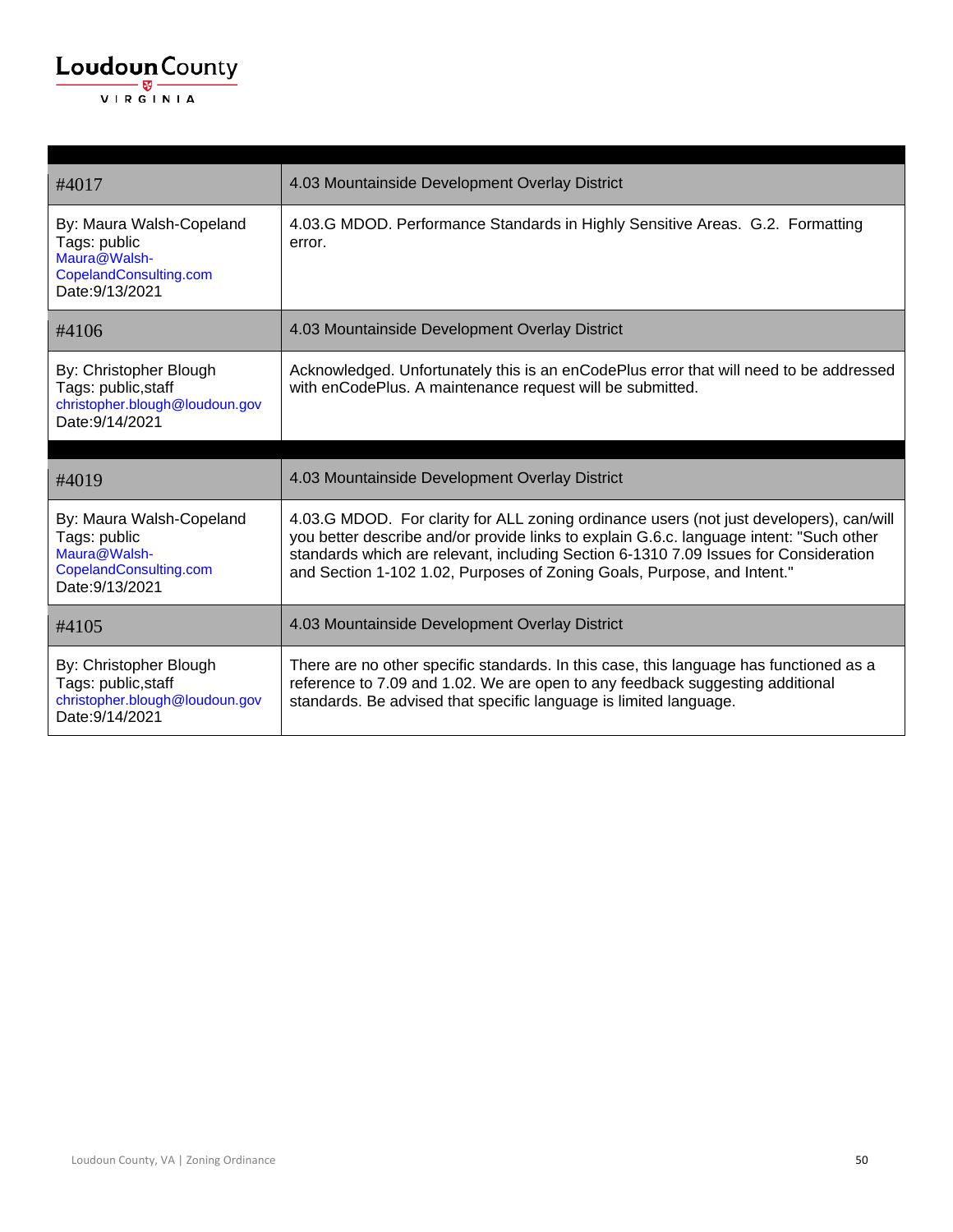| #4020                                                                                                 | 4.03 Mountainside Development Overlay District                                                                                                                                                                                                                                                                                                                                                                                                                                                                                                                                                                                                                                                                                                          |
|-------------------------------------------------------------------------------------------------------|---------------------------------------------------------------------------------------------------------------------------------------------------------------------------------------------------------------------------------------------------------------------------------------------------------------------------------------------------------------------------------------------------------------------------------------------------------------------------------------------------------------------------------------------------------------------------------------------------------------------------------------------------------------------------------------------------------------------------------------------------------|
| By: Maura Walsh-Copeland<br>Tags: public<br>Maura@Walsh-<br>CopelandConsulting.com<br>Date: 9/13/2021 | "4.03.H MDOD Supplemental Application Materials. 1. Administrative Applications and<br>Proposed Covered Activities.<br>This whole section justifies the earlier request for coordination between departments<br>beyond Building & Development. The July 2021 change in Code of VA will allow<br>LOCAL county management of the Health Department (vs. as a State agency). As it<br>was requested by Loudoun County and will be likely to be adopted by Loudoun, it would<br>be prudent (required?) to consider the departmental coordination and requirements<br>NOW to close the known loopholes. Therefore, will all planning ZOR regulations<br>anticipate this change in the event it is implemented by Loudoun County by formal ZOR<br>adoption? ' |
| #4104                                                                                                 | 4.03 Mountainside Development Overlay District                                                                                                                                                                                                                                                                                                                                                                                                                                                                                                                                                                                                                                                                                                          |
| By: Christopher Blough<br>Tags: public, staff<br>christopher.blough@loudoun.gov<br>Date: 9/14/2021    | Based on the "Covered Activities" section, all applications, land disturbances, land<br>disturbing activities, and uses are covered by the MDOD regulations.<br>We agree on the importance of interdepartmental coordination and can consider any<br>additional feedback for references to other departments in this subsection/language.<br>However, a locational clearance is provided by the Department of Building and<br>Development. If you would like to require a review of a locational clearance by other<br>County departments, please advise on the specific department(s).                                                                                                                                                                 |
|                                                                                                       |                                                                                                                                                                                                                                                                                                                                                                                                                                                                                                                                                                                                                                                                                                                                                         |
| #4021                                                                                                 | 4.03 Mountainside Development Overlay District                                                                                                                                                                                                                                                                                                                                                                                                                                                                                                                                                                                                                                                                                                          |
| By: Maura Walsh-Copeland<br>Tags: public<br>Maura@Walsh-<br>CopelandConsulting.com<br>Date: 9/13/2021 | 4.03.H MDOD H. Supplemental Application Materials 1.a.7. Shouldn't forest cover also<br>include requirement for contiguous canopy coverage and wildlife habitat with<br>neighboring lots per the Comp Plan?                                                                                                                                                                                                                                                                                                                                                                                                                                                                                                                                             |
| #4103                                                                                                 | 4.03 Mountainside Development Overlay District                                                                                                                                                                                                                                                                                                                                                                                                                                                                                                                                                                                                                                                                                                          |
| By: Christopher Blough<br>Tags: public, staff<br>christopher.blough@loudoun.gov<br>Date: 9/14/2021    | The current list is for submission materials for applications, rather than performance<br>standards. The list requires all forest cover to be shown on the application, which would<br>include contiguous canopy/forest covered areas.<br>In order to include a submission requirement to show wildlife habitats, we would need<br>additional feedback detailing a preferred clear definition for wildlife habitat that includes<br>parameters for what qualifies as a wildlife habitat (otherwise, all undeveloped areas of<br>the MDOD could be considered habitat for wildlife), and how these habitats would be<br>identified and tracked in a manner a manner that is feasible for the property owner.                                             |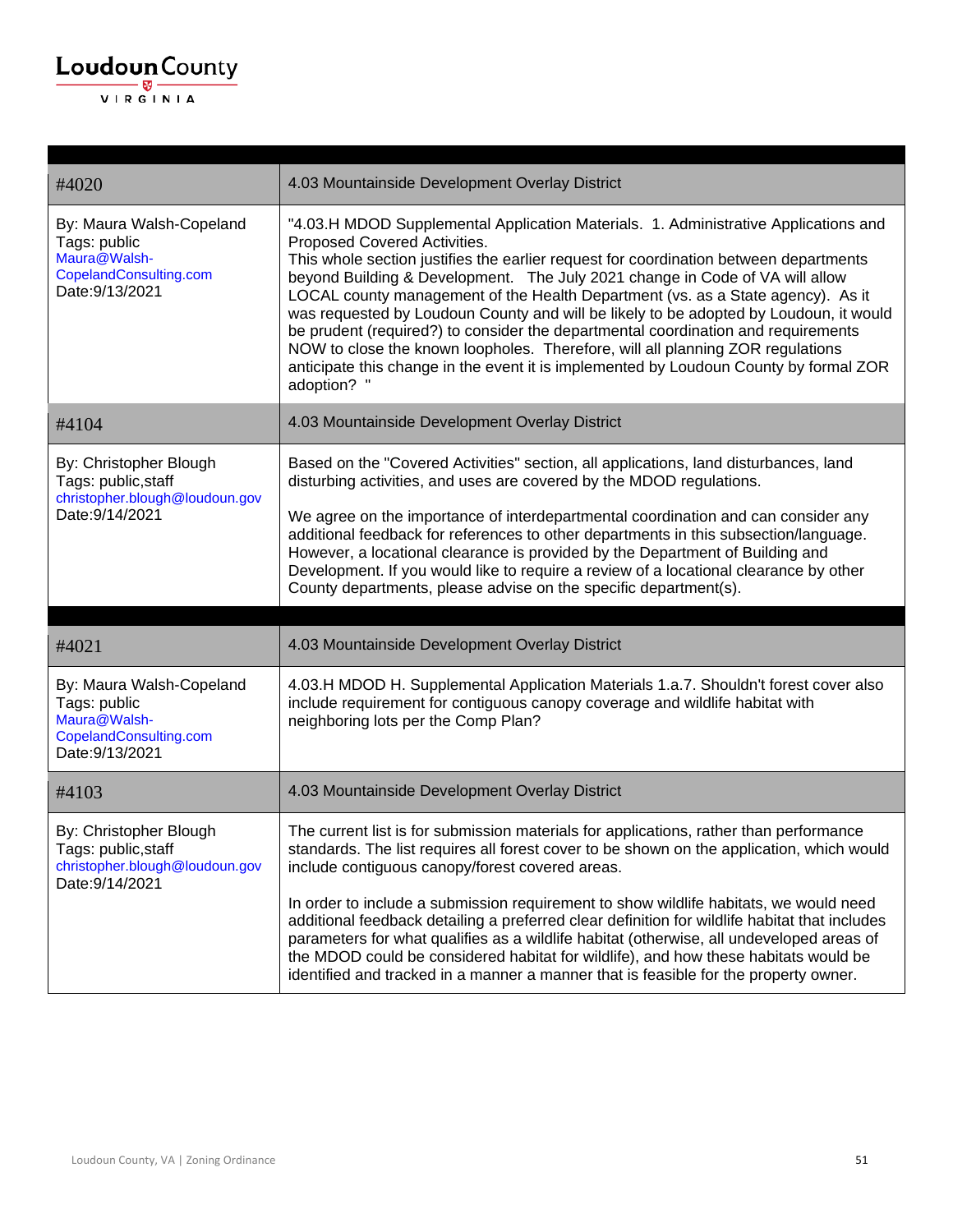#### $\underbrace{\textbf{Loudoun}\xspace}_{\text{VIR GINIA}}$

| #4059                                                                                              | 4.03 Mountainside Development Overlay District                                                                                                                                                                                                                                                                                                                                                                                                                                                                                                                                                                                                                          |
|----------------------------------------------------------------------------------------------------|-------------------------------------------------------------------------------------------------------------------------------------------------------------------------------------------------------------------------------------------------------------------------------------------------------------------------------------------------------------------------------------------------------------------------------------------------------------------------------------------------------------------------------------------------------------------------------------------------------------------------------------------------------------------------|
| By: Gem Bingol<br>Tags: public<br>gbingol@pecva.org<br>Date: 9/13/2021                             | 4.03.E.1.b. Why is this limited to Catoctin and Goose Creek? There are critical<br>headwaters in other watersheds as well, including:Piney Run, Dutchman's Creek, Quarter<br>Branch, Limestone Branch and Direct to Potomac.                                                                                                                                                                                                                                                                                                                                                                                                                                            |
| #4099                                                                                              | 4.03 Mountainside Development Overlay District                                                                                                                                                                                                                                                                                                                                                                                                                                                                                                                                                                                                                          |
| By: Christopher Blough<br>Tags: public, staff<br>christopher.blough@loudoun.gov<br>Date: 9/14/2021 | this regulation was added in an attempt to respond to 2019 GP policy 2.1.C "Establish<br>appropriate regulations for Catoctin Mountain, Short Hill Mountain, and the<br>Blue Ridge Mountains to limit diversions of water from the Catoctin and Goose Creek<br>headwaters and prevent stream pollution". However, we can explore covering more<br>and/or all headwaters with the new setback.                                                                                                                                                                                                                                                                           |
| #4061                                                                                              | 4.03 Mountainside Development Overlay District                                                                                                                                                                                                                                                                                                                                                                                                                                                                                                                                                                                                                          |
| By: Eric Zicht<br>Tags: public<br>zicht@erols.com<br>Date: 9/13/2021                               | <b>MDOD</b><br>1) Will we be using the existing GIS maps for identifying the MDOD areas?<br>2) What is the basis of the designations?<br>3) If we believe that one of the factors is erroneous, what is the process to change the<br>designation?                                                                                                                                                                                                                                                                                                                                                                                                                       |
| #4098                                                                                              | 4.03 Mountainside Development Overlay District                                                                                                                                                                                                                                                                                                                                                                                                                                                                                                                                                                                                                          |
| By: Christopher Blough<br>Tags: public, staff<br>christopher.blough@loudoun.gov<br>Date: 9/14/2021 | 1) Yes, there are no proposed changes to the limits of the existing mapped MDOD (no<br>new areas proposed to be added or removed to the overlay district). New features within<br>the MDOD will be shown on the MDOD map.<br>2) The basis for the features protected by new setbacks is the 2019 General Plan,<br>including but not limited to policies such as Chapter 3, Action 3.3.E Chapter 2, Action<br>2.1.C, and Chapter 3-7, "Forests, Trees, and Vegetation".<br>3) The Zoning Administrator will be permitted to make map interpretations under this<br>zoning ordinance, similar to the Zoning Administrator Map interpretation procedures of<br>the R93 ZO. |
| #4062                                                                                              | 4.03 Mountainside Development Overlay District                                                                                                                                                                                                                                                                                                                                                                                                                                                                                                                                                                                                                          |
| By: Eric Zicht<br>Tags: public<br>zicht@erols.com<br>Date: 9/13/2021                               | <b>MDOD</b><br>There should be some deminimous standards for marking MDOD areas as were<br>established for steep slopes. We don't want a thin line along a fenceline, nor leopard<br>spots all over. There should be a minimum area and minimum width.                                                                                                                                                                                                                                                                                                                                                                                                                  |
| #4097                                                                                              | 4.03 Mountainside Development Overlay District                                                                                                                                                                                                                                                                                                                                                                                                                                                                                                                                                                                                                          |
| By: Christopher Blough<br>Tags: public, staff<br>christopher.blough@loudoun.gov<br>Date: 9/14/2021 | We are open to any feedback for improving the definition and delineation of MDOD<br>features.                                                                                                                                                                                                                                                                                                                                                                                                                                                                                                                                                                           |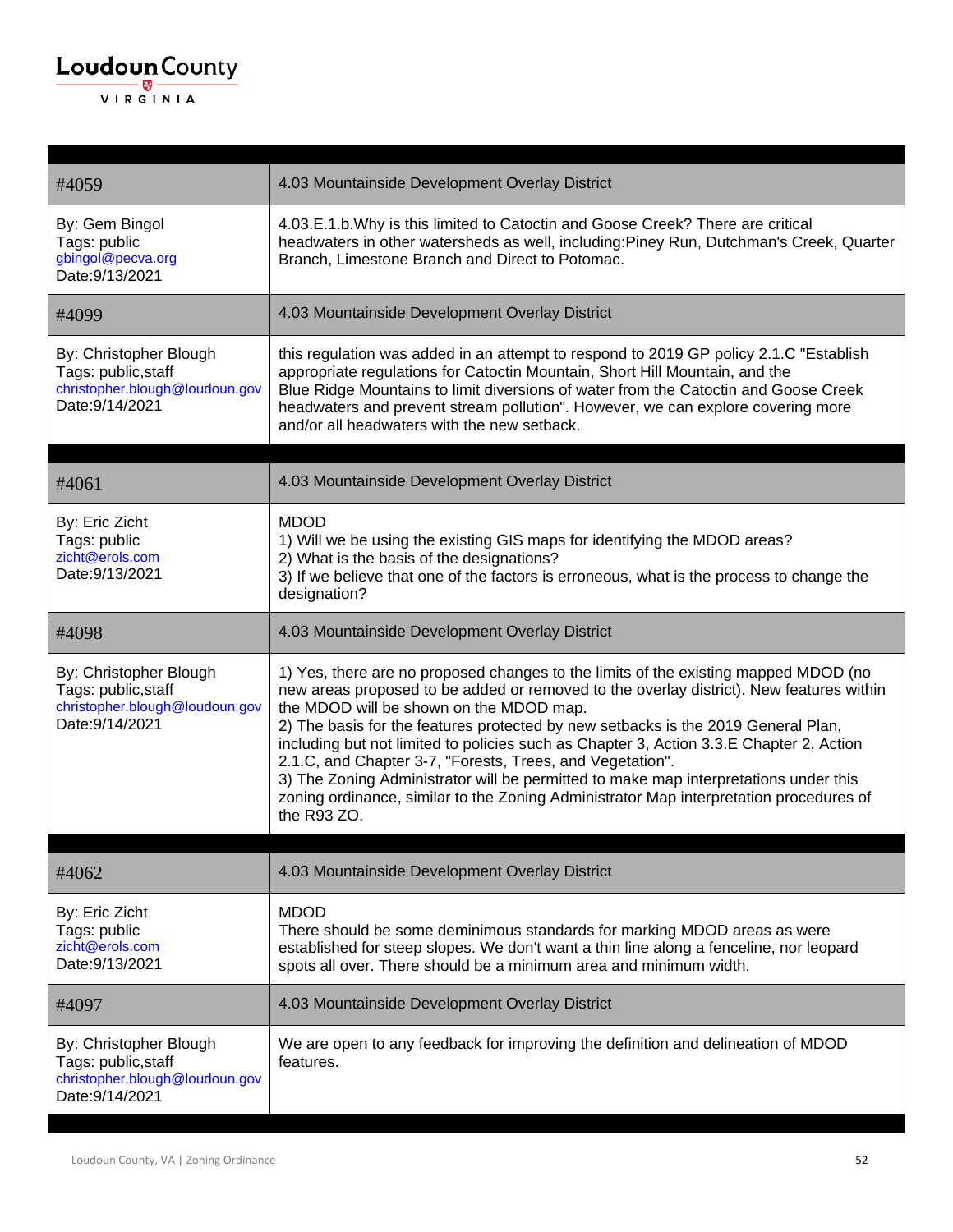| #3962                                                                                              | 4.03.01 MDOD Definitions                                                                                                                                                                                                          |
|----------------------------------------------------------------------------------------------------|-----------------------------------------------------------------------------------------------------------------------------------------------------------------------------------------------------------------------------------|
| By: Eric Zicht<br>Tags: public<br>zicht@erols.com<br>Date: 9/12/2021                               | These proposed changes of the MDOD regulations are very expansive and restrictive.<br>They wpould have substantial impacts on what landowners can do with their property,<br>and thereby reduce land values without compensation. |
| #4215                                                                                              | 4.03.01 MDOD Definitions                                                                                                                                                                                                          |
| By: Ryan Reed<br>Tags: public, staff<br>ryan.reed@loudoun.gov<br>Date: 9/15/2021                   | Is this addressing the entire section, or specifically the proposed setbacks from<br>crest/ridgelines and streams?                                                                                                                |
| #3963                                                                                              | 4.03.01 MDOD Definitions                                                                                                                                                                                                          |
| By: Eric Zicht<br>Tags: public<br>zicht@erols.com<br>Date: 9/12/2021                               | We need maps showing and tables quantifying the areas affected by these regulations.<br>Need these broken down by somewhat sensitive, sensitive and very sensitive, and also<br>the new areas for crests and water features.      |
| #4214                                                                                              | 4.03.01 MDOD Definitions                                                                                                                                                                                                          |
| By: Ryan Reed<br>Tags: public, staff<br>ryan.reed@loudoun.gov<br>Date: 9/15/2021                   | Staff is working on illustratives.                                                                                                                                                                                                |
| #3948                                                                                              | <b>Covered Activities</b>                                                                                                                                                                                                         |
| By: Charles Houston<br>Tags: public<br>CharlesHouston3@yahoo.com<br>Date: 9/10/2021                | What does "Uses in Section3" imply?                                                                                                                                                                                               |
| <b>Needs Followup</b>                                                                              |                                                                                                                                                                                                                                   |
| #4096                                                                                              | <b>Covered Activities</b>                                                                                                                                                                                                         |
| By: Christopher Blough<br>Tags: public, staff<br>christopher.blough@loudoun.gov<br>Date: 9/14/2021 | this includes the establishment of all uses described in Chapter:3 as "Covered Activities"<br>for the purposes of the overlay district.                                                                                           |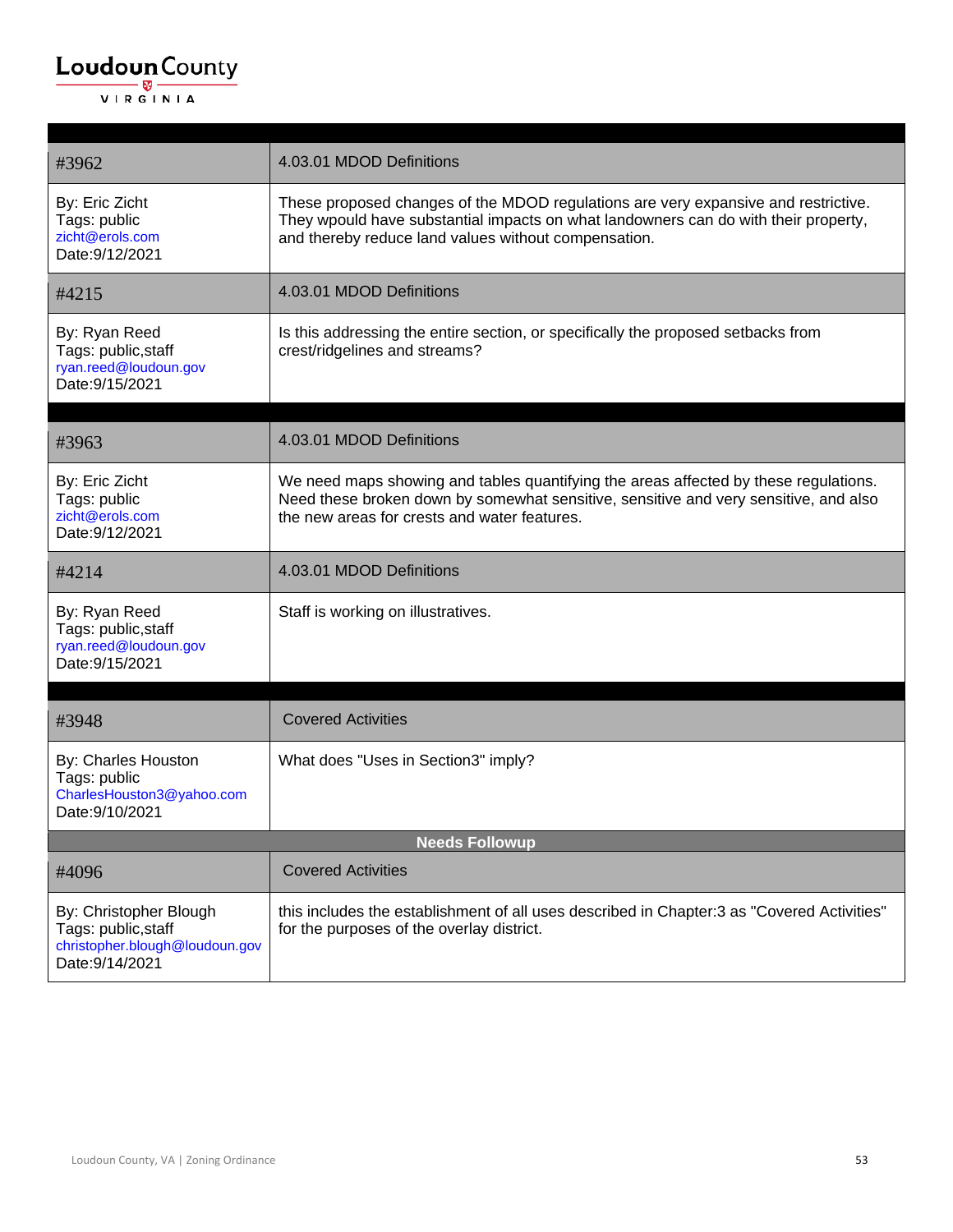| #3964                                                                                              | Crest                                                                                                                                                                                                                            |  |
|----------------------------------------------------------------------------------------------------|----------------------------------------------------------------------------------------------------------------------------------------------------------------------------------------------------------------------------------|--|
| By: Eric Zicht<br>Tags: public<br>zicht@erols.com<br>Date: 9/12/2021                               | This definition is not adequate as there may be multiple crests and sub-crests. In some<br>cases, the ridgetop is so flat that no single high point can be determined. Also dependent<br>on the level of accuracy of the survey. |  |
| <b>Needs Followup</b>                                                                              |                                                                                                                                                                                                                                  |  |
| #4177                                                                                              | Crest                                                                                                                                                                                                                            |  |
| By: Christopher Blough<br>Tags: public, staff<br>christopher.blough@loudoun.gov<br>Date: 9/14/2021 | Acknowledged. Any feedback for improving the definition is welcome.                                                                                                                                                              |  |
| #4060                                                                                              | <b>Perennial Headwaters</b>                                                                                                                                                                                                      |  |
| By: Gem Bingol<br>Tags: public<br>gbingol@pecva.org<br>Date: 9/13/2021                             | Perennial Headwaters: same point as earlier--other watersheds have equally important<br>perennial headwaters and shouldn't be included.                                                                                          |  |
|                                                                                                    |                                                                                                                                                                                                                                  |  |
| #3965                                                                                              | Ridgeline                                                                                                                                                                                                                        |  |
| By: Eric Zicht<br>Tags: public<br>zicht@erols.com<br>Date: 9/12/2021                               | This definition is not adequate as there may be multiple crests and sub-crests. In some<br>cases, the ridgetop is so flat that no single high point can be determined. Also dependent<br>on the level of accuracy of the survey. |  |
| <b>Needs Followup</b>                                                                              |                                                                                                                                                                                                                                  |  |
| #4176                                                                                              | Ridgeline                                                                                                                                                                                                                        |  |
| By: Christopher Blough<br>Tags: public, staff<br>christopher.blough@loudoun.gov<br>Date: 9/14/2021 | Acknowledged. Any feedback for improving the definition is welcome.                                                                                                                                                              |  |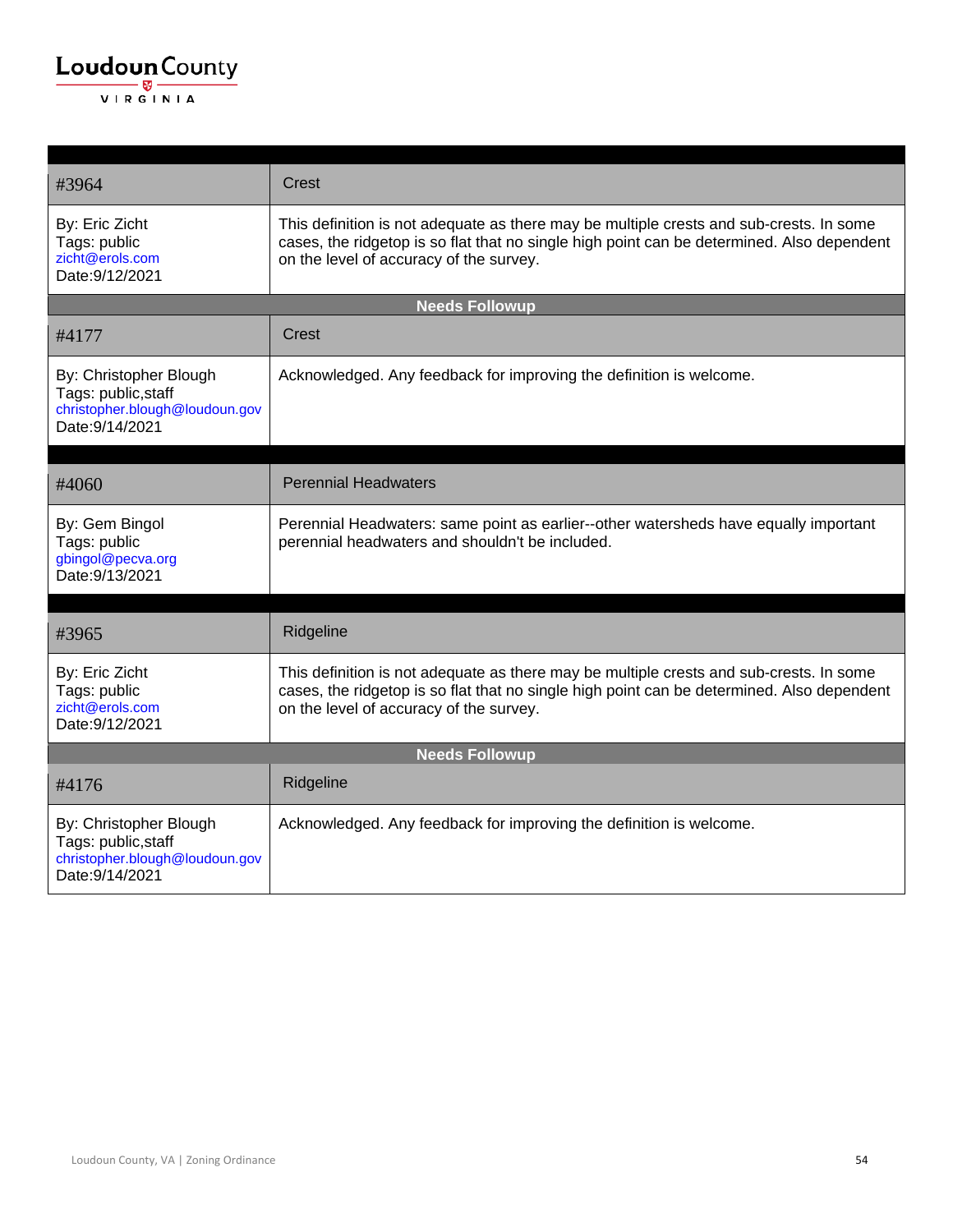| #4031                                                                                                 | 4.04 Limestone Overlay District                                                                                                                                                                                                                                                                                                                                                                                                                                                                                                                                                                                                                                                                                                                                                                                                                                                                                                                                                                                                                                                             |
|-------------------------------------------------------------------------------------------------------|---------------------------------------------------------------------------------------------------------------------------------------------------------------------------------------------------------------------------------------------------------------------------------------------------------------------------------------------------------------------------------------------------------------------------------------------------------------------------------------------------------------------------------------------------------------------------------------------------------------------------------------------------------------------------------------------------------------------------------------------------------------------------------------------------------------------------------------------------------------------------------------------------------------------------------------------------------------------------------------------------------------------------------------------------------------------------------------------|
| By: Maura Walsh-Copeland<br>Tags: public<br>Maura@Walsh-<br>CopelandConsulting.com<br>Date: 9/13/2021 | "4.04.G LIMESTONE OVERLAY DISTRICT. G. Mitigation Measures for the LOD. In<br>addition to those measures listed, the following should also be included as<br>recommended by LOD experts:<br>-- The intent is to characterize a flood plain as a dynamic system with parameters that<br>can change. Due to changing weather patterns with resulting changes in runoff<br>parameters and due to increasing coverage/density of impermeable paving within the<br>Limestone Overlay District.<br>-- After an initial study to review the footprint of flood plains, ephemeral stream courses,<br>and sinkhole appearances in the Limestone Overlay District, review periodically, every<br>two years or less, and after an exceptionally large flood event.<br>-- Amend the Limestone Overlay District map to identify systematic increase in<br>rainfall/runoff and its effect on stream course and sinkhole development.<br>-- Prioritize County staff to become informed and make initial recommendations based<br>on antecedent measurable events to set the stage for future adjustments." |
| #4221                                                                                                 | 4.04 Limestone Overlay District                                                                                                                                                                                                                                                                                                                                                                                                                                                                                                                                                                                                                                                                                                                                                                                                                                                                                                                                                                                                                                                             |
| By: Ryan Reed<br>Tags: public, staff<br>ryan.reed@loudoun.gov<br>Date: 9/15/2021                      | Staff will take these suggestions under consideration.                                                                                                                                                                                                                                                                                                                                                                                                                                                                                                                                                                                                                                                                                                                                                                                                                                                                                                                                                                                                                                      |
|                                                                                                       |                                                                                                                                                                                                                                                                                                                                                                                                                                                                                                                                                                                                                                                                                                                                                                                                                                                                                                                                                                                                                                                                                             |
| #4024                                                                                                 | 4.04 Limestone Overlay District                                                                                                                                                                                                                                                                                                                                                                                                                                                                                                                                                                                                                                                                                                                                                                                                                                                                                                                                                                                                                                                             |
| By: Maura Walsh-Copeland<br>Tags: public<br>Maura@Walsh-<br>CopelandConsulting.com<br>Date: 9/13/2021 | "4.04 LIMESTONE OVERLAY DISTRICTS. C.3.d. and C.f.4. Exemptions. The<br>coordination between applications for Zoning, B&D and Health Dept./ODW MUST be<br>addressed in ZOR to close known loopholes.<br>F.2 Site grading permit requirements and F.5 reference to Wells regulations have been<br>proven insufficient to avoid abuse and conscious loophole bypass between Zoning, B&D<br>and Health Dept. How will new ZO address the egregious bypass of zoning<br>requirements for well construction in the LOD? How can/will a zoning permit be<br>REQUIRED for review and/or approval before well approval in LOD? "                                                                                                                                                                                                                                                                                                                                                                                                                                                                    |
| #4178                                                                                                 | 4.04 Limestone Overlay District                                                                                                                                                                                                                                                                                                                                                                                                                                                                                                                                                                                                                                                                                                                                                                                                                                                                                                                                                                                                                                                             |
| By: Christopher Blough<br>Tags: public, staff<br>christopher.blough@loudoun.gov<br>Date: 9/14/2021    | Covered Activities has been revised to explicitly include "the location, sourcing, and<br>construction of water supply systems under Chapter 1040 of the LCCO"                                                                                                                                                                                                                                                                                                                                                                                                                                                                                                                                                                                                                                                                                                                                                                                                                                                                                                                              |
| #4220                                                                                                 | 4.04 Limestone Overlay District                                                                                                                                                                                                                                                                                                                                                                                                                                                                                                                                                                                                                                                                                                                                                                                                                                                                                                                                                                                                                                                             |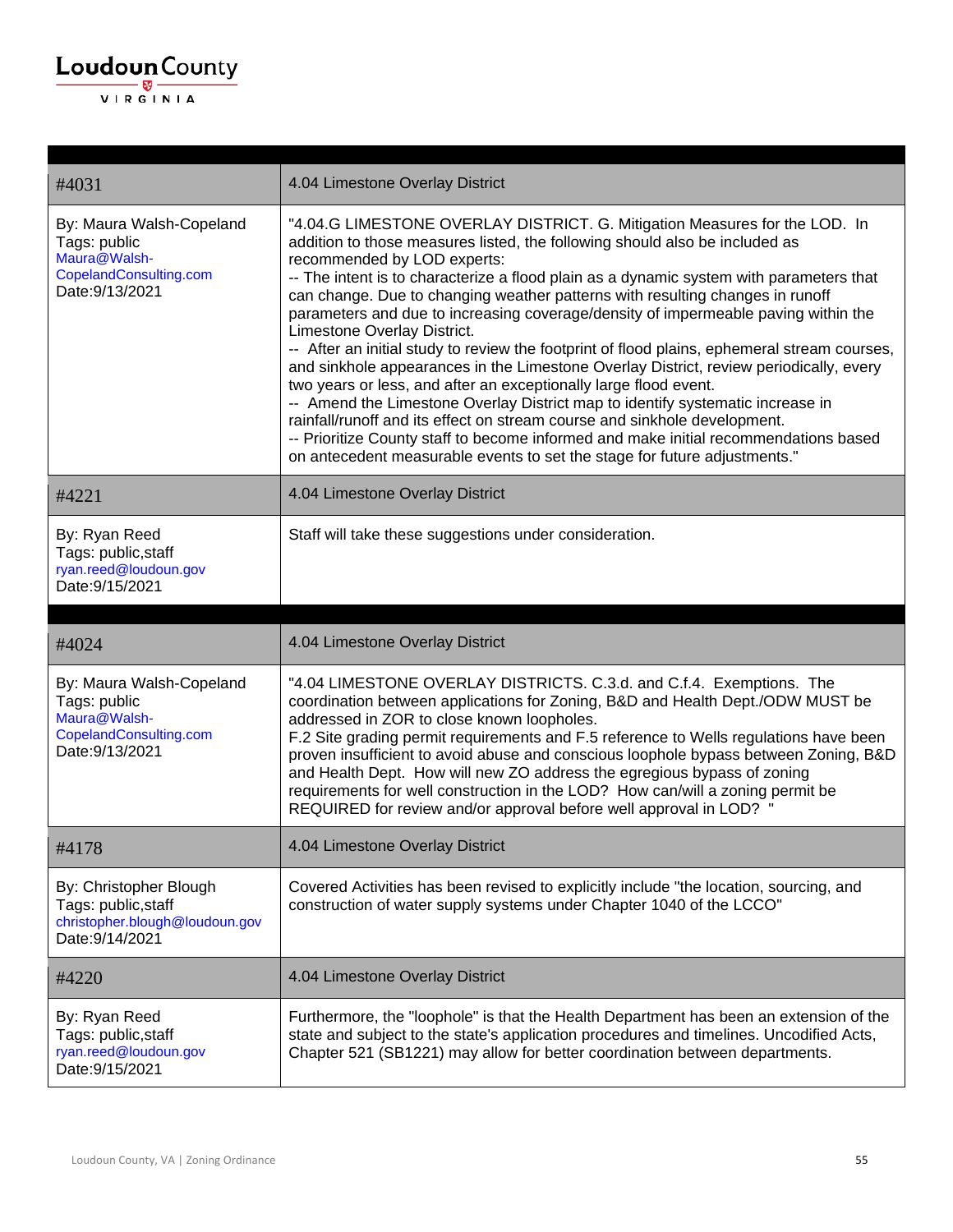

| #4025                                                                                                     | 4.04 Limestone Overlay District                                                                                                                                                                                                                                                                                                                                                                                                                         |
|-----------------------------------------------------------------------------------------------------------|---------------------------------------------------------------------------------------------------------------------------------------------------------------------------------------------------------------------------------------------------------------------------------------------------------------------------------------------------------------------------------------------------------------------------------------------------------|
| By: Maura Walsh-<br>Copeland<br>Tags: public<br>Maura@Walsh-<br>CopelandConsulting.com<br>Date: 9/13/2021 | 4.04.D LIMESTONE OVERLAY DISTRICTS. D.1. Geophysical Study. To ensure the same<br>issues as now evident in Lucketts be not permitted, will the requirement for geophysical study<br>"for all land development applications and land disturbing activities" also be EXTENDED to<br>any applications for wells or septic?                                                                                                                                 |
| #4219                                                                                                     | 4.04 Limestone Overlay District                                                                                                                                                                                                                                                                                                                                                                                                                         |
| By: Ryan Reed<br>Tags: public, staff<br>ryan.reed@loudoun.gov<br>Date: 9/15/2021                          | A geophysical study is currently required for all land disturbing activities, inclusive of wells<br>and septic.                                                                                                                                                                                                                                                                                                                                         |
| #4028                                                                                                     | 4.04 Limestone Overlay District                                                                                                                                                                                                                                                                                                                                                                                                                         |
| By: Maura Walsh-<br>Copeland<br>Tags: public<br>Maura@Walsh-<br>CopelandConsulting.com<br>Date: 9/13/2021 | 4.04.F LIMESTONE OVERLAY DISTRICTS F. Development Standards for the LOD. In<br>addition to inclusion of vernal pools as a sensitive environmental feature, why aren't the<br>evaluation of obligate vernal pool species considered during the development process?<br>Amphibians and other vernal pools species are some of the most sensitive wildlife species<br>and need special considerations to adequately protect.                               |
| #4218                                                                                                     | 4.04 Limestone Overlay District                                                                                                                                                                                                                                                                                                                                                                                                                         |
| By: Ryan Reed<br>Tags: public, staff<br>ryan.reed@loudoun.gov<br>Date: 9/15/2021                          | Staff can take this under consideration. The County coordinates sensitive species<br>occurrences with DCR - Division of Natural Heritage in the land development application<br>process. Staff does not believe this concern should be unique to the LOD, as the potential for<br>rare, threatened or endangered plant and animal species, unique or exemplary natural<br>communities, and significant geologic formations occur throughout the County. |
| #4026                                                                                                     | 4.04 Limestone Overlay District                                                                                                                                                                                                                                                                                                                                                                                                                         |
| By: Maura Walsh-<br>Copeland<br>Tags: public<br>Maura@Walsh-<br>CopelandConsulting.com<br>Date: 9/13/2021 | 4.04.D LIMESTONE OVERLAY DISTRICTS D.1 Identification of Karst/Sensitive<br>Environmental Features and Required Setbacks. Why aren't vernal pools included (as they<br>may not necessarily occur where there are sinkholes or other geophysical features)?                                                                                                                                                                                              |
| #4217                                                                                                     | 4.04 Limestone Overlay District                                                                                                                                                                                                                                                                                                                                                                                                                         |
| By: Ryan Reed<br>Tags: public, staff<br>ryan.reed@loudoun.gov<br>Date: 9/15/2021                          | As stated, a vernal pool is not a feature unique to karst areas, however, when found in karst<br>areas, they are closed depressions, i.e. sinkholes. When conditions are right<br>(evapotranspiration, water table, saturation of subsurface voids), some sinkholes within the<br>LOD act as vernal pools or estevelles.                                                                                                                                |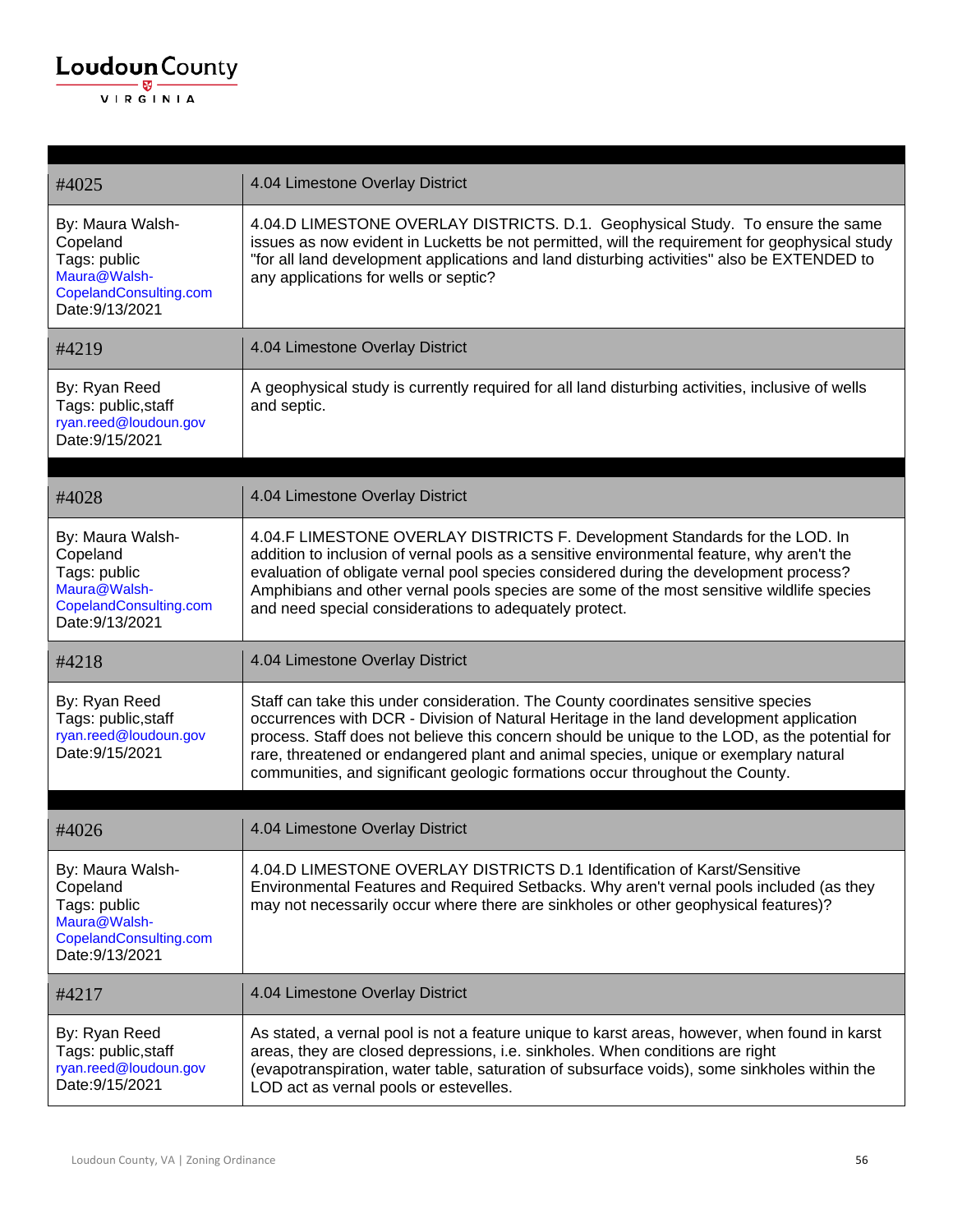| #4046                                                                                                 | 4.04 Limestone Overlay District                                                                                                                                                                                                                                                                                                                                                                                                                                                                                                                                                                                                                                                                                                                                                                                                                                                                                                                                                                                                                                                                                                                                          |
|-------------------------------------------------------------------------------------------------------|--------------------------------------------------------------------------------------------------------------------------------------------------------------------------------------------------------------------------------------------------------------------------------------------------------------------------------------------------------------------------------------------------------------------------------------------------------------------------------------------------------------------------------------------------------------------------------------------------------------------------------------------------------------------------------------------------------------------------------------------------------------------------------------------------------------------------------------------------------------------------------------------------------------------------------------------------------------------------------------------------------------------------------------------------------------------------------------------------------------------------------------------------------------------------|
| By: Maura Walsh-Copeland<br>Tags: public<br>Maura@Walsh-<br>CopelandConsulting.com<br>Date: 9/13/2021 | "4.04. LIMESTONE OVERLAY DISTRICT. It is difficult to regulate land use on areas<br>with foundation stability problems, aquifer contamination potential, or actual damage to<br>ground water resources. We should now know enough to know what we don't know.<br>We should now know enough to know that engineering strategies for remediation have<br>significant potential for failure and/or may not be cost effective. Remediation may<br>negate or avoid initial failure, but a fix on the fix approach can prove to be both an<br>environmental and economic failure. How can/will the ordinance deal with potential<br>problems and solutions, including costs, in this rewrite?<br>Specifically, the ordinance should be clear as to who picks up the pieces when<br>remediation is required? In anticipation of these liabilities, who pays for delineating a<br>sinkhole fed groundwater system? Who pays for drilling, geophysical profiling, pump<br>tests, dye tests? Do you proceed knowing that the unknowable—that with a wetter<br>climate, new instabilities, new sink holes, and new flow paths may occur? Can you<br>anticipate where they will be?" |
| #4216                                                                                                 | 4.04 Limestone Overlay District                                                                                                                                                                                                                                                                                                                                                                                                                                                                                                                                                                                                                                                                                                                                                                                                                                                                                                                                                                                                                                                                                                                                          |
| By: Ryan Reed<br>Tags: public, staff<br>ryan.reed@loudoun.gov<br>Date: 9/15/2021                      | we are open to suggestions.                                                                                                                                                                                                                                                                                                                                                                                                                                                                                                                                                                                                                                                                                                                                                                                                                                                                                                                                                                                                                                                                                                                                              |
| #4023                                                                                                 | 4.04 Limestone Overlay District                                                                                                                                                                                                                                                                                                                                                                                                                                                                                                                                                                                                                                                                                                                                                                                                                                                                                                                                                                                                                                                                                                                                          |
| By: Maura Walsh-Copeland<br>Tags: public<br>Maura@Walsh-<br>CopelandConsulting.com<br>Date: 9/13/2021 | 4.04.C.2 LIMESTONE OVERLAY DISTRICTS. C.2. If this list is to be considered<br>comprehensive for Administrative Applications, AND ensure loopholes are closed (see<br>next post), then shouldn't applications for Wells be added?                                                                                                                                                                                                                                                                                                                                                                                                                                                                                                                                                                                                                                                                                                                                                                                                                                                                                                                                        |
| #4180                                                                                                 | 4.04 Limestone Overlay District                                                                                                                                                                                                                                                                                                                                                                                                                                                                                                                                                                                                                                                                                                                                                                                                                                                                                                                                                                                                                                                                                                                                          |
| By: Christopher Blough<br>Tags: public, staff<br>christopher.blough@loudoun.gov<br>Date: 9/14/2021    | Covered Activities has been revised to explicitly include "the location, sourcing, and<br>construction of water supply systems under Chapter 1040 of the LCCO"                                                                                                                                                                                                                                                                                                                                                                                                                                                                                                                                                                                                                                                                                                                                                                                                                                                                                                                                                                                                           |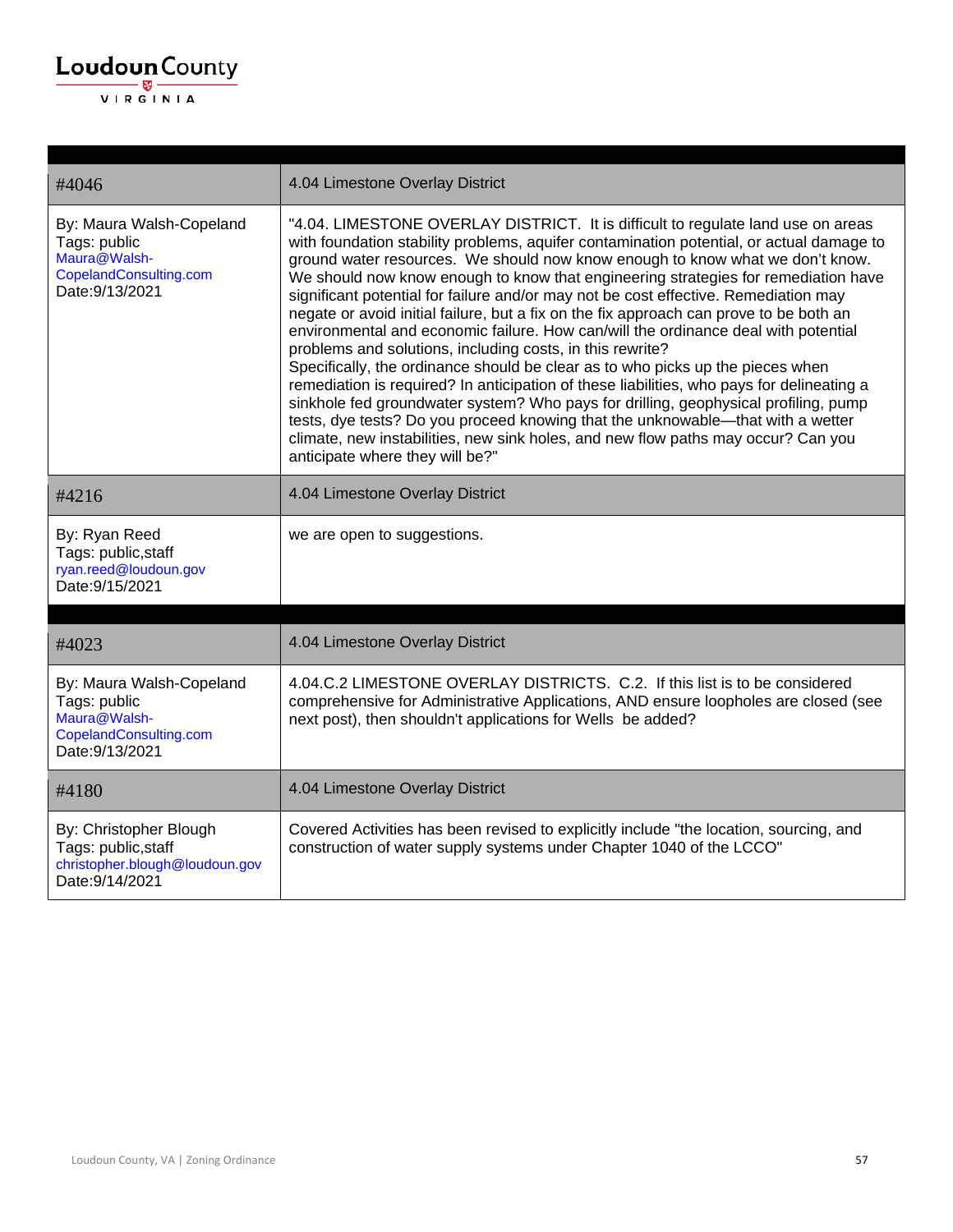#### $\underbrace{\textbf{Loudoun}\xspace}_{\text{VIR GINIA}}$

| #3938                                                                                                 | 4.04 Limestone Overlay District                                                                                                                                                                                                                                                                                                    |
|-------------------------------------------------------------------------------------------------------|------------------------------------------------------------------------------------------------------------------------------------------------------------------------------------------------------------------------------------------------------------------------------------------------------------------------------------|
| By: Kevin Ruedisueli<br>Tags: public<br>kevinruedisueliZOC@gmail.com<br>Date: 9/9/2021                | Clarify what is intended by 'Rock Outcrop (for any well)'. It seems to indicate that one<br>cannot drill a well within 10' of a rock outcrop. Is that it? Needs rewording.                                                                                                                                                         |
| #4095                                                                                                 | 4.04 Limestone Overlay District                                                                                                                                                                                                                                                                                                    |
| By: Christopher Blough<br>Tags: public, staff<br>christopher.blough@loudoun.gov<br>Date: 9/14/2021    | Acknowledged and revised to clarify "for drilling any well". We are open to any other<br>suggestions to making the requirement clearer that a well specifically must be 10 feet<br>from a Rock Outcrop (which is a Karst feature).                                                                                                 |
| #4022                                                                                                 | 4.04 Limestone Overlay District                                                                                                                                                                                                                                                                                                    |
| By: Maura Walsh-Copeland<br>Tags: public<br>Maura@Walsh-<br>CopelandConsulting.com                    | "4.04 LIMESTONE OVERLAY DISTRICT. C. Applicability. Why was the second<br>sentence* deleted, when a similar sentence was left for the FOD 4.02.E (and MDOD<br>$4.03.D.1$ ?                                                                                                                                                         |
| Date: 9/13/2021                                                                                       | * The LOD is established as an overlay district, meaning that this district is overlaid<br>upon other districts and the land so encumbered may be used in a manner permitted in<br>the underlying district only if and to the extent that such use is also permitted in the<br>overlay district."                                  |
|                                                                                                       |                                                                                                                                                                                                                                                                                                                                    |
| #4093                                                                                                 | 4.04 Limestone Overlay District                                                                                                                                                                                                                                                                                                    |
| By: Christopher Blough<br>Tags: public, staff<br>christopher.blough@loudoun.gov                       | an overall definition will be added, or the explanation of an overlay district will be added<br>at the beginning of Chapter 4.                                                                                                                                                                                                     |
| Date: 9/14/2021                                                                                       | Clarification that the permitted and special exception uses of the underlying zoning<br>district are otherwise permitted in the LOD can be added to the LOD similar to the<br>MDOD.                                                                                                                                                |
|                                                                                                       |                                                                                                                                                                                                                                                                                                                                    |
| #4029                                                                                                 | 4.04 Limestone Overlay District                                                                                                                                                                                                                                                                                                    |
| By: Maura Walsh-Copeland<br>Tags: public<br>Maura@Walsh-<br>CopelandConsulting.com<br>Date: 9/13/2021 | 4.04.G LIMESTONE OVERLAY DISTRICT. G.2.a. Ineligibility for Density Increases.<br>SO -- if an applicant "may not" be eligible for density increases otherwise permitted<br>under the clustering provisions," for LOD, why can't (or won't) the same requirement<br>apply for other overlay districts (specifically, FOD and MDOD)? |
| #4090                                                                                                 | 4.04 Limestone Overlay District                                                                                                                                                                                                                                                                                                    |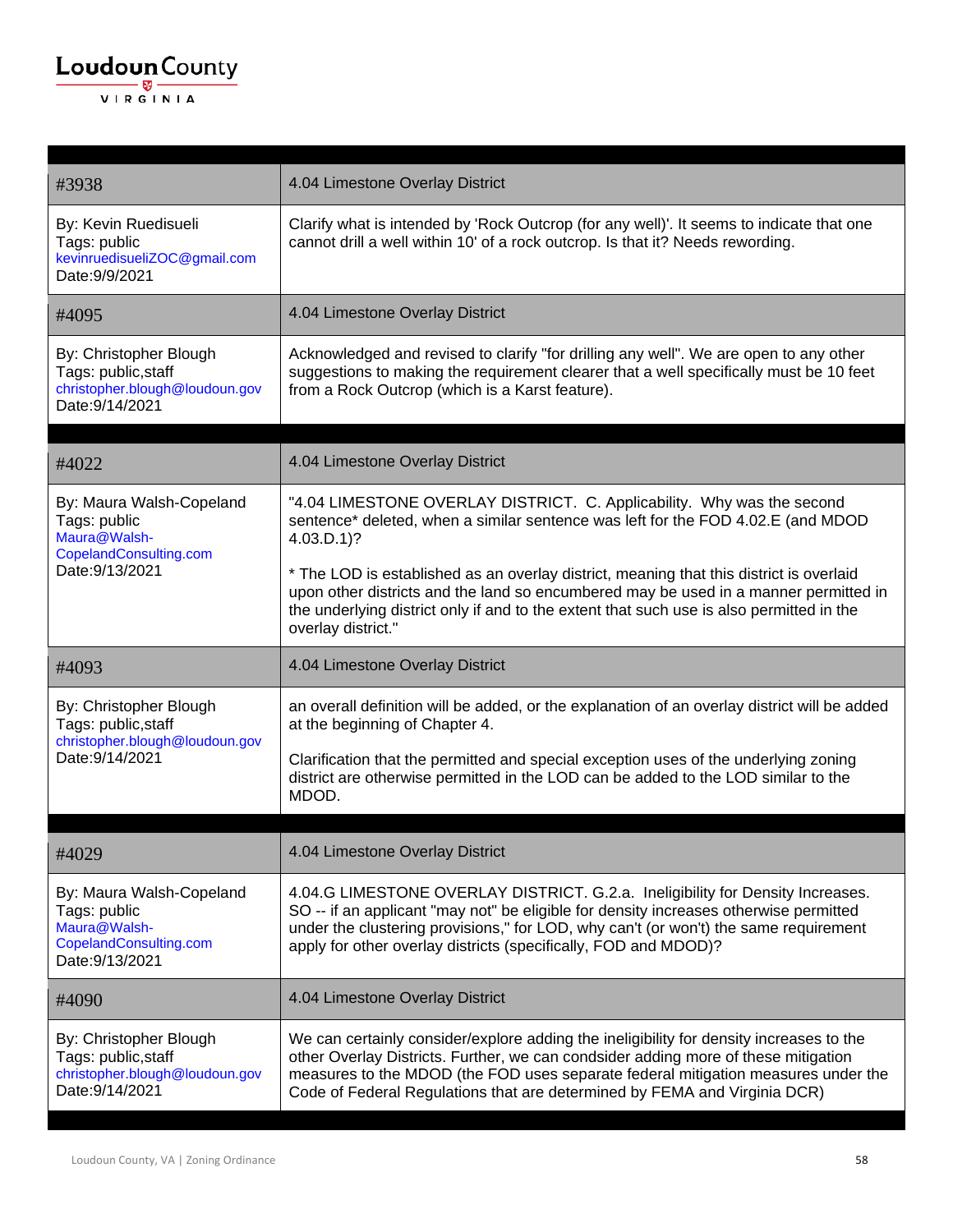| #4030                                                                                                 | 4.04 Limestone Overlay District                                                                                                                                                                                                                                                                                                                                                                                                                                                          |
|-------------------------------------------------------------------------------------------------------|------------------------------------------------------------------------------------------------------------------------------------------------------------------------------------------------------------------------------------------------------------------------------------------------------------------------------------------------------------------------------------------------------------------------------------------------------------------------------------------|
| By: Maura Walsh-Copeland<br>Tags: public<br>Maura@Walsh-<br>CopelandConsulting.com<br>Date: 9/13/2021 | 4.04.G LIMESTONE OVERLAY DISTRICTS G. Mitigation Measures for LOD. This may<br>be a semantic issue for what is allowed, but why aren't all of these mitigation measures<br>standard for all development applications in the LOD?                                                                                                                                                                                                                                                         |
| #4089                                                                                                 | 4.04 Limestone Overlay District                                                                                                                                                                                                                                                                                                                                                                                                                                                          |
| By: Christopher Blough<br>Tags: public, staff<br>christopher.blough@loudoun.gov<br>Date: 9/14/2021    | we can consider revising 4.0.4.G from "land disturbing activities" to "Covered Activities",<br>so that all covered activities (applications, land disturbances, uses, land development)<br>trigger the mitigation measures requirements.                                                                                                                                                                                                                                                 |
| #4032                                                                                                 | 4.04 Limestone Overlay District                                                                                                                                                                                                                                                                                                                                                                                                                                                          |
| By: Maura Walsh-Copeland<br>Tags: public<br>Maura@Walsh-<br>CopelandConsulting.com<br>Date: 9/13/2021 | 4.04.H LIMESTONE OVERLAY DISTRICT H.2. Administrative Applications. Beyond<br>only applications submitted to B&D and/or Zoning for permits, how can it be expanded<br>to include coordination, copy and/or approval of applications to the Health Dept or ODW<br>to close the loopholes being abused due to lack of communication between<br>department?                                                                                                                                 |
| #4088                                                                                                 | 4.04 Limestone Overlay District                                                                                                                                                                                                                                                                                                                                                                                                                                                          |
| By: Christopher Blough<br>Tags: public, staff<br>christopher.blough@loudoun.gov<br>Date: 9/14/2021    | This specific reference to the Department of Building & Development is made to<br>recognize that nearly all land disturbance and land development applications in the<br>County are managed by B&D. Uncodified Acts, Chapter 521 (SB1221) may allow the LC<br>Department of Health to work more closely with other departments and improve<br>communication.                                                                                                                             |
| #4047                                                                                                 | 4.04 Limestone Overlay District                                                                                                                                                                                                                                                                                                                                                                                                                                                          |
| By: Maura Walsh-Copeland<br>Tags: public<br>Maura@Walsh-<br>CopelandConsulting.com<br>Date: 9/13/2021 | "4.04. LIMESTONE OVERLAY DISTRICT. Loudoun's land-use ordinance-especially<br>in the sensitive limestone underlay areas should provide prudent land use policies which<br>provide for the safety and quality of life for the citizens—those who reside here, and<br>those who will be coming-now and into the future.<br>Can a County "business model" structured to increase the tax base be of value if the<br>County ends up with a disaster that makes a train wreck of the budget?" |
| #4086                                                                                                 | 4.04 Limestone Overlay District                                                                                                                                                                                                                                                                                                                                                                                                                                                          |
| By: Christopher Blough<br>Tags: public, staff<br>christopher.blough@loudoun.gov<br>Date: 9/14/2021    | acknowledged. Please advise if there are any suggested changes to the LOD purpose<br>statement based on this comment.                                                                                                                                                                                                                                                                                                                                                                    |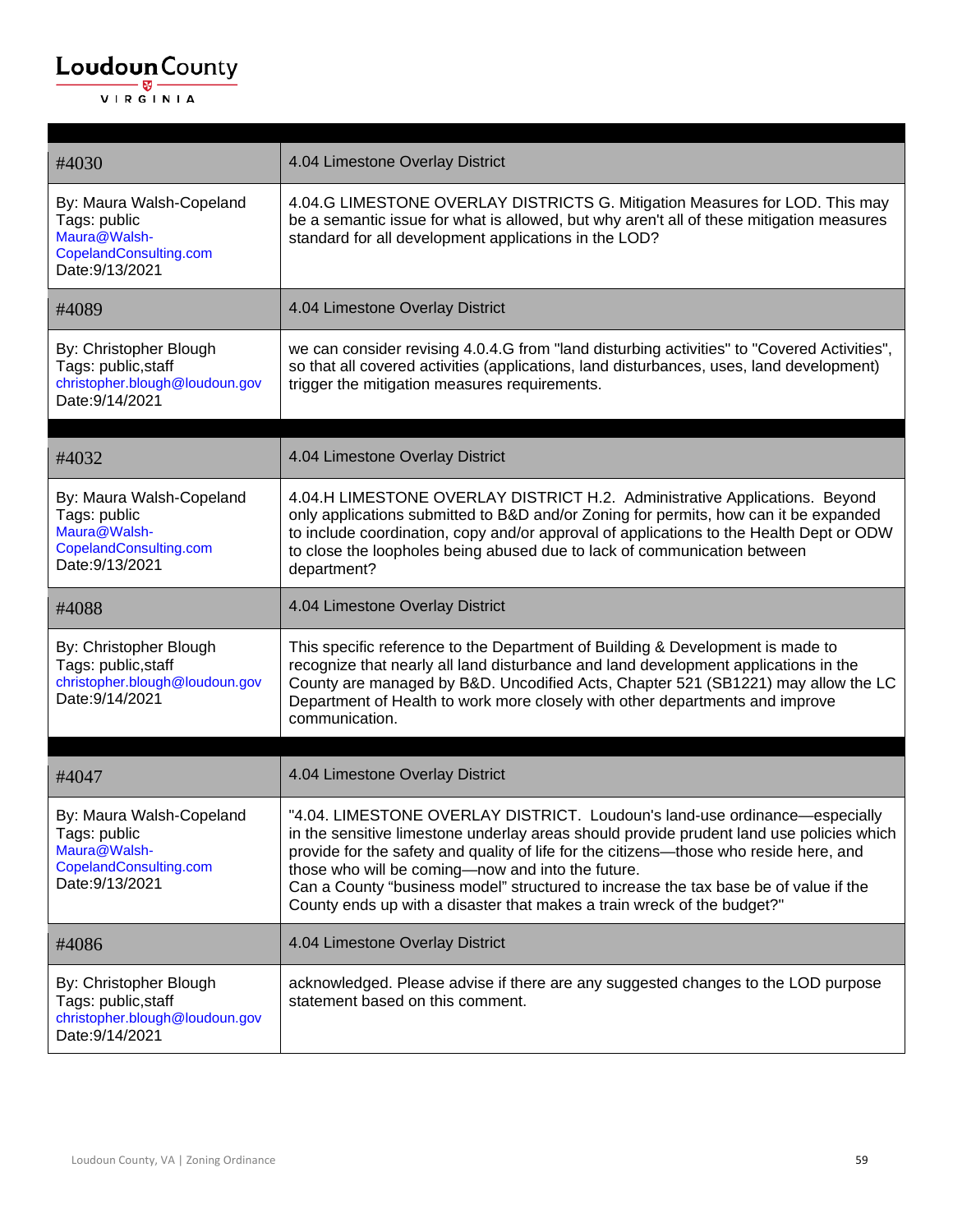#### $\underbrace{\textbf{Loudoun}\xspace}_{\text{VIR GINIA}}$

| #4027                                                                                                 | 4.04 Limestone Overlay District                                                                                                                                                                                                                                                                                                                                                                                                                                                                                                                                                                                                                                                                                                                                                                                                                                             |
|-------------------------------------------------------------------------------------------------------|-----------------------------------------------------------------------------------------------------------------------------------------------------------------------------------------------------------------------------------------------------------------------------------------------------------------------------------------------------------------------------------------------------------------------------------------------------------------------------------------------------------------------------------------------------------------------------------------------------------------------------------------------------------------------------------------------------------------------------------------------------------------------------------------------------------------------------------------------------------------------------|
| By: Maura Walsh-Copeland<br>Tags: public<br>Maura@Walsh-<br>CopelandConsulting.com<br>Date: 9/13/2021 | "4.04.E LIMESTONE OVERLAY DISTRICTS. E.5. Why (in the world) were the following<br>Pollution Sources REMOVED from the list prohibited within the LOD?<br>c. Automobile service stations;<br>d. Gas pumps accessory to convenience food store;<br>e. Motor vehicle service and repair; Automotive Use Category uses identified in Section<br>3.02;<br>g. Landfills and waste sites. Waste-related Use Category uses identified in Section 3"                                                                                                                                                                                                                                                                                                                                                                                                                                 |
| #4084                                                                                                 | 4.04 Limestone Overlay District                                                                                                                                                                                                                                                                                                                                                                                                                                                                                                                                                                                                                                                                                                                                                                                                                                             |
| By: Christopher Blough<br>Tags: public, staff<br>christopher.blough@loudoun.gov<br>Date: 9/14/2021    | This new list takes the R93 uses and revises the language for consistency with the new<br>uses from Chapter 3.<br>The R93 ZO specific uses "Automobile service stations", "Motor Vehicle service and<br>repair" "Landfills and waste sites" are now covered under the "Automotive Use Category<br>uses identified in Section 3.02" and "Waste-related Use Category uses identified in<br>Section 3.02". By referencing the use categories in new Chapter 3 rather than individual<br>uses, the list is now expanded to all uses falling under the automotive and waste use<br>categories.<br>In response to this comment, we have added "Convenience store (with gasoline sales)<br>to cover the R93 reference to "Gas pumps accessory to convenience food store. Please<br>advise if there are any other missed uses based on a new categorization under new<br>Chapter 3. |
| #4063                                                                                                 | 4.04 Limestone Overlay District                                                                                                                                                                                                                                                                                                                                                                                                                                                                                                                                                                                                                                                                                                                                                                                                                                             |
| By: Gem Bingol<br>Tags: public<br>gbingol@pecva.org<br>Date: 9/13/2021                                | 4.04.E.5 Prohibition of Specific Pollution Sources.<br>I agree with Maura. Also, I thought that all changes to the existing text were highlighted<br>in the material we received, but this was not. Are there other changes that were not<br>highlighted in the redline/track changes version?                                                                                                                                                                                                                                                                                                                                                                                                                                                                                                                                                                              |
| #4078                                                                                                 | 4.04 Limestone Overlay District                                                                                                                                                                                                                                                                                                                                                                                                                                                                                                                                                                                                                                                                                                                                                                                                                                             |
| By: Christopher Blough<br>Tags: public, staff<br>christopher.blough@loudoun.gov<br>Date: 9/14/2021    | Although we have retained most of the regulations of the the LOD and MDOD, language<br>and formatting of these sections have been substantially revised to the extent that a<br>track changes showing all revisions was incomprehensible. Specific tracked changes<br>shown in the distributed PDFs indicate tentative changes to text.                                                                                                                                                                                                                                                                                                                                                                                                                                                                                                                                     |
| #4085                                                                                                 | 4.04 Limestone Overlay District                                                                                                                                                                                                                                                                                                                                                                                                                                                                                                                                                                                                                                                                                                                                                                                                                                             |
| By: Christopher Blough<br>Tags: staff<br>christopher.blough@loudoun.gov<br>Date: 9/14/2021            | Please see comment response #4084 to Maura                                                                                                                                                                                                                                                                                                                                                                                                                                                                                                                                                                                                                                                                                                                                                                                                                                  |